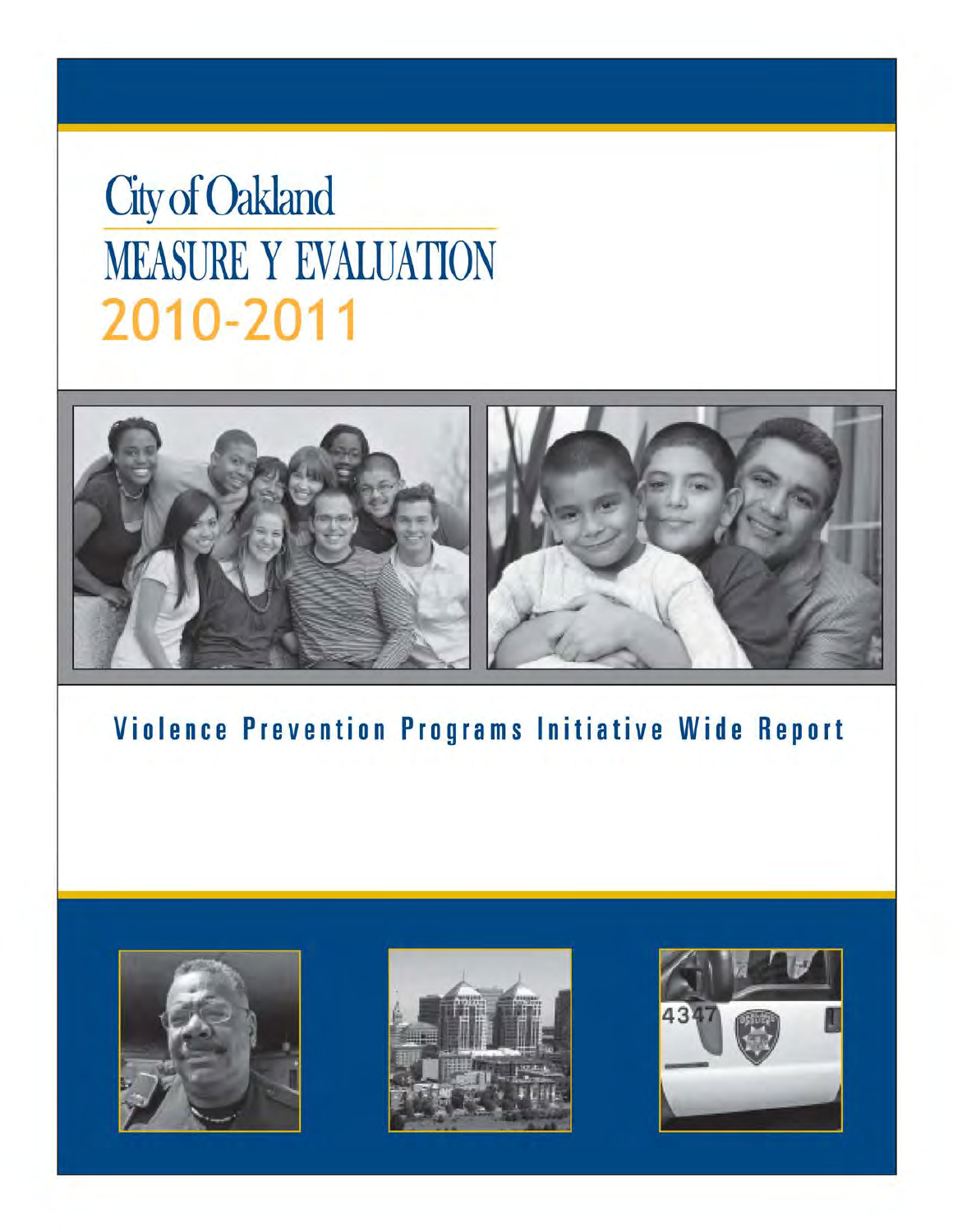### **Acknowledgements**

We wish to express our appreciation for the contributions of all of the agencies, organizations and individuals who participated in the 2010-11 evaluation of the City of Oakland's Measure Y Violence Prevention programs. Thank you to the Violence Prevention Programs for your time and commitment to this evaluation. We have appreciated your thoughtful feedback and have benefited from your knowledge. Your cooperation and energy resulted in the collection of extensive data and allowed us to prepare this report. Moreover, our Evaluation Team has tremendous respect and admiration for your contribution to the health and wellbeing of the residents of Oakland, both young and old. We acknowledge the invaluable contribution of Mark Min and the staff of CitySpan for creating and operating the Youth Services and Information System used by the Violence Prevention Programs. Thank you to the Oakland Unified School District and the Alameda County Probation Department for providing the evaluation team with the data necessary to measure outcomes for Measure Y participants. Our gratitude also goes to the staff of the Oakland City Administrator's Office, and the City of Oakland Department of Human Services. A special thanks to Sara Bedford and Dyanna Christie at DHS who provided invaluable hands‐on assistance to the VPP programs during this year.

Patricia Marrone Bennett, Ph.D serves as the evaluation team leader of the Measure Y Evaluation Team. Please address any questions or comments to pbennett@resourcedevelopment.net.

This report has been prepared by Resource Development Associates.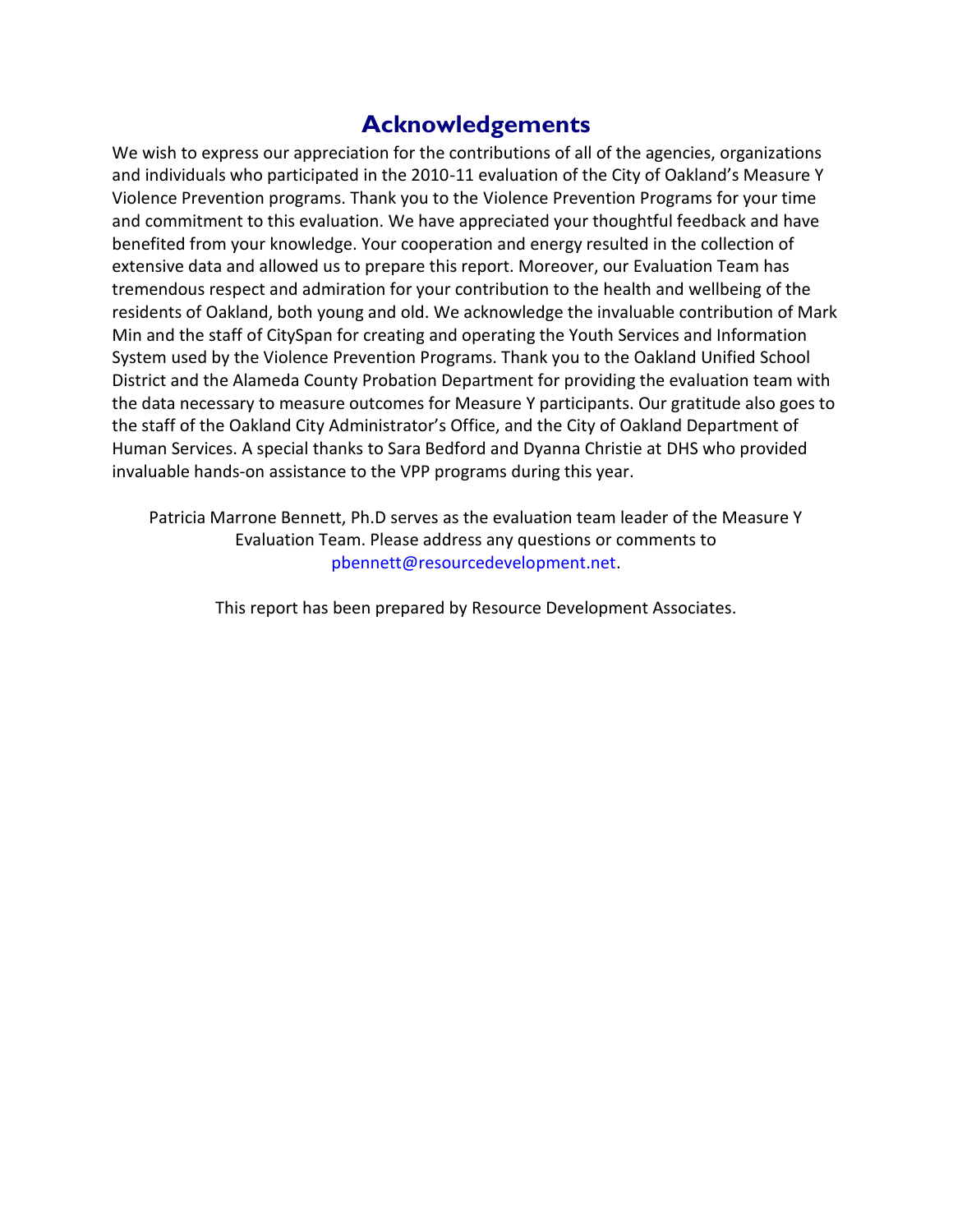#### **Evaluation Team Resource Development Associates**

Patricia Marrone Bennett, Ph.D. Nishi Moonka, Ed.M. Rebecca Brown, Ph.D. Sarah Sullivant, M.A. Mikaela Rabinowitz Brightstar Ohlson, M.S., Bright Research Group Jeremy Bennett, M.A. Rima Spight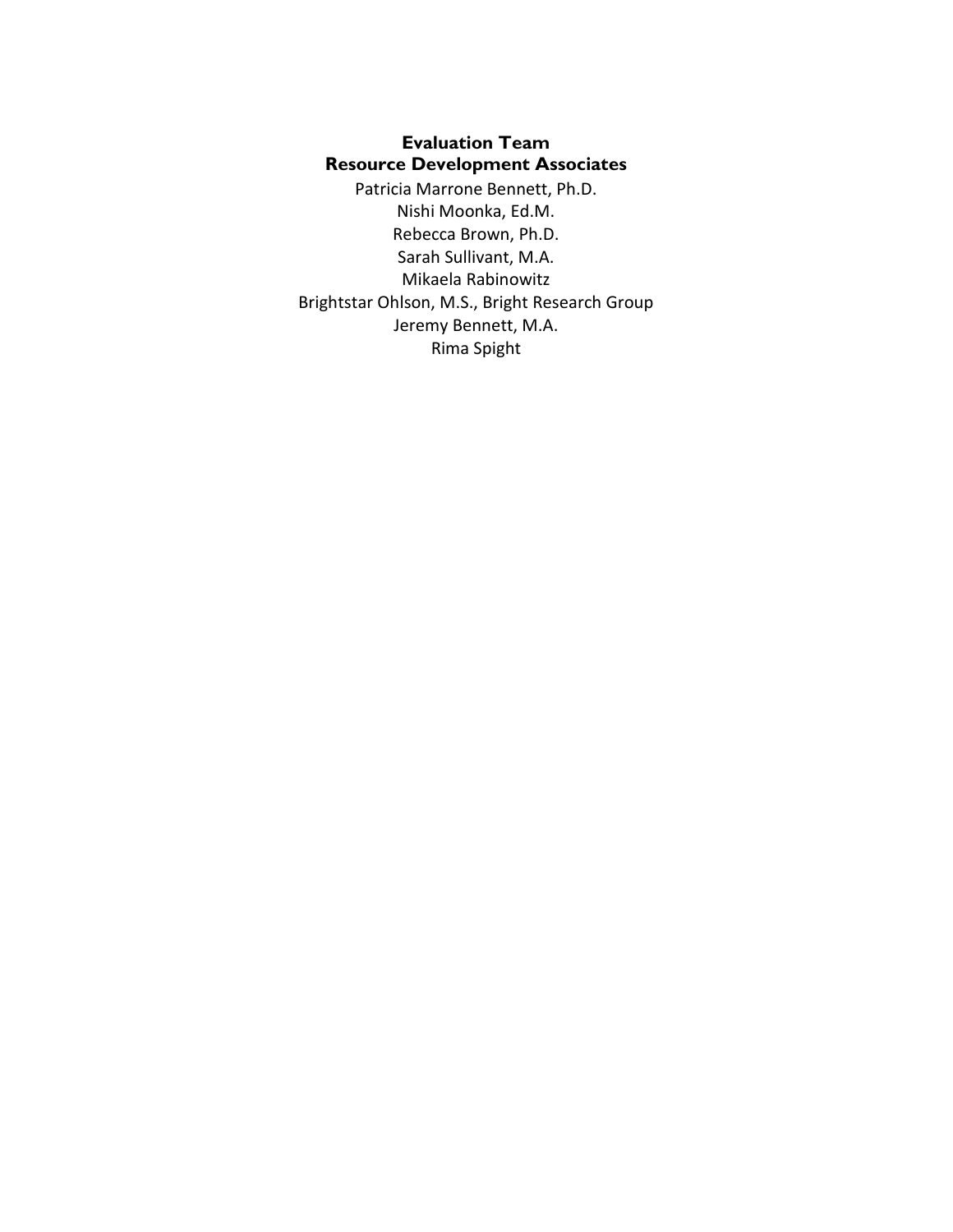## Table of Contents

## **CONTENTS**

| II. The Problem of Violence in Oakland and How Measure Y Aims to Address It 10 |  |
|--------------------------------------------------------------------------------|--|
|                                                                                |  |
|                                                                                |  |
|                                                                                |  |
|                                                                                |  |
|                                                                                |  |
|                                                                                |  |
|                                                                                |  |
|                                                                                |  |
|                                                                                |  |
|                                                                                |  |
|                                                                                |  |
|                                                                                |  |
|                                                                                |  |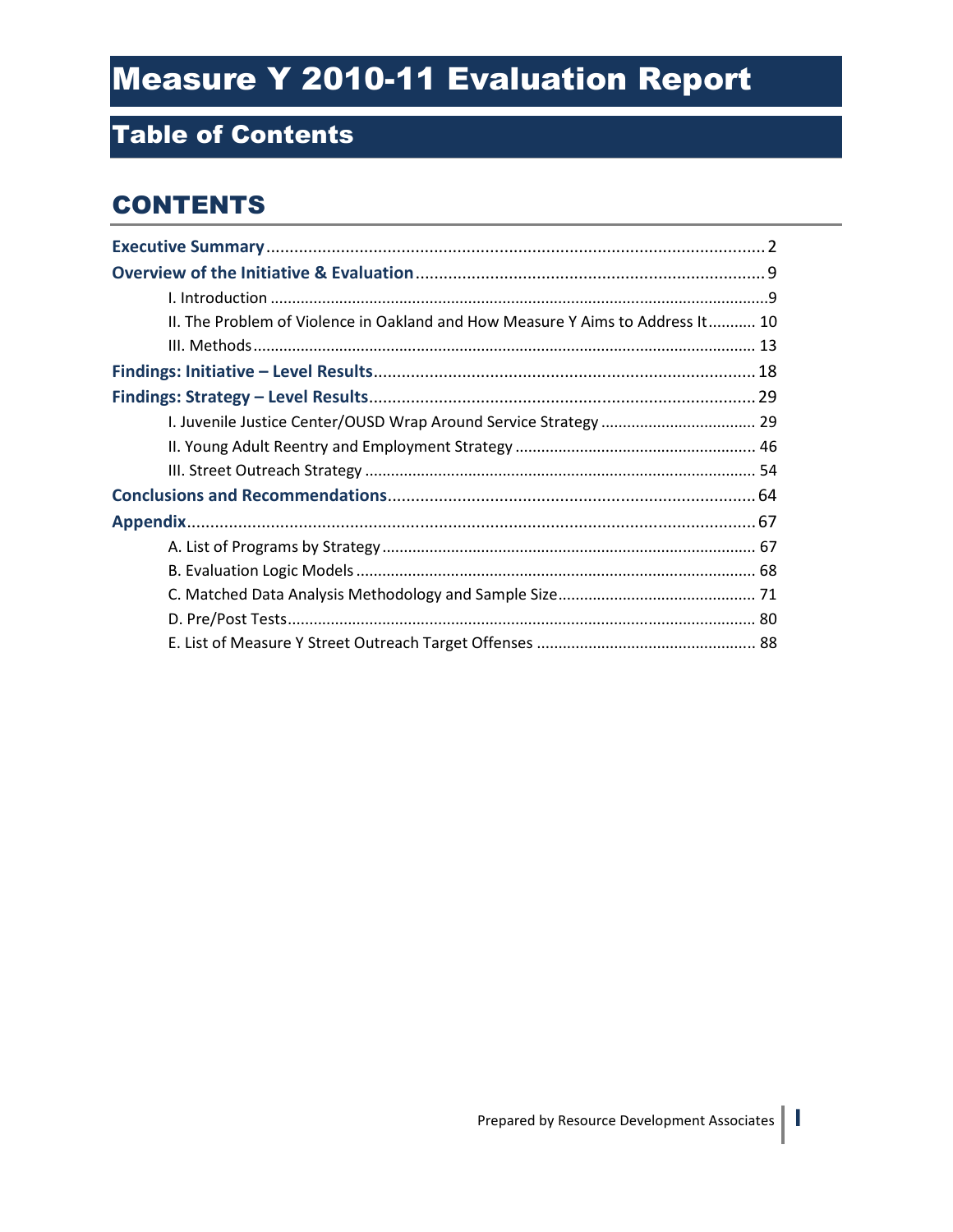### I. **EXECUTIVE SUMMARY**

Measure Y is a voter-approved initiative to prevent and reduce violence in Oakland. Five million dollars are allocated annually to Violence Prevention Programs, through grants to community-based organizations. The 2010-11 evaluation of the Measure Y Violence Prevention Program effort examined the services and impacts at the initiative and strategy level. The initiative evaluation reports on the services provided by programs, intermediate outcomes reported by clients through pre/post tests, and a matched data analysis with adult and juvenile probation records. Among the most important initiative findings:

- 1. *Measure Y served over 4,600 clients in 2010-11.* Violence Prevention Programs provided services to over 4,600 Oakland residents in 2010-11 and allocated over \$5.2 million dollars to community-based organizations to deliver prevention and interventions services to individuals at risk for perpetrating, falling victim to, or suffering from exposure to violence. The per client and per hour costs of providing services was in line with other similar violence prevention programs in other communities.
- 2. *Clients reported improvements on risk and resiliency indicators.* According to pre/post test results, most Measure Y clients experienced improvements on indicators of resiliency and protective factors, job readiness, and their ability to comply with the terms of their probation and parole. Fewer than half of clients reported improvements in relation to managing their emotions, avoiding association with negative peer groups, and feeling confident about searching for a job.
- 3. *Most adult and juvenile probationers served through Measure Y are managing to stay out of trouble and avoid further criminal justice involvement.* Adult probationers served through Measure Y for the most part managed to avoid further criminal justice involvement (only 9% of those served in 2009-10 were arrested after receiving services). 2010-11 rates are likely biased downwards due to a short post-period. Violation rates only include those with a sustained offense and exclude technical violations.

|       |            | <b>Served 2009-10</b>                       |            |        | <b>Served 2010-11</b>                       |            |        |
|-------|------------|---------------------------------------------|------------|--------|---------------------------------------------|------------|--------|
|       |            | Arrested at any time after<br>service start |            |        | Arrested at any time<br>after service start |            |        |
|       |            | <b>NO</b>                                   | <b>YES</b> | Total  | <b>NO</b>                                   | <b>YES</b> | Total  |
|       | Count      | 105                                         | 10         | 115    | 107                                         | 2          | 109    |
| Total | % of Total | 91.3%                                       | 8.7%       | 100.0% | 98.2%                                       | $.8\%$     | 100.0% |

#### **Recidivism of Measure Y Adult Probationers by Program, Service Year**

Most juvenile probationers are managing to avoid further criminal justice involvement after enrolling in Measure Y services. Among those served in 2009-10, only a third of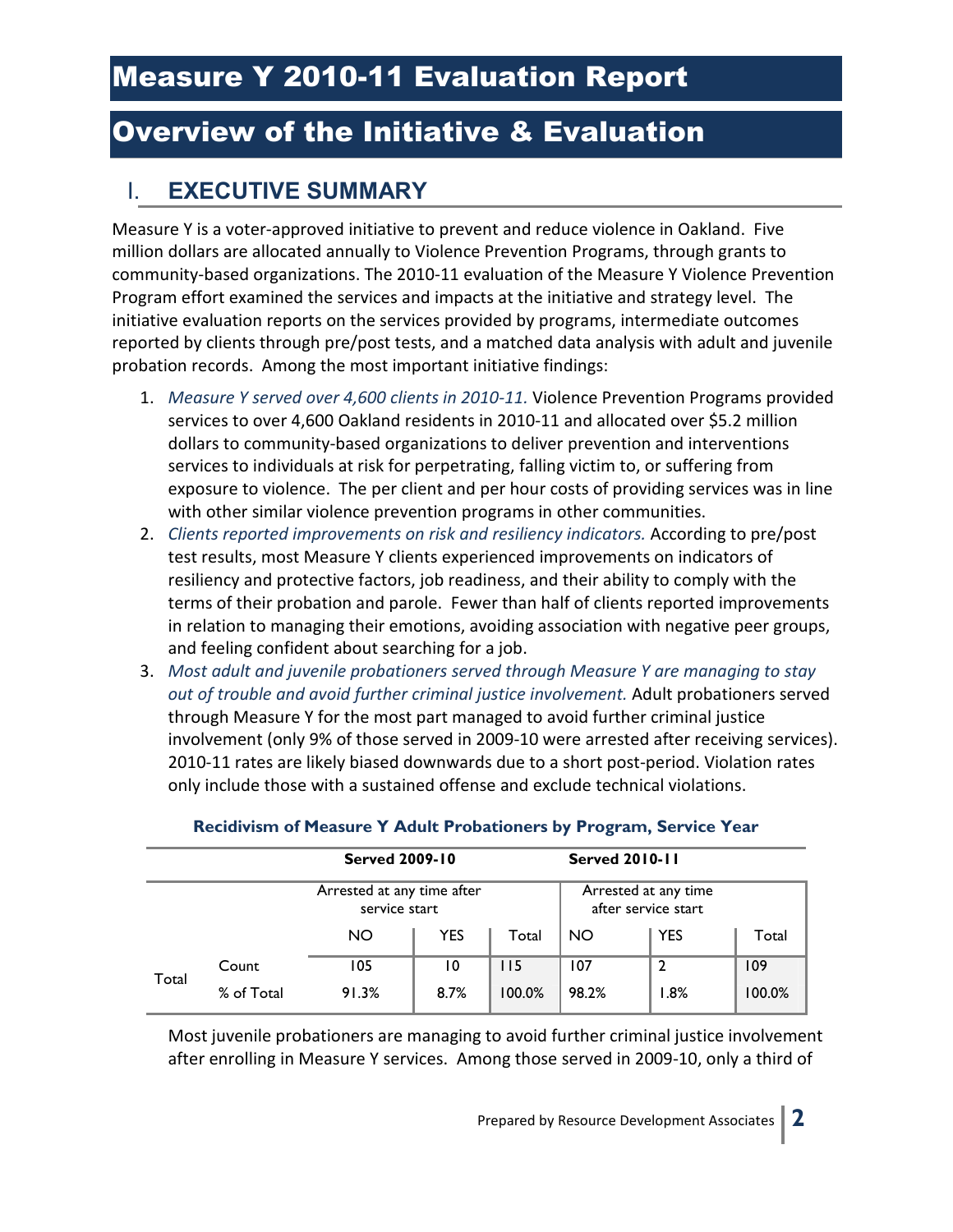juvenile probationers served through Measure Y were arrested. Among those enrolled in 2010-11, a quarter were arrested for a new offense (non-technical violation).

| <b>Violence Prevention Programs</b> |                                                                          |   |       |                                                                          |                       |     |
|-------------------------------------|--------------------------------------------------------------------------|---|-------|--------------------------------------------------------------------------|-----------------------|-----|
|                                     | <b>Served 2009-10</b>                                                    |   |       |                                                                          | <b>Served 2010-11</b> |     |
|                                     | Arrested with<br>sustained offense at<br>any time after service<br>start |   |       | Arrested with<br>sustained offense at<br>any time after service<br>start |                       |     |
|                                     | <b>YES</b><br><b>NO</b><br>Total                                         |   | NO.   | <b>YES</b>                                                               | Total                 |     |
| Count                               | 242                                                                      | 2 | 363   | 405                                                                      | 132                   | 537 |
| % of Total                          | 33.3%<br>100.0%<br>66.7%                                                 |   | 75.4% | 24.6%                                                                    | 100.0%                |     |

#### **Violation Rate Among Juvenile Probationers served through Violence Prevention Programs**

#### **Strategy-Level Findings**

The strategy level evaluation examined the services and client outcomes for clients who received services through the Juvenile Justice Center/OUSD Wrap Around Services, Young Adult Reentry & Employment, and Street Outreach strategies. Results for other strategy areas are reported in individual program reports available on the Measure Y website (measurey.org). Among the most important strategy level findings:

#### *Juvenile Justice Center/OUSD Wrap Around Services*

The evaluation of the Juvenile Justice/OUSD Wrap Around Strategy examined client level changes in school engagement, criminal justice involvement, and resiliency/protective factors. Among the most important findings:

- 1. *Juvenile probationers who reside in Oakland are being re-enrolled within one day of release.* The JJC strategy is focused on re-engaging reentry youth in school after their release from detention. The JJC strategy eliminates barriers to enrollment by co-locating educational placement services at Juvenile Hall. As a result, over 600 youth exiting Juvenile Hall were re-enrolled in OUSD upon release.
- 2. *Juvenile Justice Center/OUSD Wrap Around Services (JJC) clients experienced statisically significant decreases in criminal justice involvement. At 18 months, about 60% of clients who had received services managed to avoid further criminal justice involvement.*

#### **Oakland Youth Released from the Juvenile Justice Center**

| Source: OUSD Enrollment Specialist Records 8/1/2011 |      |     |  |
|-----------------------------------------------------|------|-----|--|
| <b>Total Releases</b>                               | 1174 |     |  |
| Enrolled in OUSD                                    | 603  | 51% |  |
| Enrolled in Measure Y                               | 384  | 33% |  |

After enrolling in the program a majority of clients

managed to avoid re-arrest for a new offense (non-technical violation). Violation rates were analyzed for clients who received JJC case management services in 2010-11, as well as 2009-10.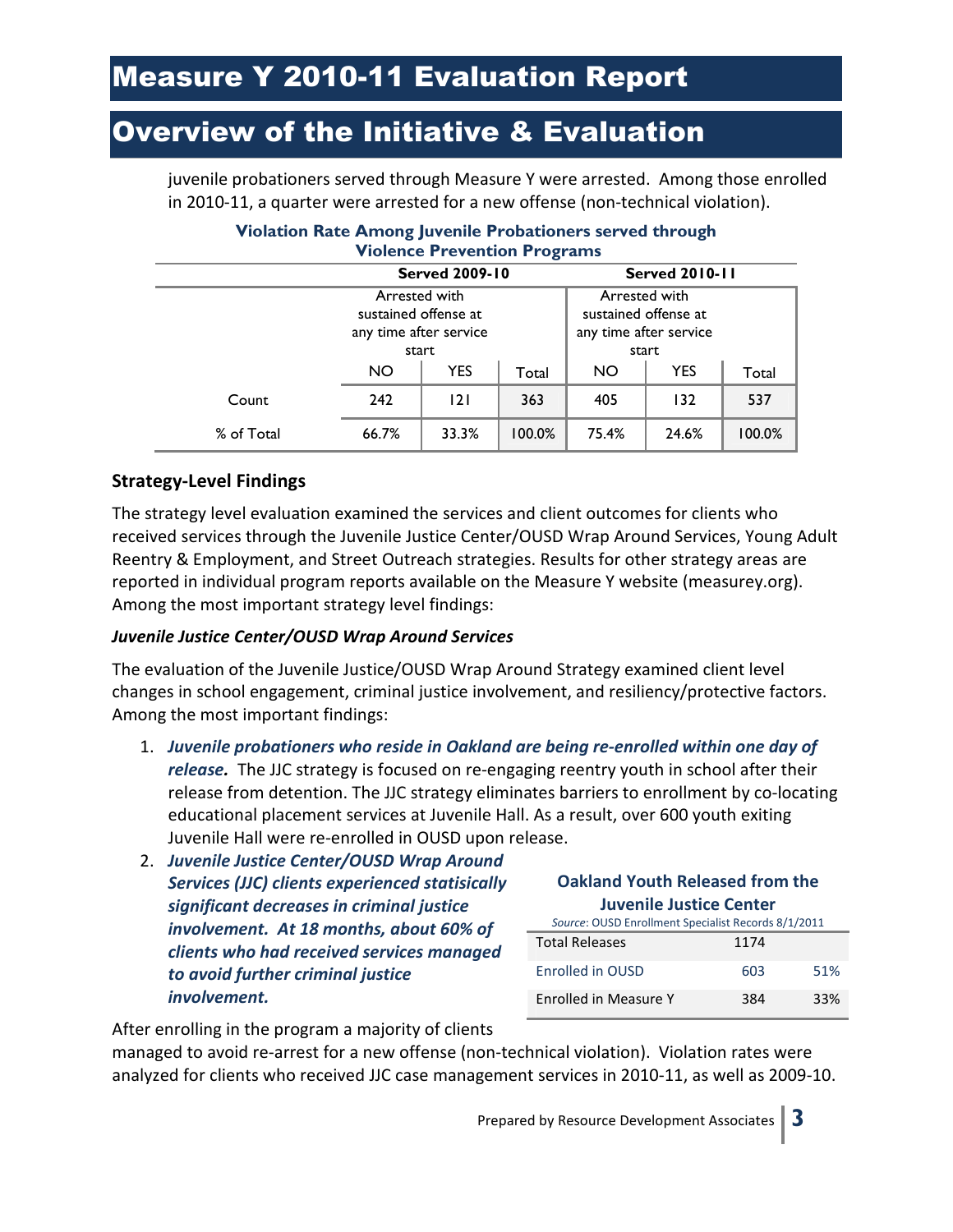As depicted in the chart, about two-thirds of JJC clients in both 2010-11 and of 2009-10 managed to avoid re-arrest for a new offense. Arrest rates are for sustained offenses only.<sup>1</sup>

|                                    |                 | <b>Served 2009-10</b>                       |            | <b>Served 2010-11</b>                       |           |            |        |
|------------------------------------|-----------------|---------------------------------------------|------------|---------------------------------------------|-----------|------------|--------|
|                                    |                 | Arrested at any time<br>after service start |            | Arrested at any time<br>after service start |           |            |        |
|                                    |                 | <b>NO</b>                                   | <b>YES</b> | Total                                       | <b>NO</b> | <b>YES</b> | Total  |
| JC Clients with<br>Minimum Service | Count           | 94                                          | 65         | 159                                         | 148       | 67         | 215    |
|                                    | $%$ of<br>Total | 59.1%                                       | 40.9%      | 100.0%                                      | 68.8%     | 31.2%      | 100.0% |

#### **Percentage of JJC Clients Arrested after Program Enrollment**

For clients who were served in 2009-10, eighteen months after intake about 60% had no additional arrests that resulted in a sustained offense. The chart depicts the violation rate of JJC clients six quarters after intake (18 months). This suggests that participation in the JJC is positively associated with decreased criminal justice involvement.

3. *JJC clients came to school more regularly, but were suspended at slightly higher rates after program enrollment.* JJC clients attended school more regularly after receiving case management services. Almost 60% of students were chronically or habitually truant before enrolling in the program. Forty percent were chronically or habitually truant the

j



 $^1$  Minimum threshold of service is 9.5 hours of service. Clients with fewer than 9.5 hours of service were not included in this analysis. Results were statistically significant at the 0.01 level.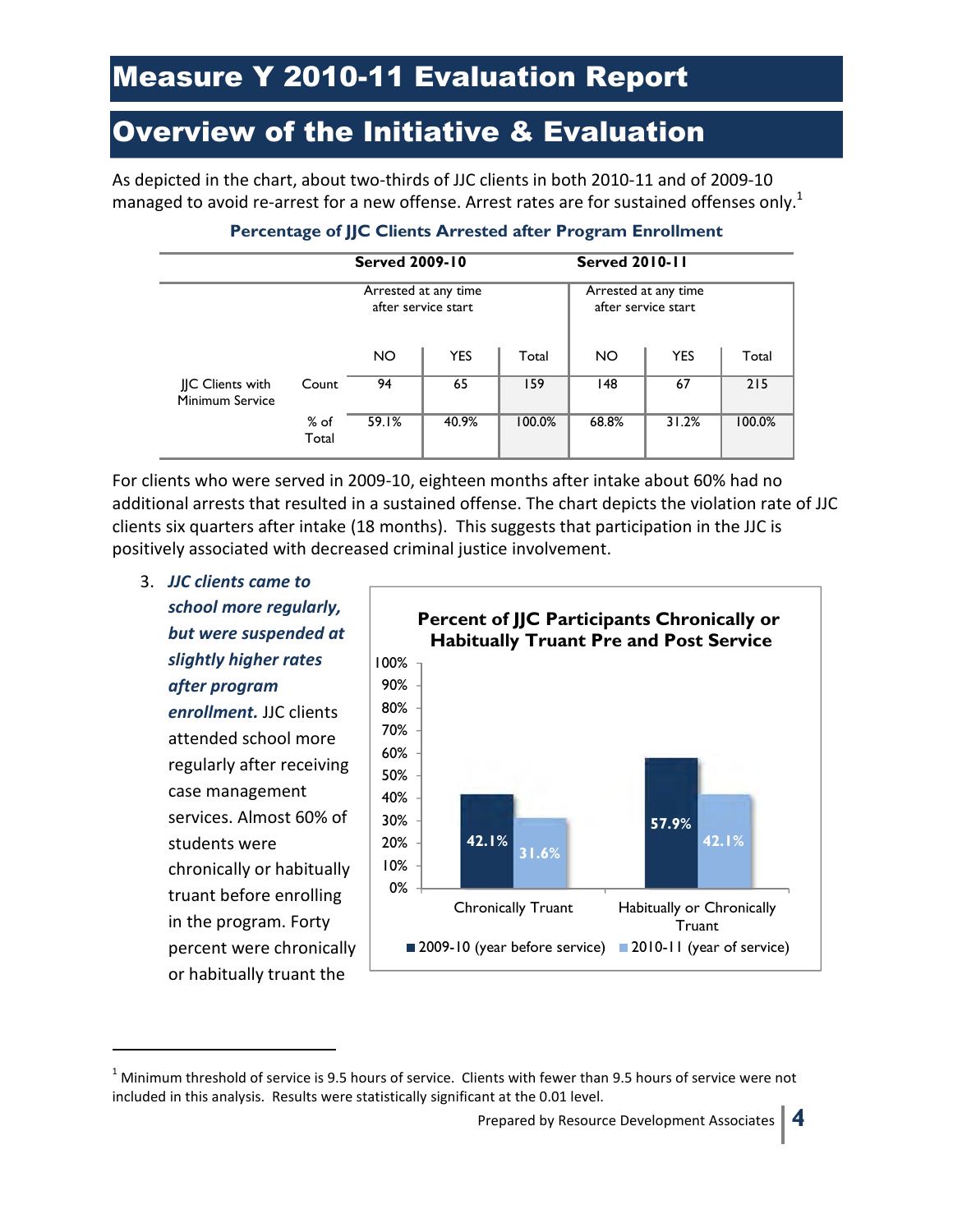## Overview of the Initiative & Evaluation





after enrollment.<sup>2</sup> However, those students who were suspended were suspended more frequently after program enrollment, and at higher rates than the general OUSD population.

It is important to note that few schools are equipped to address the needs of reentry youth. If a young person is known to be on probation by school staff, suspension may be used disproportionately to address behavior challenges. If students are attending school more regularly, they also have more opportunities to get into trouble at school, which may lead to more frequent suspensions. Further, because suspension rates are highly dependent on teacher and administrative action, external agencies working within the schools are often limited in their ability to impact them.

#### *Young Adult Re-entry and Employment*

j

1. *Nearly all Reentry Employment probationers managed to comply with the terms of their probation during the first six months after enrolling in Measure Y services.*  Reentry Employment probationers experienced decreased criminal justice involvement after program participation. During the first 6 months after intake, no probationers violated. The three-year average recidivism rate for Reentry Employment probationers was 5.5%. Participants experienced the greatest reductions in criminal justice involvement during the first six months after intake. This suggests that participation in Reentry Employment programs was protective against criminal justice involvement over the short term.

<sup>&</sup>lt;sup>2</sup> The sample size for the suspension analysis was 92 for JJC clients. The sample was 8315 in 2009-10 and 8442 in 2010-11 for other OUSD students. It included all students in grades 9-12 who did not receive services. P= 0.001.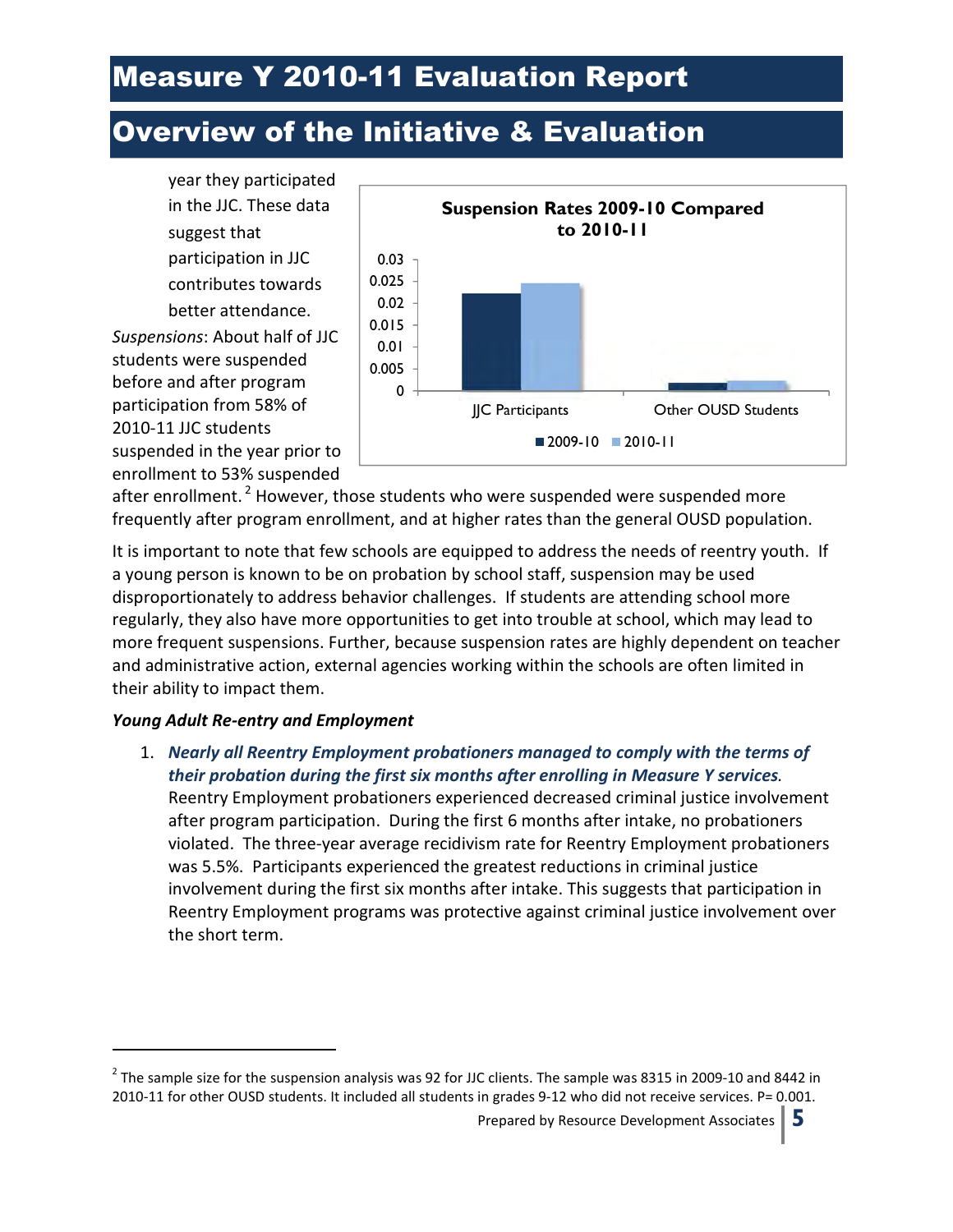## Overview of the Initiative & Evaluation



While positive gains were observed among Reentry Employment probationers, they should not be generalized to all clients because they do not include outcomes for 98 parolees who participated in the programs. Parolees are categorically higher risk and may have experienced outcomes that differed significantly from probationers.

#### *Street Outreach*

1. *More than three quarters of Street Outreach clients reported receiving a referral to employment that resulted in an interview, which suggests that the strategy is effectively linking clients with employment resources.* A pre/post analysis found that more than three-quarters of street outreach clients received a referral for a job that they were qualified for, suggesting that programs are effectively working with clients to address their employment goals. Programs reported that finding a job was a top priority for many clients and outreach workers ability to link clients with jobs was critical to successful engagement.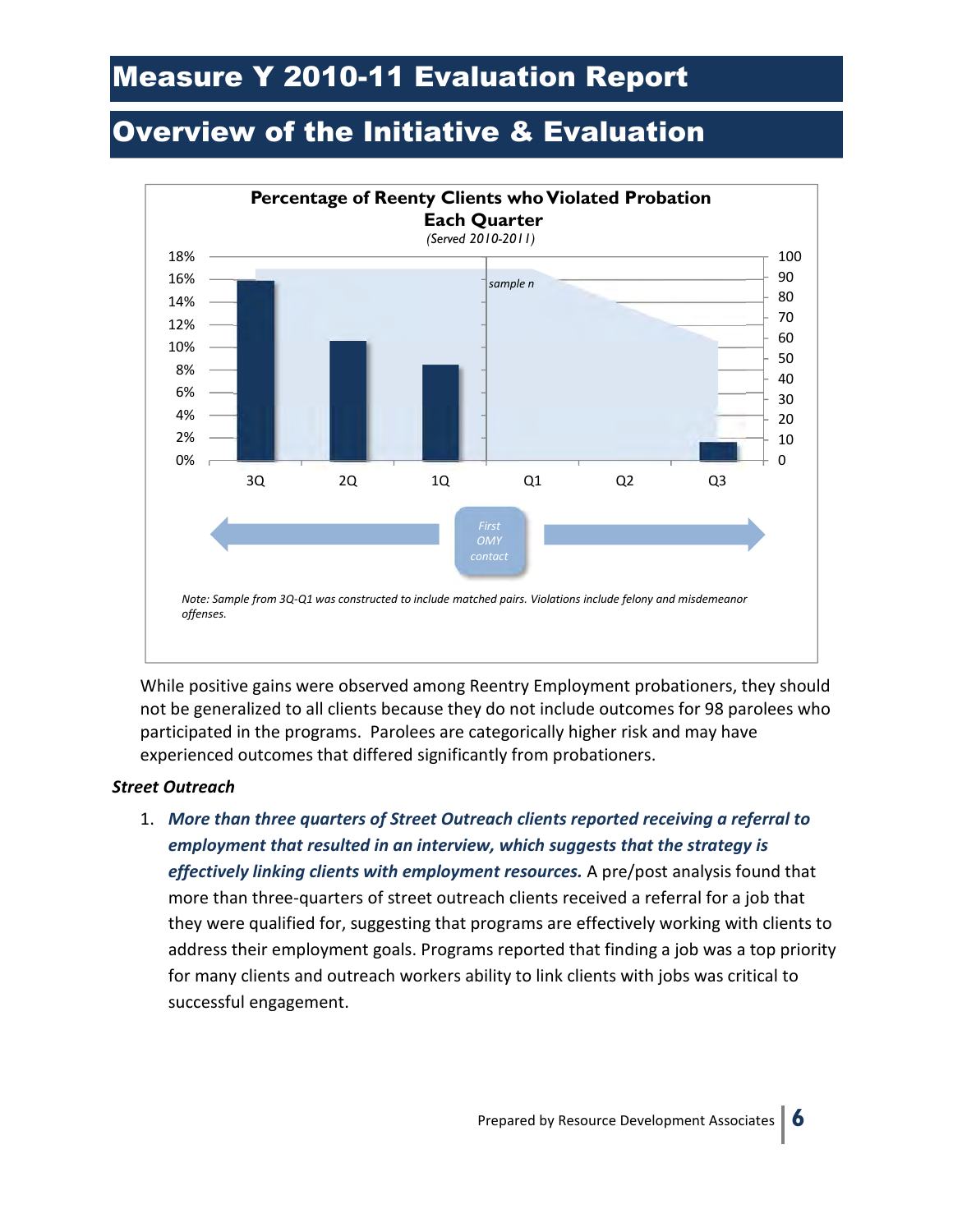2. *While the deployment of street outreach workers to hotspots did not have appear to have an impact on crime, hotspots may be too large to achieve neighborhood level decreases in crime.* No significant relationship was observed between the deployment of street outreach workers to the seven hotspots and declines in crime. Given available outreach resources, the size of the hotspots may have been too large to detect significant reductions in crime. Decreases in crime may have resulted within more



concentrated locations within the hotspots that were not detected through existing methodologies.

#### **Recommendations**

Given these findings, the evaluation makes the following recommendations:

1. *Integrate evidence-based practices into the design and delivery of strategies targeting the adult and juvenile populations with prior criminal justice involvement that are*  tailored to different levels of risk (high, medium, or low). Criminogenic risk assessments provide information regarding the client's level of risk for re-offense, which is critical to reaching Measure Y's target population, as well as ensuring that appropriate services are delivered to clients with different levels of risk. Measure Y should continue to integrate evidence based practices in the design of services for individuals on probation and parole that aim to deliver an appropriate amount and type of service based on results of risk and needs assessments. Defining what this looks like for case management programs is especially important, because it is a core Measure Y service. Building program capacity to deliver evidence-based practices should be prioritized.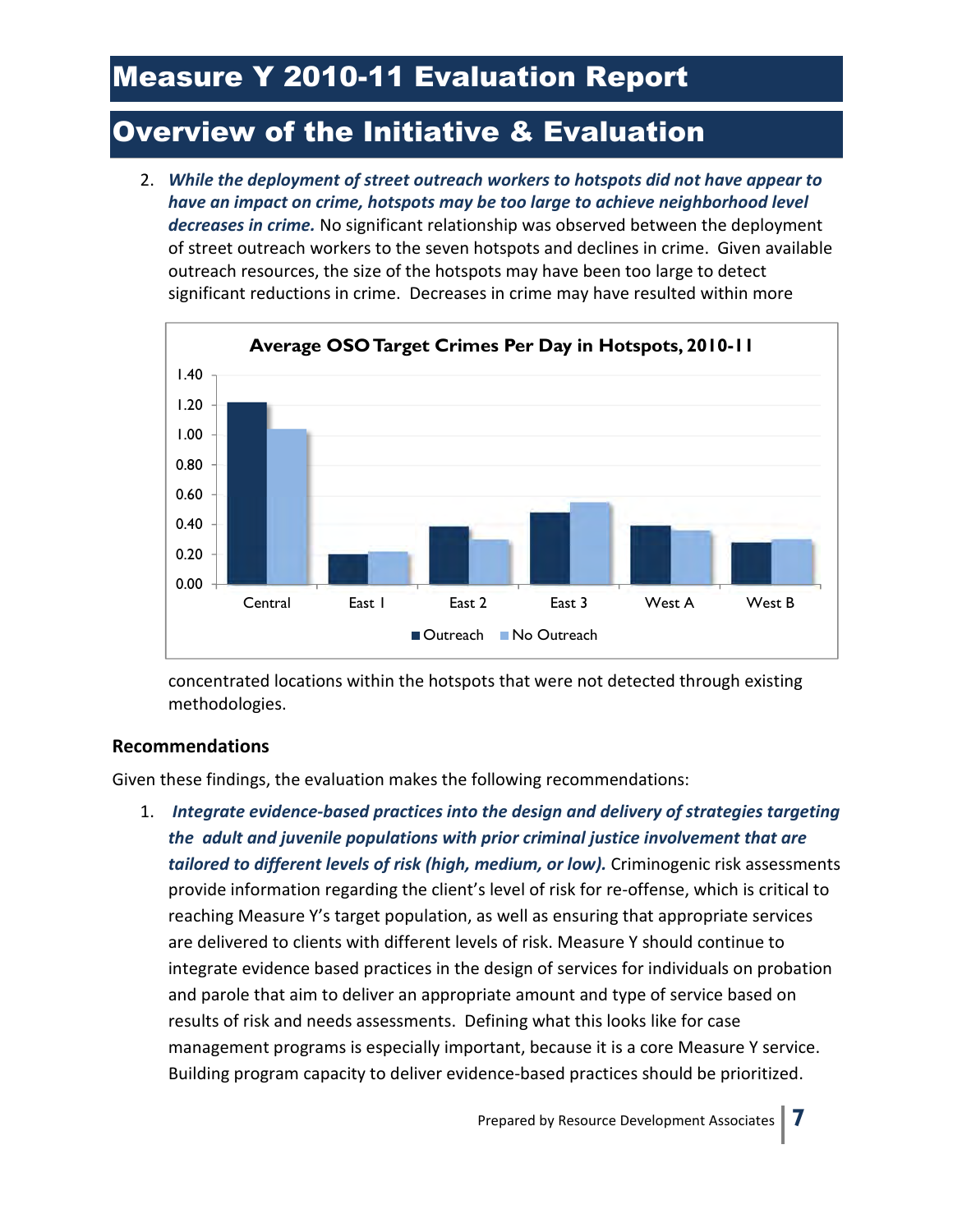- 2. *Strengthen the referral process to build on the JJC/OUSD Wrap Around Services strategy's success with re-enrolling young people in school and decreasing their criminal justice involvement over the short term.* The JJC/OUSD Wrap Around strategy is a system level solution for re-engaging reentry youth in school that relies on collaboration between Juvenile Probation, the school district, the City of Oakland, and community based organizations. As the strategy moves fully into implementation phase, it is a good time to examine which aspects of the model are working and areas for improvement. The referral process should be reviewed and institutionalized to ensure that programs have as much information as possible on their client's criminal history, level of risk and needs, and readiness for program participation. Clarify roles, responsibilities, and agreements between partners (OUSD, Juvenile Probation, DHS, and community based organizations). Guidelines on amount of service or length of time clients receive services should also be reviewed and calibrated based on level of risk.
- 3. *Explore opportunities to expand employment opportunities for the Measure Y target population.* Participation in employment programs was associated with decreased criminal justice involvement among adult probationers. Street Outreach clients also reported positive employment outcomes as a result of program participation. However, securing employment for individuals with criminal records during an economic downturn is particularly challenging. Given the positive benefits of employment, Measure Y should explore opportunities to integrate employment placement into more strategies.
- 4. *Examine the size of hotspots targeted with Street Outreach and consider reducing their size given available resources.* In some cases hotspots span multiple Community Policing beats, outreach workers cannot cover all locations plagued by shootings and homicides within the hotspot. While outreach workers may be significantly interrupting violence at locations within the seven hotspots, resources appear to be insufficient to impact violence across the hotspot. In a time of increasing crime and decreasing police resources, it is important to continue to clarify the role that street outreach can play in preventing and reducing violence by examining what has worked locally and nationally.
- 5. *Continue to work to obtain information on parolees so that Measure Y's impact on this population can be examined.* While adult probationers managed to avoid further criminal justice involvement for the most part, we do not know how parolees did after receiving services. The City of Oakland should continue its efforts to obtain California Department of Corrections and Rehabilitation data on parolees.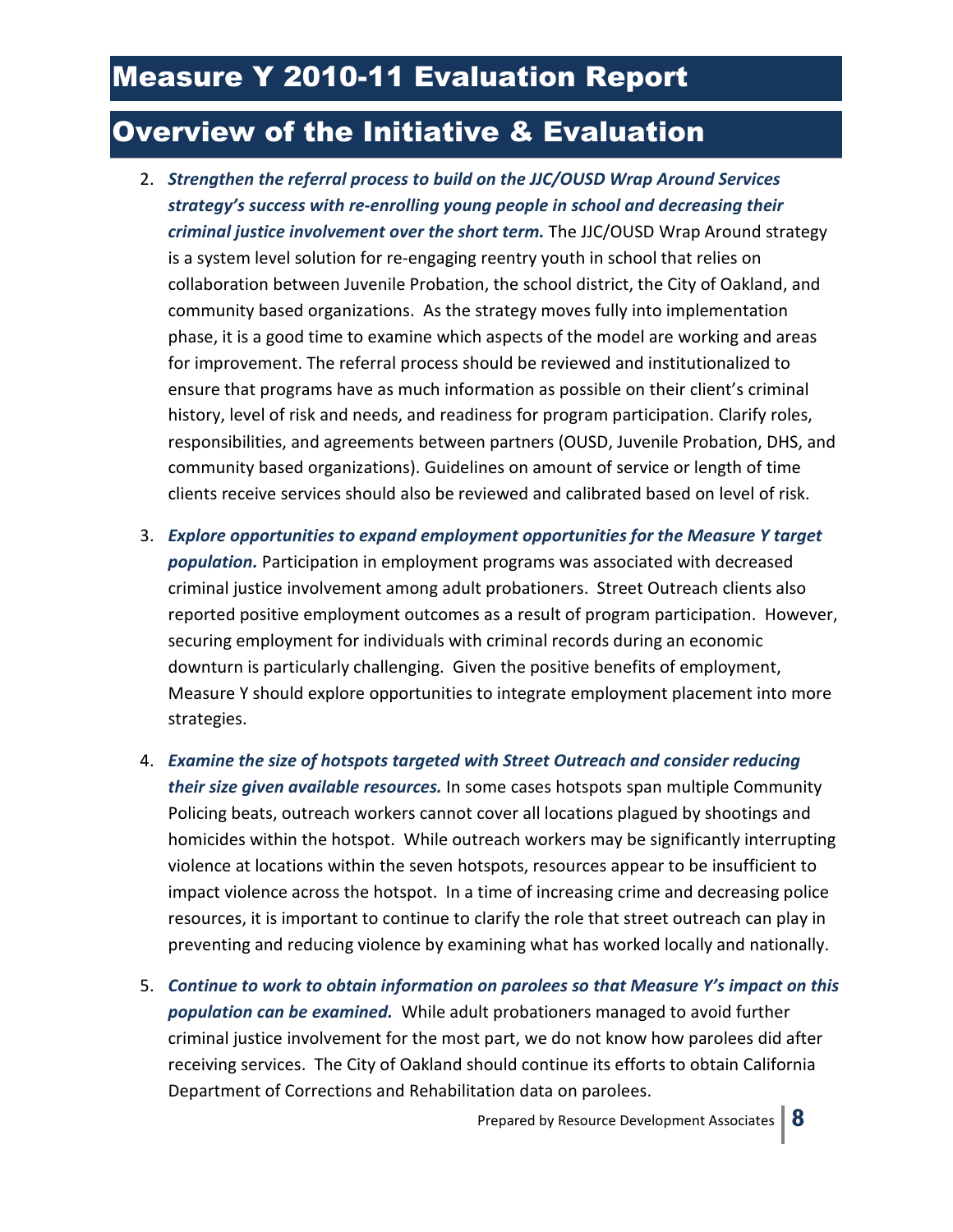### **I. INTRODUCTION**

#### **About Measure Y**

Measure Y is funded through a voter-approved parcel tax and provides over \$19 million annually in funding to Violence Prevention Programs, the Oakland Police Department's Community Policing Neighborhood Services program, and the Oakland Fire Department. The Department of Human Services manages grant awards amounting to \$5.2 million annually to community-based organizations who are responsible for implementing violence prevention strategies. The Measure Y legislation mandates an external annual evaluation of the effort. The 2010-11 evaluation includes a number of reports on the impact of funded components: two quarterly reports on community policing released in April and July 2011; individual program reports for each Violence Prevention Program grantee released in April 2011; and an initiativelevel evaluation of Violence Prevention Program efforts reported here.

#### **About the Evaluation**

The 2010-11 initiative evaluation of Violence Prevention Programs examines outcomes achieved at the initiative and strategy-levels, with a focus on learning about client-level changes on indicators correlated to public safety. The report is organized as follows:

*Overview of the Problem and How Measure Y Aims to Address it:* The report begins with an overview of the scope and nature of the problem of violence in Oakland and how the Violence Prevention Program initiative aims to address it. It provides a visual logic model of the initiative.

*Initiative Evaluation Results:* The initiative evaluation describes the services provided to clients during 2010-11, as well as the self-reported outcomes achieved by clients and a matched data analysis to Juvenile and Adult Probation datasets. This section includes client service information, results of the pre/post test analysis and recidivism rates for juvenile and adult probationers who received services.

*Strategy-level Evaluation Results:* The strategy-level evaluation covers clusters of programs within the Juvenile Justice Center/OUSD Wrap Around Services, Young Adult Reentry & Employment, and Street Outreach providing similar services and working to achieve similar outcomes. The strategy-level evaluation is designed to examine the extent to which the strategy positively impacted factors correlated to community safety such as reductions in truancy, suspensions, and justice involvement, or increased employment. Strategy-level reports begin with a description of the services provided, followed by an examination of client outcomes in the areas of criminal justice, education, and intermediate changes in resiliency/protective factors.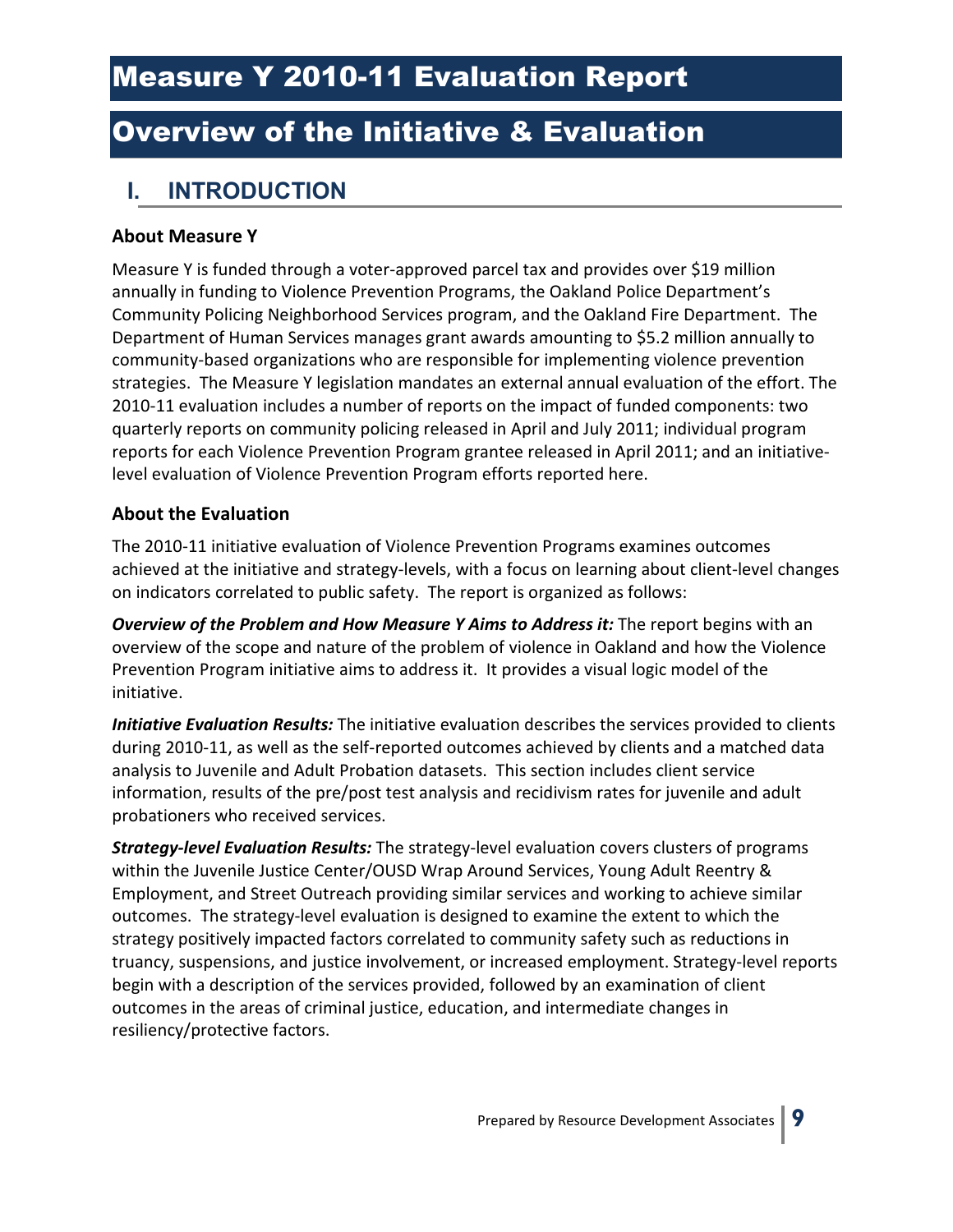Evaluation activities were designed to address the following evaluation questions:

#### **Evaluation Questions:**

- 1. What services were provided through the Violence Prevention Program Initiative and who was served?
- 2. What short-term outcomes were achieved at the initiative level?
- 3. What impact did strategies that provide clients with sustained and intensive services have on recidivism and crime, school engagement, employment, and resiliency/protective factors?

### **II. THE PROBLEM OF VIOLENCE IN OAKLAND & HOW MEASURE Y AIMS TO ADDRESS IT**

#### **The Problem of Violence in Oakland**

Oakland's well-documented and persistent problem with crime and violence led voters to pass the Measure Y Violence Prevention parcel tax in 2004 to support prevention and intervention efforts. Oakland's violent crime rate in 2009 was almost three times higher (291%) than the national average, while the city property crime rate was two-thirds higher than the national average.<sup>3</sup> Oakland has a higher crime rate than 94% of other urban areas in the United Sates.<sup>4</sup> The city is third in the nation for firearm homicide rates for pre-teens and teens (0-19), according to a recently released Center for Disease Control report.<sup>5</sup> Oakland's domestic violence rate is the highest in Alameda County or 9.8 per 1,000; children were present at over half of such incidences (55%). <sup>6</sup>Crime and violence in Oakland are concentrated in the city's flatland neighborhoods, from West Oakland to the San Leandro border in East Oakland.<sup>7</sup> Within this swath, there are specific hotspots that are plagued with shootings and homicides.<sup>8</sup>

Oakland is home to a large number of parolees and probationers who have re-entered the community after incarceration. Alameda County is among the top ten counties in California in concentration of probationers (number of probationers and parolees per hundred thousand.) Within the County, adults under supervision are disproportionately concentrated in Oakland.<sup>9</sup> Approximately 3,800 parolees, 7,000 probationers and 1,800 juvenile probationers reside in

.

<sup>&</sup>lt;sup>3</sup>FBI Report of Offenses Known to Law Enforcement, 2009. Cityrating.com.

 $<sup>4</sup>$  Ibid.</sup>

<sup>&</sup>lt;sup>5</sup> "Violence-Related Firearm Deaths Among Residents of Metropolitan Areas and Cities — United States, 2006– 2007." Center for Disease Control. Morbidity and Mortality Report. March 13, 2011.

<sup>&</sup>lt;sup>6</sup> "A Profile in Family Violence." Alameda County Domestic Violence Collaborative, 2003.

<sup>&</sup>lt;sup>7</sup> Oakland Police Department, Violent Crime Reports, 2011. Urban Strategies Council.

 $^8$  Ibid.

<sup>&</sup>lt;sup>9</sup> "Reentry Health Care in Alameda County." Urban Strategies Council, 2008.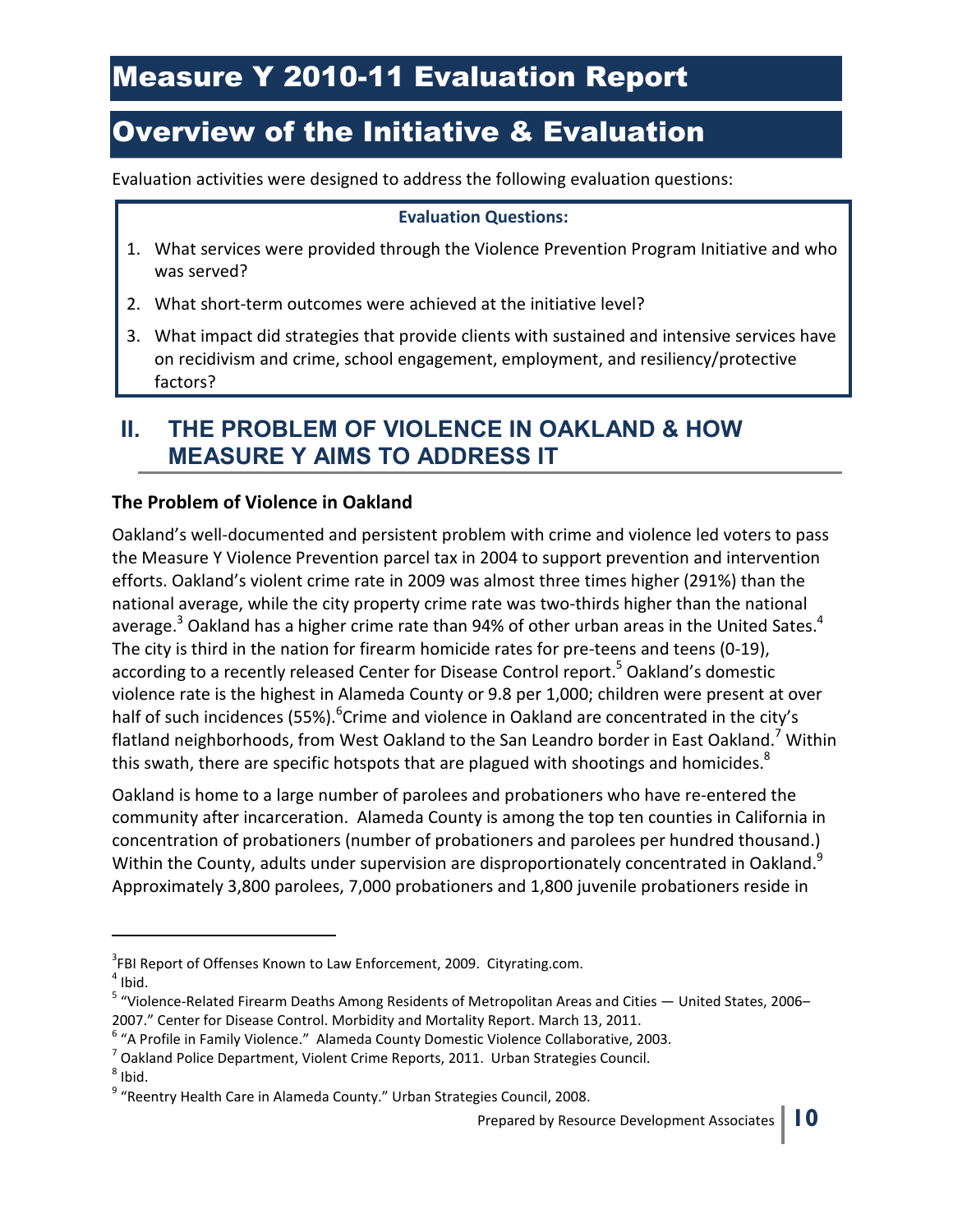Oakland.<sup>10</sup> A fifteen-year study by the Bureau of Justice Statistics found that two thirds of individuals leaving prison are rearrested within three years.<sup>11</sup> Further, studies of homicide victims and suspects in Oakland have found a strong correlate between previous criminal justice involvement and homicides. $12$  In this study, 48% of homicide suspects were under the jurisdiction of the criminal justice system (probation, parole or both) at the time of the homicide. Forty-five percent of victims were under the jurisdiction of the criminal justice system.

#### **High Risk Populations in Oakland**

Quelling violence requires a combination of policy or environment level interventions to

strengthen community and system capacity, as well as intervention services designed to reach individuals in need of services, including those likely to perpetrate or fall victim to crime or violence, those with previous criminal justice involvement, victims or those exposed to violence, sexually exploited minors, truant youth, and gang-involved youth.

The statistics outlined above illustrate the challenges faced by providers, and public agencies in bringing to scale a violence prevention effort that delivers enough services to support lasting change among high-risk individuals, while also reaching a significant proportion of individuals in need of services to

| <b>High Risk Populations # in Oakland</b>            |        |
|------------------------------------------------------|--------|
| <b>Adult Probationers</b>                            | 7,000  |
| <b>Adult Probationers 18-30</b>                      | 3579   |
| Parolees                                             | 3,800  |
| Parolees 18-30                                       | 1361   |
| Juvenile Probationers                                | 1101   |
| Victims of Violence <sup>13</sup>                    | 233    |
| Children Exposed to Family<br>Violence <sup>14</sup> | 438    |
| Sexually Exploited Minors <sup>15</sup>              | 500    |
| Truancy Rate <sup>16</sup>                           | 42%    |
| Violent Suspensions <sup>17</sup>                    | 2584   |
| Gang Involved Youth <sup>18</sup>                    | 532    |
| <b>Estimated Total Population</b>                    | 16,500 |
| # Served through Measure<br>Y Annually               | 4,000  |
| <b>Proportion Served</b>                             | 25%    |

achieve long-term community level changes. Consider, for example, the adult reentry

j

<sup>&</sup>lt;sup>10</sup> Alameda County Probation Department, March, 2010.

<sup>&</sup>lt;sup>11</sup>Bureau of Justice Statistics, 2002.

<sup>12</sup> "Violence in Oakland: A Public Health Crisis." Alameda County Public Health Department, 2006.

<sup>&</sup>lt;sup>13</sup> Victims aged 14-30 years treated for gun- shots, stab wounds or assaults treated at Highland Hospital. Alameda County Medical Center, 2006.

<sup>&</sup>lt;sup>14</sup> Measure Y Stressor Report: five year period for incidences of domestic violence, 2010. Number reflects average # of incidences per year multiplied by 55%. Alameda County Domestic Violence collaborative estimates that children were present at 55% of incidences.

<sup>&</sup>lt;sup>15</sup> Estimated number of sexually exploited minors in Oakland by DHS and providers serving SEMs.

 $16$  California Department of Education, Oakland Unified School District, 2010-11. Truancy is defined as students with three or more unexcused absences.

 $17$  Ibid.

 $18$  "Youth in Gangs: Who is at Risk." National Council on Crime and Delinquency, 2009. Oakland's rate of gang involvement for youth is 13% according to responses on the California Healthy Kids Survey, 2007-08 based on a sample size of 4096. DHS and OPD estimate that number of gang involved youth may be significantly higher.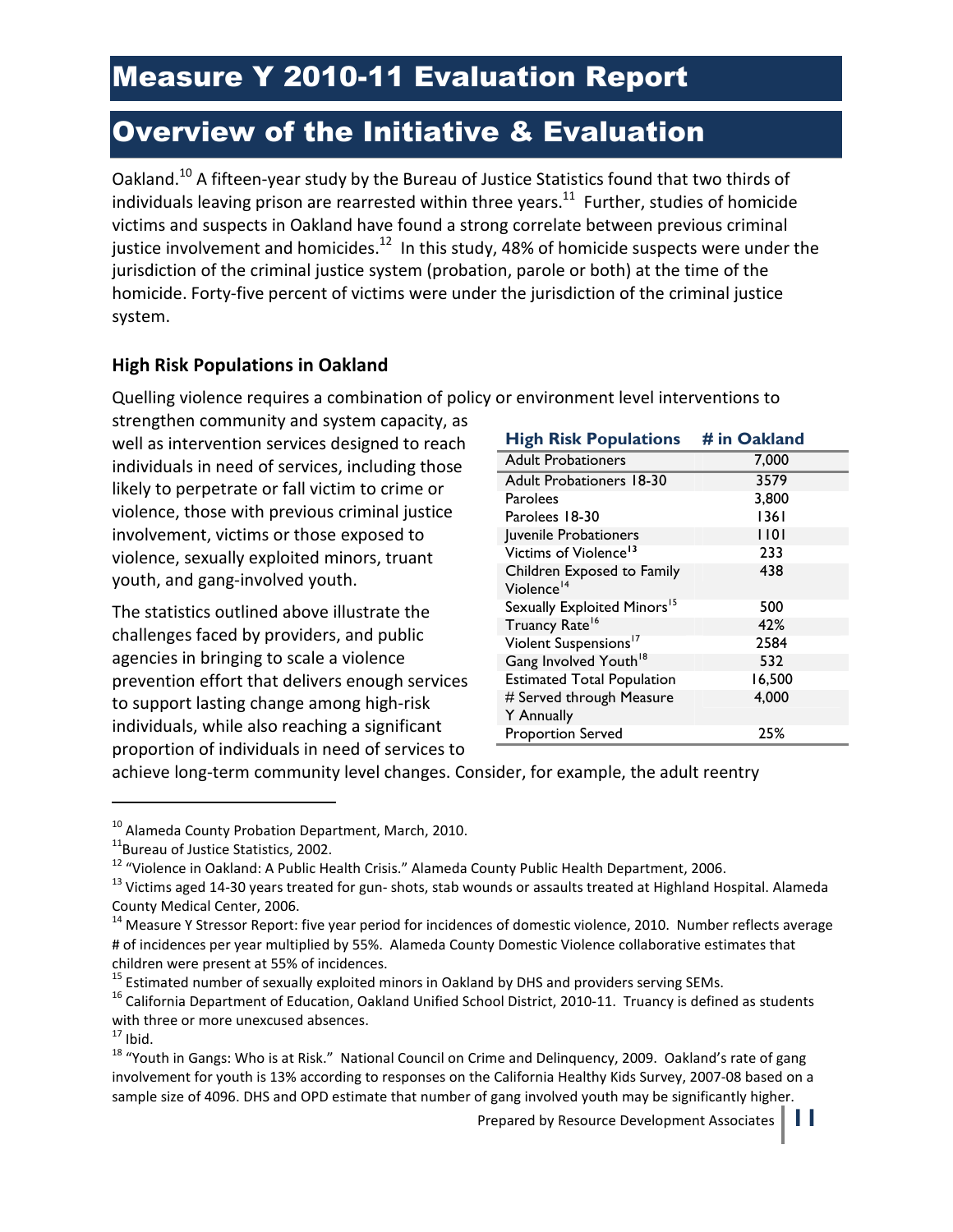population. Two thirds of inmates have a substance use problem; more than half report a recent mental health challenge.<sup>19</sup> Few communities have the provider capacity or financial resources to meet the depth and breadth of needs faced by individuals who would benefit from prevention and intervention services.

#### **The Measure Y Violence Prevention Program Strategies for Preventing & Reducing Violence**

Measure Y is one of Oakland's efforts to prevent and reduce violence that targets many of the high risk populations identified above. Through grants to community partners, the Department of Human Services oversees the implementation of the Measure Y Violence Prevention Program Initiative, which is designed to comprehensively address the risk factors associated with violence in Oakland. Funded programs fall broadly into six strategy areas. Oakland's effort is built on the premise that violence can be prevented through a combination of individual-level interventions designed to re-direct the highest risk populations and, through system wide activities that result in improved public safety at the school or community level, improved capacity to identify and engage high risk populations, or improved coordination across systems. Appendix B contains a visual depiction of Violence Prevention Program strategy areas, key activities, and expected intermediate and long-term outcomes.

- Violence Prevention Program strategy areas include a diversity of programs that share either a common target population (i.e. young adults on probation or parole), or a common intervention (school placement and case management).
- Violence Prevention Programs target special populations at risk for perpetrating, falling victim to or experiencing negative consequences from exposure to violence- from ganginvolved youth, to sexually exploited minors, to those on probation or parole.
- Case management is a core intervention service across all strategies. While the Department of Human Services provides basic guidelines for case management, programs have considerable flexibility in their implementation of this service.

#### **2010-11 Violence Prevention Program Strategies**

.

*Family Violence Intervention:* includes programs that serve children, youth and families who have been exposed to violence, including domestic violence, child abuse and sexual exploitation.

*Violent Incident/Crisis Response:* includes programs that provide a direct and immediate response to violent incidents, through services to survivors and family members, and through street outreach to the youth and young adults who are most likely to be the perpetrators and victims of violence. This strategy is designed to interrupt violence before

Prepared by Resource Development Associates **12**

<sup>&</sup>lt;sup>19</sup> "Assessing Parolees' Health Care Needs and Potential Access to Health Care Services in California." RAND, 2009.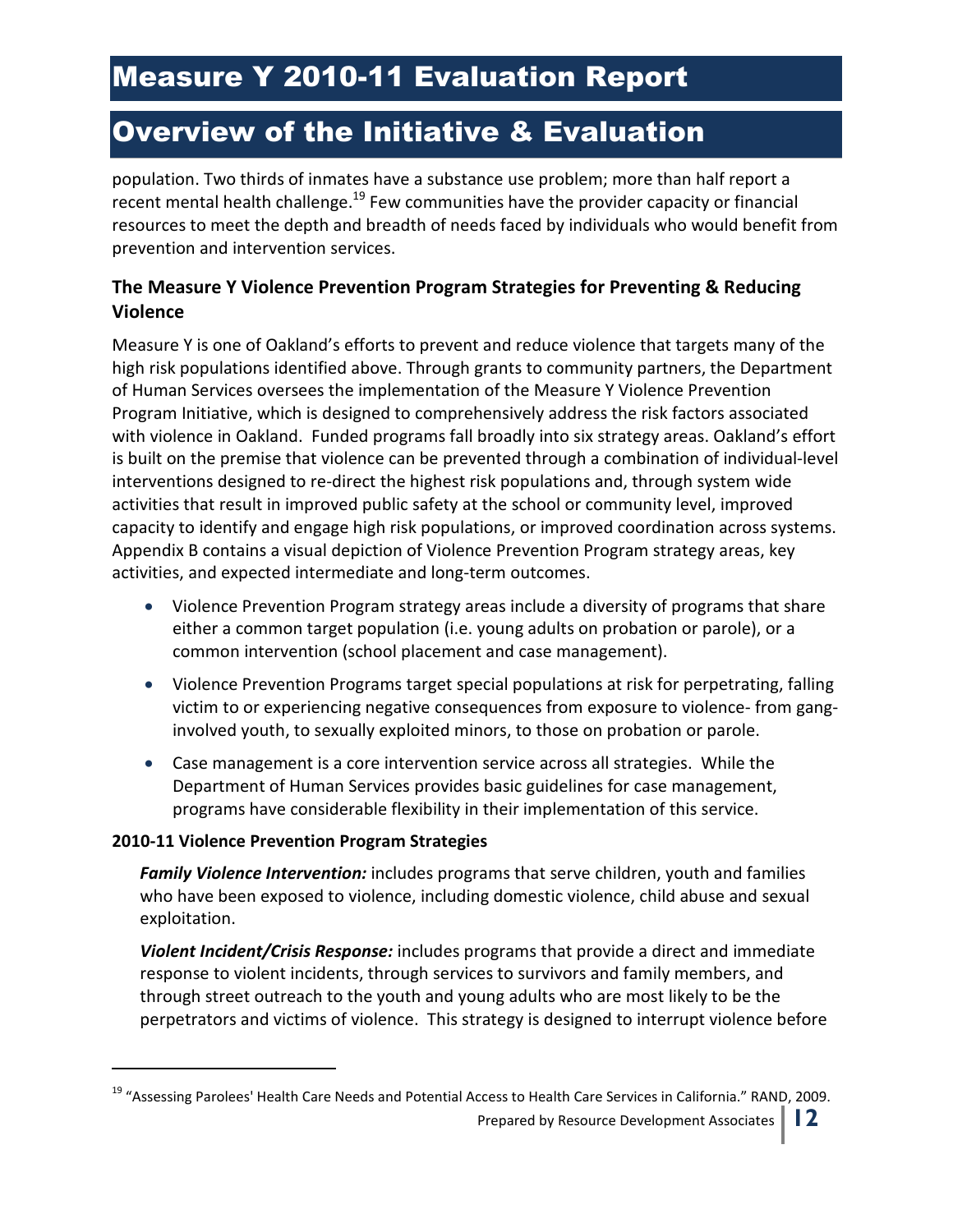it happens, mediate the impact of violence when it does happen, and change the culture of violence.

*Young Adult Reentry and Employment Services:* This strategy includes Reentry Employment programs and Project Choice, designed to assist youth and young adults who are on probation and parole reintegrate successfully into the Oakland community.

*Youth Comprehensive Services:* Youth Comprehensive services strategy includes programs serving youth who are most at risk for involvement in violence, including Oakland youth at the Alameda County Juvenile Justice Center youth on probation or parole, high-risk middle school youth and gang involved youth. Programs provide summer, after school and youth employment services, as well as school placement/case management for youth on probation through the Juvenile Justice Center/OUSD Wrap-Around Services model.

*School-Based Prevention:* The school-based prevention strategy includes programs that deliver services within Oakland public schools to improve school climate, re-direct ganginvolved youth, and implement conflict resolution and alternatives to suspension. Schoolbased prevention strategy includes Restorative Justice for Oakland Youth, Second Step Violence Prevention curriculum and Alternative Education for Gang-Involved youth.

*Oakland Street Outreach:* The street outreach/community organizing strategy provides funding to support the deployment of street outreach workers to hotspots in areas plagued by violence and case management services to young people likely to be involved in street violence. The strategy also includes funding for community organizing efforts.

### **III. METHODS**

Evaluation activities were designed to measure individual client-level changes as a result of participating in programming. Evaluation methods include: CitySpan service analysis; pre/post test surveys; matched data analysis with adult and juvenile probation and Oakland Unified School District data sets; and a crime trend analysis of neighborhoods targeted with street outreach. Each methodology and sample is described below.

#### **CitySpan Service Data**

Client service data stored in CitySpan were analyzed to understand the characteristics of program participants who received services through the VPP initiative during 2010-11, to report on service dosage, clients served, and client retention/program completion.

#### **Analysis of Matched Data**

A matched data analysis was conducted for the strategy-level evaluation of Juvenile Justice Center/OUSD Wrap Around Services, Young Adult Reentry & Employment, and Street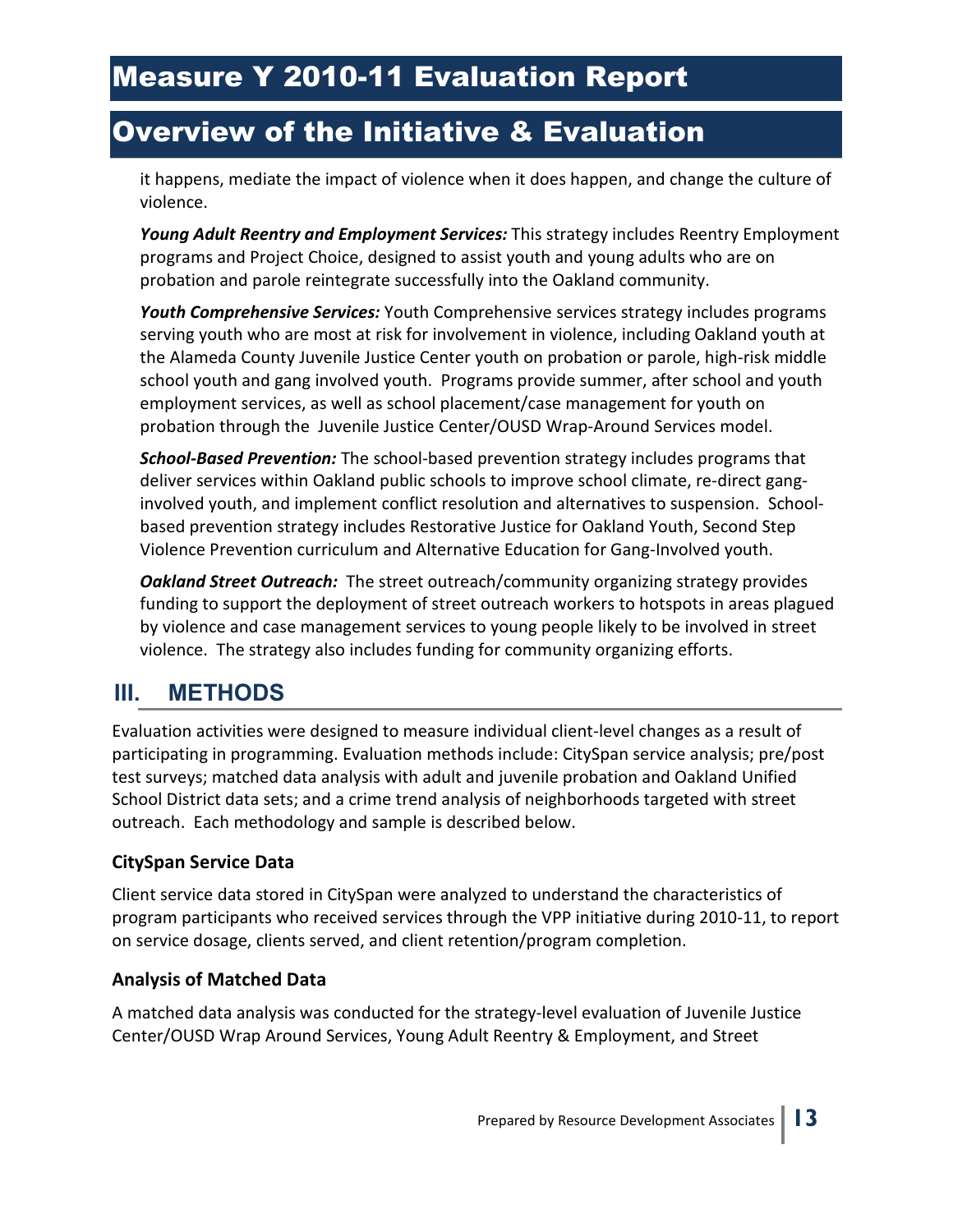Outreach.<sup>20</sup> The purpose of the matched data analysis is to examine whether participants experienced decreased criminal justice involvement (recidivism) and/or improvement in school engagement, as measured by enrollment, attendance, and suspension indicators. Client-level information stored in CitySpan was matched to client records provided by Oakland Unified School District, Alameda County Adult Probation Department and Alameda County Juvenile Probation Department. Where possible, changes observed in Measure Y participants were compared to those changes observed in non-participants. Statistical tests were conducted to determine whether or not Measure Y services had a significant impact on school-related and criminal justice outcomes.

The match rates between client-level data stored in the CitySpan database and the school and criminal justice agency database were as expected and varied by strategy area. Over the past three years, the match rate has increased significantly. Appendix C provides a detailed description of the match rate for the analyses contained in this report.

#### **Pre/Post Tests**

j

Pre/post test results are reported at both the initiative level and for the strategy-level analysis of the Juvenile Justice Center/OUSD Wrap Around Services, Young Adult Reentry & Employment, and Street Outreach outcome clusters. Pre/post test surveys measure intermediate client changes, harm reduction, and resiliency/protective factors. Clients enrolled in programs within each strategy area completed the survey upon program enrollment and three to six months after the first administration. Surveys were designed using questions from validated instruments to measure outcomes specific to each strategy area, based on a fivepoint scale. An increased score after program participation points to improvement on the item addressed in the survey. The proportion of clients experiencing a positive result or an improvement in their score on the post-test is reported here.

Statistical tests were conducted to understand whether or not changes in attitudes, beliefs and behaviors were significant. A comparison between the demographic characteristics of consented clients who completed the pre/post tests and those who did not was conducted to see if there were any significant differences between these two groups. Female and African-American respondents were slightly over-represented, while males and Latino clients were slightly under-represented.

#### **Street Outreach Crime Trend Analysis**

A crime trend analysis was conducted to learn about neighborhood level impacts of Street Outreach efforts. Starting in July 2009, Measure Y- funded street outreach teams were deployed to "hotspot" locations in West, Central, and East Oakland. Hotspots are specific areas that have experienced a disproportionately high level of street violence- such as shooting or

 $^{20}$  The evaluation of street outreach also examines neighborhood level changes in crime.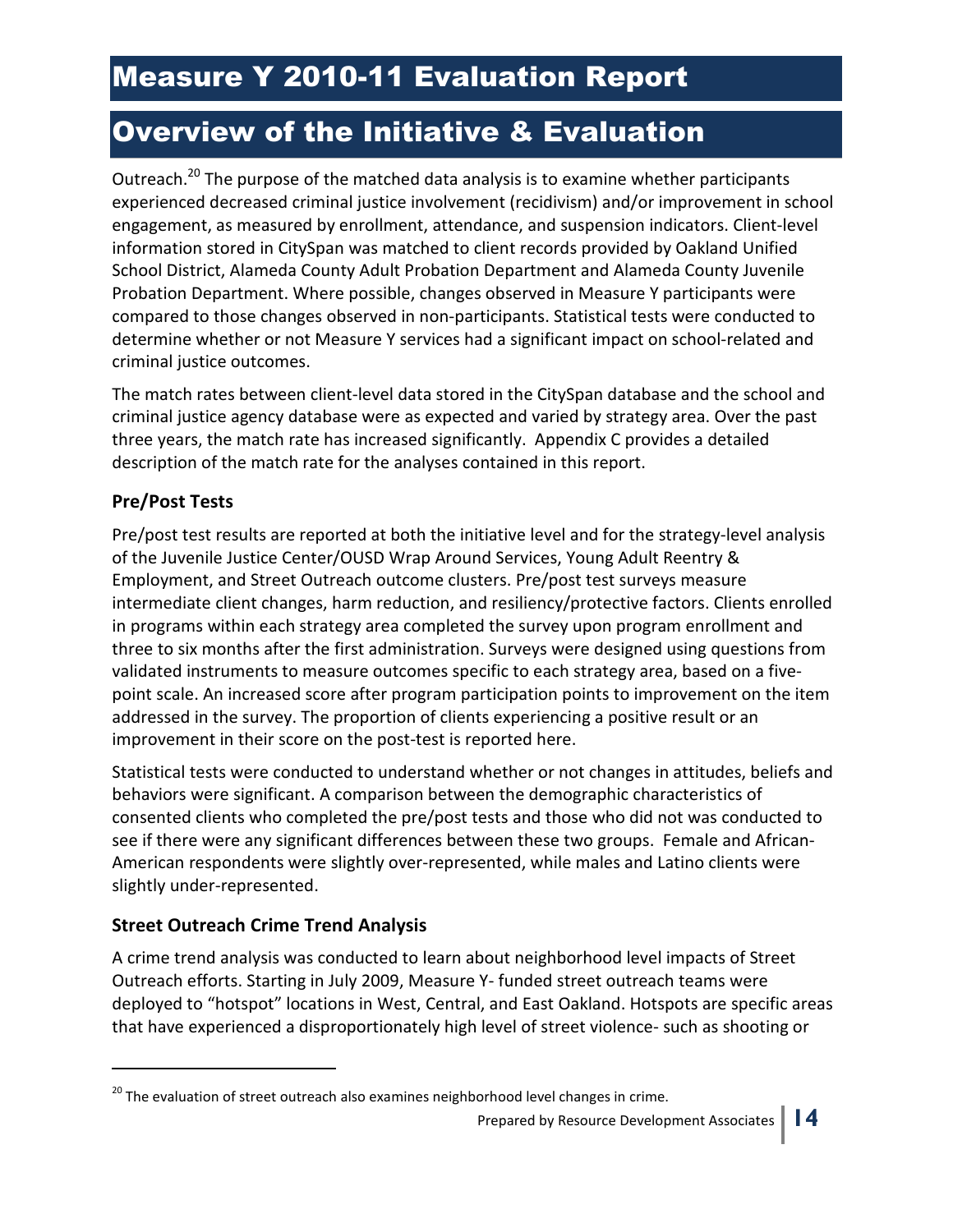homicides. For the 2010-11 evaluation, crime data from the seven hotspots were examined to see whether crime went down over the year compared to the top 15 beats with the highest levels of crime that were not targeted with street outreach. Statistical tests were conducted to determine whether there was a relationship between crime trends and the number of hours of outreach in that particular hotspot on a monthly basis.

#### **Sample**

.

This report includes two levels of analysis: initiative results and strategy-level results. The sample for initiative level findings includes all consented clients with service information entered in the CitySpan database. The sample for the strategy-level analysis includes clients who received intensive and sustained services through participation in Juvenile Justice Center, Young Adult Reentry & Employment, and/or Street Outreach clusters.

*Sample for the Initiative Level Evaluation:* Measure Y provides funding for a continuum of interventions designed to reduce individual and community risk factors associated with violence. Interventions range from conducting outreach and education at community venues and events to providing employment training and placement.

While Measure Y touches about 4,600 individuals annually, the sample for the initiative and strategy-level analyses only includes those individuals with a signed consent to participate in evaluation activities, an individual client-id stored in the CitySpan and recorded service hours. It is important to note that many programs are not expected to collect consents either because the nature of services is brief or targeted towards groups, neighborhoods or entire school sites, or because requesting consent could compromise a program's ability to engage clients.

*Sample for the Strategy-level Evaluation:* The strategy evaluation examines client outcomes for clients who participated in programs in the Juvenile Justice Center/OUSD Wrap Around, Young Adult Reentry Employment, and Street Outreach strategies. The purpose of this analysis is to understand whether those strategies that provided sustained and intensive service designed to achieve client or neighborhood changes were successful. The sample for each included those clients who participated in programs within the strategy that provided similar services designed to achieve specific outcomes. This means that not all programs assigned to each strategy were included in the sample for the strategy-level analysis.<sup>21</sup> Programs that provided a significantly different type of service or were working towards other community or system level changes were not included in the analysis. More specifically:

• In the case of Young Adult Reentry Employment, recidivism rates were not calculated for about half of Reentry Employment clients on parole and all Project Choice clients

<sup>&</sup>lt;sup>21</sup> The following programs were not included in the outcome cluster analysis: Our Kids, RJOY, OUSD Alt Ed, Second Step, Catholic Charities, FVIU, ICPC, Safe Passages 0-5, Youth Alive, All Summer Programs, CCNI, and all Project Choice programs (VOABA and The Mentoring Center).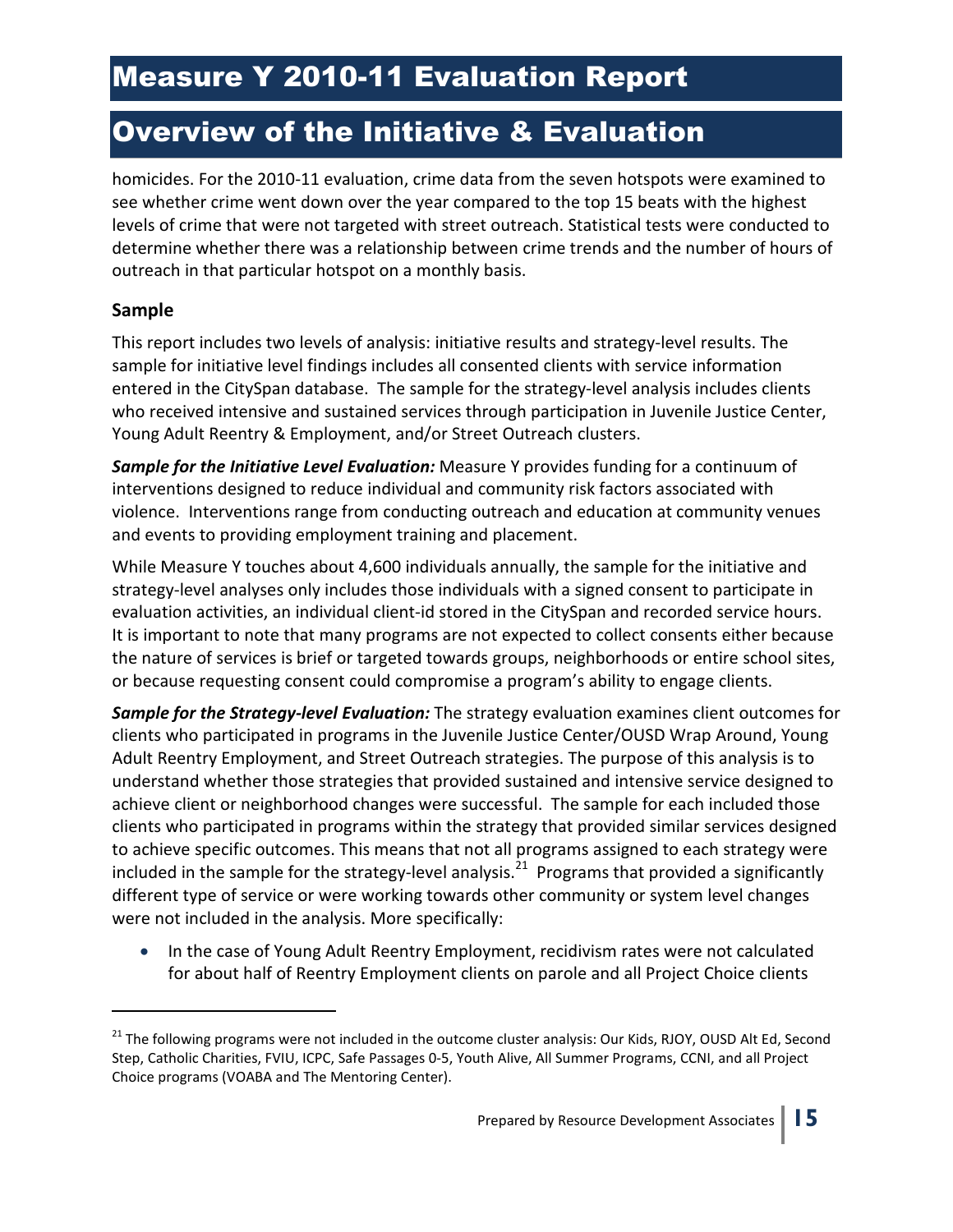because California Department of Corrections & Rehabilitation data were not available, despite attempts by the City Administrator's Office and Department of Human Services to obtain them.

- For several programs within Young Adult Reentry and Employment, their outcomes are best captured at the individual program level because their interventions and intended outcomes vary significantly from the outcomes examined here (such as summer employment programs). This was also the case with City County Neighborhood Initiative (CCNI), within the Street Outreach strategy.
- The Juvenile Justice Center/OUSD Wrap Around Services is a strategy within the Youth Comprehensive Services strategy. All programs within the JJC/OUSD Wrap Around Services were included in the sample.

| JJC/OUSD Wrap Around<br><b>Services</b>                               | Young Adult Reentry &<br><b>Employment</b>                                                  | <b>Street Outreach and</b><br><b>Community Organizing</b> |
|-----------------------------------------------------------------------|---------------------------------------------------------------------------------------------|-----------------------------------------------------------|
| California Youth Outreach (CYO)                                       | <b>Goodwill Industries</b>                                                                  | California Youth Outreach (CYO)                           |
| East Bay Agency for Children<br>(EBAC)<br>East Bay Asian Youth Center | Volunteers of America Bay Area<br>(VOABA) Reentry Employment<br><b>Workfirst Foundation</b> | <b>Healthy Oakland</b>                                    |
| (EBAYC)                                                               | Youth Employment Partnership                                                                |                                                           |
| The Mentoring Center (TMC)<br>Youth UpRising (YU)                     | (YEP) Reentry Employment                                                                    |                                                           |

#### **Programs Included in Sample by Strategy Area 2010-11**

*Sample Size by Type of Analysis:* The sample size varies by type of analysis for the OUSD, Adult Probation, and Juvenile Probation datasets, particularly when examining pre/post changes in client outcomes. A pre/post analysis requires a valid record for clients for both the year preceding enrollment and the year the client was enrolled. Because many clients are missing two years of records in the dataset, the overall sample is significantly reduced. The sample size is provided for each analysis throughout the report. Appendix C also includes a detailed description on the sample for Adult and Juvenile Probation analyses.

#### **Strengths and Limitations of the Evaluation**

There are several important limitations to make note of. This evaluation only includes data on those clients who consented to participate in the evaluation. It is not possible to know whether or not the clients for whom consent was not obtained differed in significant ways from consented clients. As noted above, the evaluation was not able to measure client-level outcomes for parolees who received Measure Y services. Despite these limitations, the evaluation has made significant progress over the past three years to strengthen the overall quality of data collection activities and to ensure that a range of tools are in place to fairly evaluate the impact of Violence Prevention Programs. Specifically: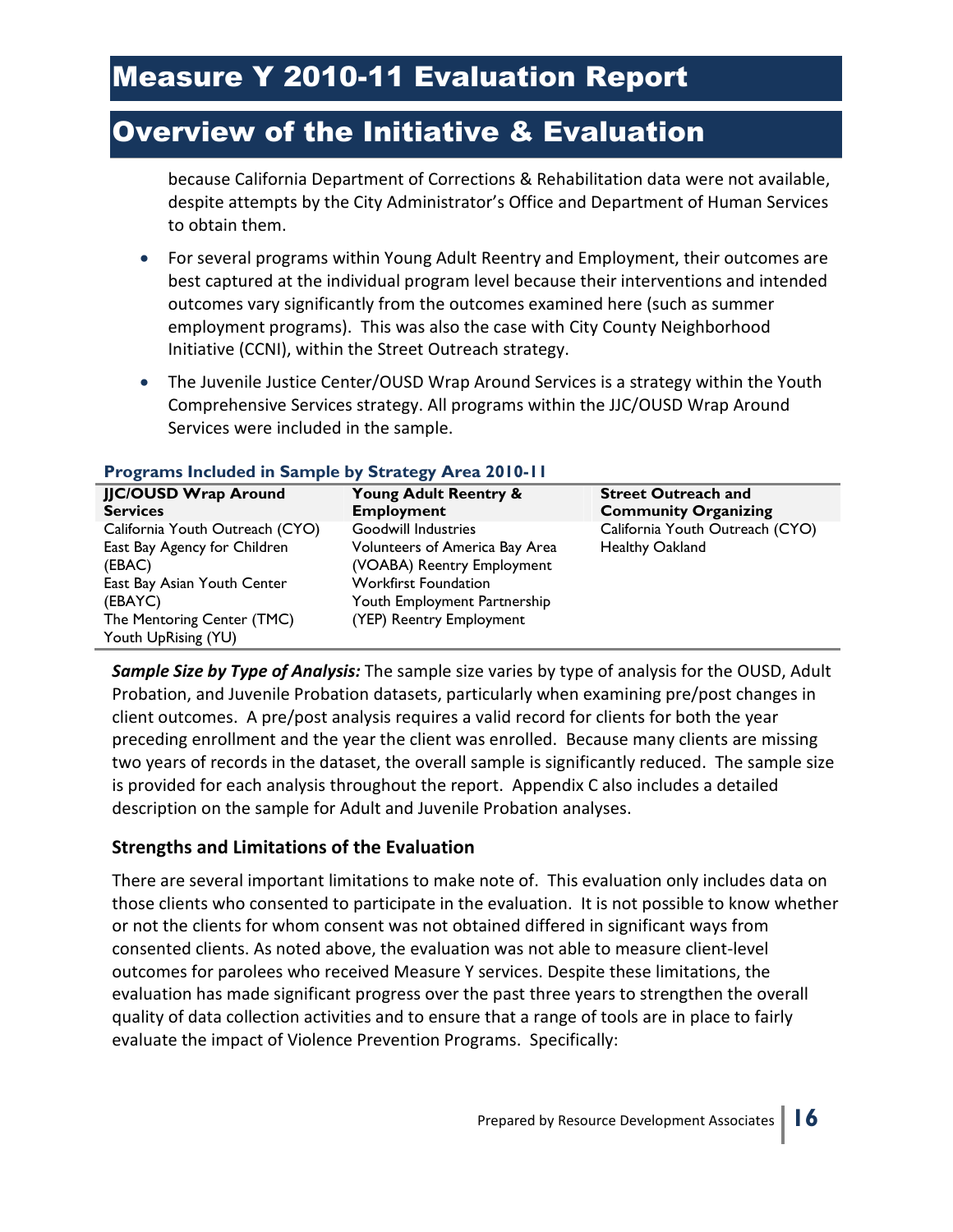- *Tools have been developed to measure intermediate changes and harm reduction among Measure Y clients.* At the beginning of the three-year evaluation contract, no tools were in place to measure short-term changes in client attitudes, beliefs, and behaviors that are critical to achieving goals of decreased criminal justice involvement. Pre/post test surveys were developed for each strategy area to capture these program impacts. In addition, CitySpan exit criteria and milestones tabs were developed in collaboration with DHS to capture client successes and challenges observed while the client was enrolled in services. These tabs ensure that outcomes like employment, which are not tracked elsewhere, are available to the evaluation.
- *Issues with low consent and match rates have been resolved, which has allowed the evaluation to better capture the impact of Violence Prevention Program efforts.* For a number of reasons, many clients did not have consents on file when the current evaluation began more than three years ago, which meant that the evaluation could not examine outcomes for those clients. Further, data entry errors also prevented the evaluation from matching Violence Prevention clients with other datasets. The evaluation has worked with DHS and programs to resolve these issues. This year the evaluation has enjoyed high match rates and an adequate sample size, enabling a fair analysis of program impact.
- *The evaluation incorporates a plan for analyzing the Violence Prevention Program's diverse service types and strategies.* The evaluation design includes the creation of evaluation logic models linking the problem programs are trying to address to interventions and expected outcomes. For those programs that provide unique interventions, special evaluation strategies have been developed.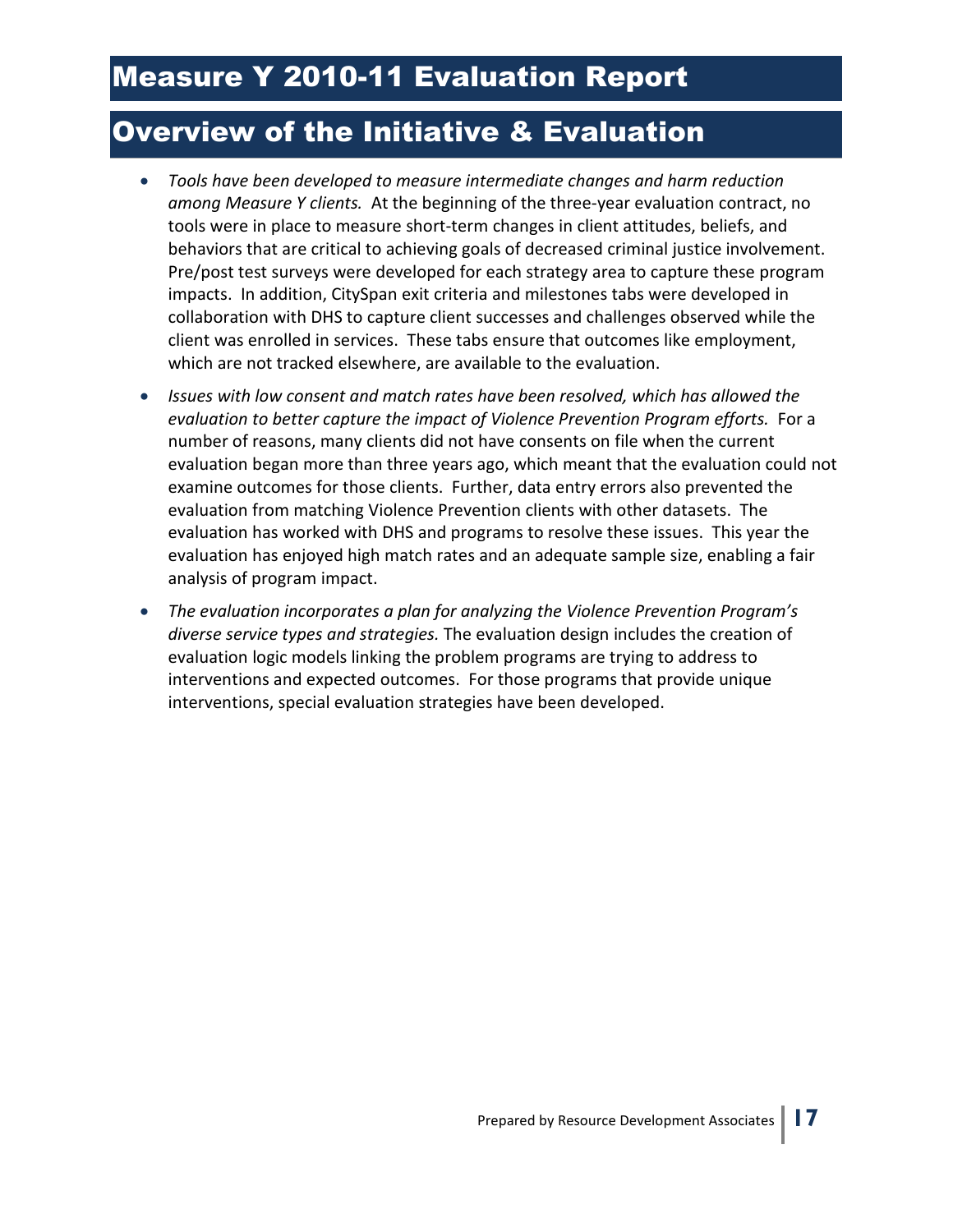## Findings: Initiative Level Results

This section of the report includes results of the initiative evaluation of the Measure Y Violence Preventions Program and includes information on how funding was allocated, who was served, and short term outcomes achieved by clients who received services.

#### **Evaluation Question 1: What services were provided and who was served through the VPP initiative in 2010-11?**

#### *Finding 1.1 Measure Y allocated \$5.2 million in funding to support violence prevention programming in six strategy areas. Close to 4,600 clients received services.*

During 2010-11, the Department of Human Services distributed close to five million dollars in funding to30 community-based organizations and in support of three positions.<sup>22</sup> Funds were allocated across six strategy areas, outlined in the table below.

*Clients Served:* Violence Prevention Programs served 4,592 clients during 2010-11 in six strategy areas. Family Violence Intervention enrolled the most clients, though many of these were participants at group events.

.

#### **Measure Y Violence Prevention Funds by Strategy, 2010-11**

| <b>Strategy</b>                         | <b>Funding</b> |
|-----------------------------------------|----------------|
| Family Violence Intervention            | \$825,831      |
| Street Outreach                         | \$940,200      |
| <b>School-Based Prevention Projects</b> | \$528,831      |
| Violent Incident/Crisis Response        | \$395,800      |
| Young Adult Reentry Services            | \$1,300,920    |
| Youth Comprehensive Services            | \$1,281,736    |

*Finding 1.2: The average cost per client of violence prevention programs was \$1,538; the average cost per hour was \$126, slightly higher than last year. In general, these costs are comparable to the costs of similar prevention and intervention programs.*

The table below outlines the average cost per client and per hour by strategy area. Cost per hour and cost per client calculations include the costs associated with programs that record individual client information in the CitySpan database.<sup>24</sup>

#### **Measure Y Participants by Strategy**

| <b>Strategy</b>                     | <b>Clients</b> |
|-------------------------------------|----------------|
| Family Violence Intervention        | 1574           |
| <b>Street Outreach</b>              | 788            |
| School-Based Services <sup>23</sup> | N/A            |
| Violent Incident/Crisis Response    | 625            |
| Youth Comprehensive Services        | 949            |
| Young Adult Reentry Services        | 50 I           |
| Total                               | 4592           |

• School-based prevention programs had the lowest cost per client, as expected because many programs within this strategy provide group services or interventions targeting the entire school

 $^{22}$ A list of programs by strategy is included in the Appendix A. Funds support three positions: a Reentry Employment Specialist; a Street Outreach/Violence Prevention Coordinator; the OUSD Enrollment Specialist. <sup>23</sup> School based prevention programs provide services to entire school sites, in addition to individual clients.

<sup>&</sup>lt;sup>24</sup> School based prevention programs cost calculations also include individuals receiving violence prevention curriculum.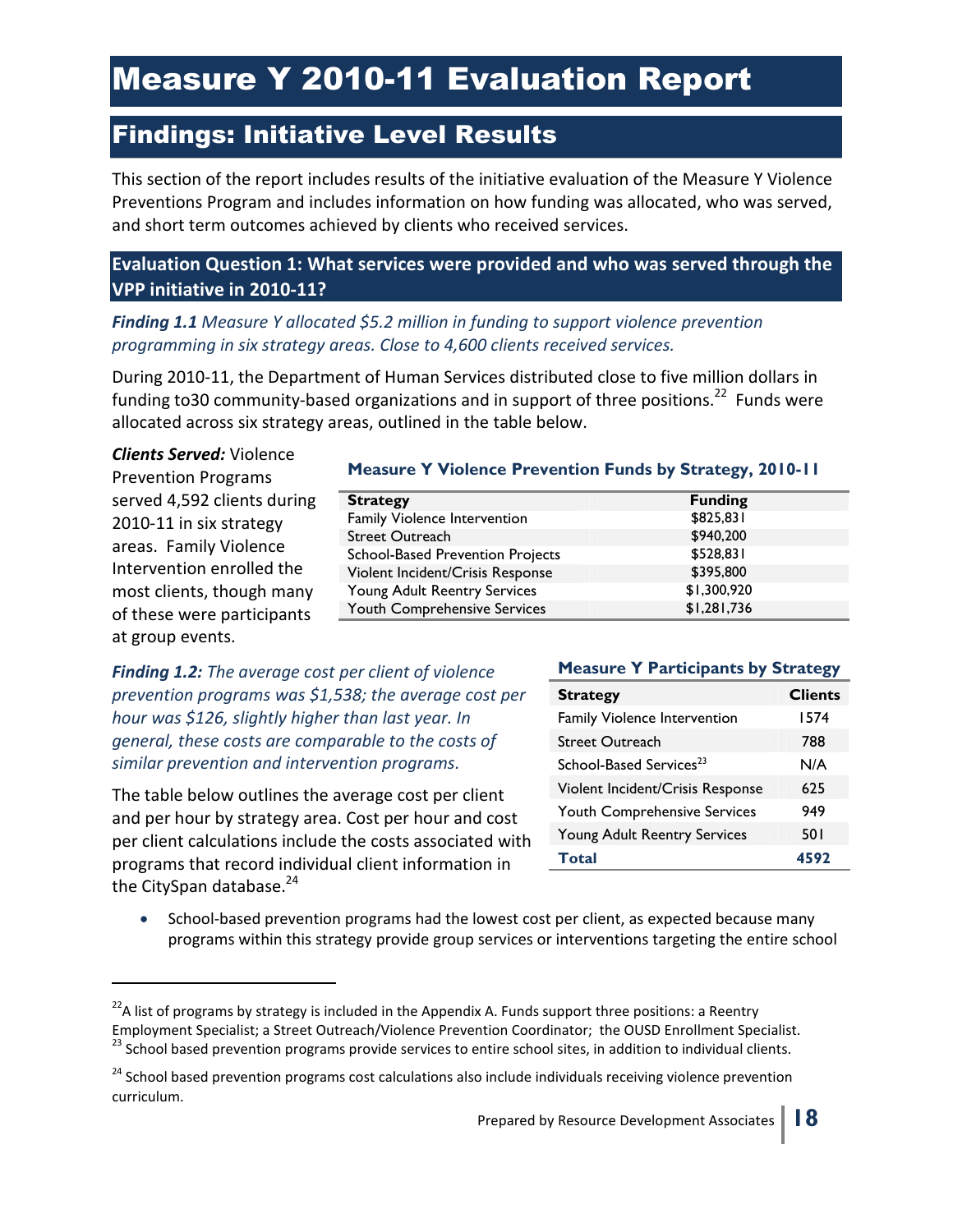### Findings: Initiative Level Results

site. Young Adult and Reentry had the highest cost per client, also as expected given the costs associated with subsidized work experience.

The costs per client and per hour were not calculated for Street Outreach because programs provide a combination of street outreach work (termed "events") and individual case management to clients. A cost per client analysis would not account for the many hours spent on street outreach events.

| <b>Strategy</b>                       | <b>Average Cost per Client</b> | <b>Average Cost per Hour</b> |
|---------------------------------------|--------------------------------|------------------------------|
| Family Violence Intervention          | \$765                          | \$149                        |
| <b>Street Outreach</b>                | Not applicable                 | Not applicable               |
| School-Based Prevention <sup>25</sup> | Not applicable                 | \$48                         |
| Violent Incident/Crisis Response      | \$588                          | \$95                         |
| Young Adult and Reentry Services      | \$3,751                        | \$22                         |
| Youth Comprehensive Services          | \$3,296                        | \$147                        |
| Total                                 | \$1,538                        | \$126                        |

#### **Cost Summary of Measure Y Funded Services**

The cost of providing violence prevention programming is similar to last year's (2009-10) figures. While standards for reasonable costs for such efforts have not been well established, a

2009-10 comparison with programs that serve a similar population found that Measure Y expenditures are in line with those programs.<sup>27</sup>

*Finding 1.3 According to data entered into the CitySpan database, Violence Prevention Programs provided slightly more* 

j

#### **Average Months of Client Engagement by Strategy<sup>26</sup>**

| <b>Strategy</b>                  | <b>Average # of Months</b> |
|----------------------------------|----------------------------|
| Family Violence Intervention     | 77                         |
| <b>Street Outreach</b>           | 2.6                        |
| Violent Incident/Crisis Response | 2.1                        |
| Youth Comprehensive Services     | 3.7                        |
| Young Adult Reentry Services     | 4.1                        |
| <b>Average</b>                   | 3.2                        |

*than 71,000 hours of individual services and 542,000 hours of group hours during 2010-11. Clients were retained on average for 3 months.* 

Service hours were delivered by 30 community-based organizations contracted to provide interventions in six strategy areas. The total number of individual hours in 2010-11 was: 71,383, while the total number of group hours was 542,056.

*Client Retention:* Clients were engaged on average for three months. The average length of engagement varied

#### **Ethnicity of Consented 2010-11 Measure Y Clients (n=2382)**

| <b>Ethnicity</b>       | % of Clients |
|------------------------|--------------|
| African American       | 68%          |
| Hispanic/Latino        | 24%          |
| Asian/Pacific Islander | 5%           |
| White                  | 3%           |
| Native American        | $1\%$        |
| Mixed/Other            | 1 %          |

 $25$  School based prevention programs provide services to entire school sites, as well as individual clients.

Prepared by Resource Development Associates **19**

<sup>&</sup>lt;sup>26</sup> Averages include all clients with individual or group service hours entered into CitySpan.

<sup>&</sup>lt;sup>27</sup> "Measure Y 2009-10 Violence Prevention Initiative Report." Resource Development Associates, 2010.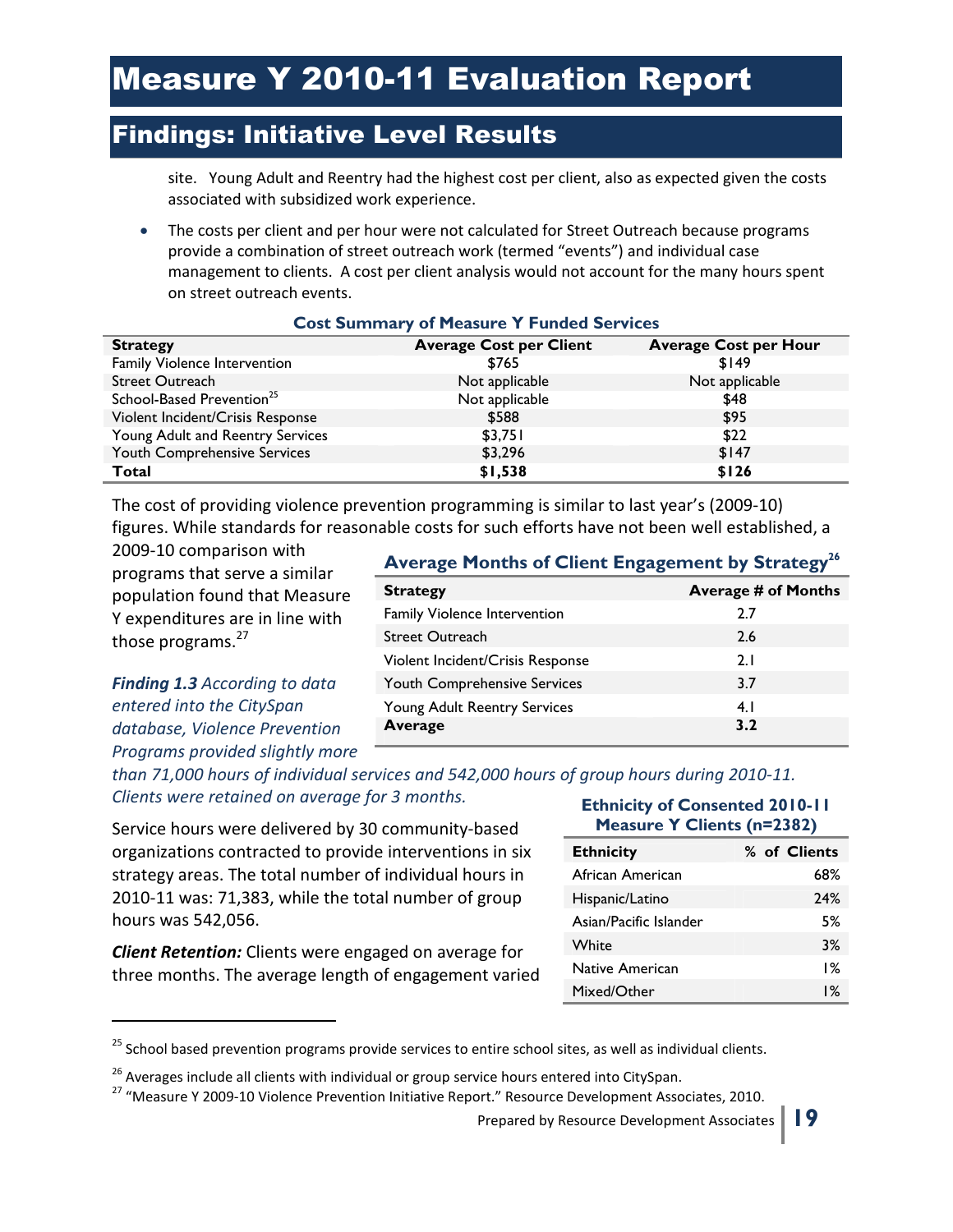### Findings: Initiative Level Results

by strategy area from slightly more than two months for Family Violence Intervention to four months for the Young Adult Reentry Services strategy.

*Client Demographics:* The majority (two-thirds) of clients served were African American male youth and young adults. About a quarter of clients were Hispanic/Latino.

The average age of consented clients was 22, though average age of clients varied significantly across strategy areas. Because programs in the Violent Incident/Crisis Response Strategy serve family members of victims of violence, clients were on average older- (33 years old), while Family Violence Intervention clients were on average 16.

| $\frac{1}{2}$ constructed $\frac{1}{2}$ of $\frac{1}{2}$ is the same interest of $\frac{1}{2}$ and $\frac{1}{2}$ |                    |        |          |
|------------------------------------------------------------------------------------------------------------------|--------------------|--------|----------|
| <b>Strategy</b>                                                                                                  | <b>Average Age</b> | % Male | % Female |
| Family Violence Intervention                                                                                     | 16                 | 17%    | 83%      |
| <b>Street Outreach</b>                                                                                           | 22                 | 75%    | 25%      |
| School-Based Prevention Projects <sup>28</sup>                                                                   | N/A                | N/A    | N/A      |
| Violent Incident/Crisis Response                                                                                 | 33                 | 35%    | 65%      |
| Young Adult and Reentry Services                                                                                 | 27                 | 87%    | 13%      |
| Youth Comprehensive Services                                                                                     | 17                 | 71%    | 29%      |
| Total                                                                                                            | 22                 | 68%    | 32%      |

#### **Demographics of Consented 2010-11 Measure Y Clients (n=2382)**

#### **Risk Factors of Measure Y Clients**

j

The Measure Y initiative prioritizes services to high-risk individuals and outlines a specific set of characteristics that clients must meet in order to qualify for services. Programs target youth and young adults on probation or parole, individuals who have been exposed to violence, victims of violence, sexually exploited minors, and at-risk young people.

Juvenile and Adult Probation data were analyzed to determine whether Measure Y participants served from 2007-11 differed significantly in their risk levels or criminal history. It is important to note that these data represent only those clients who were matched to these datasets and are not necessarily representative of the overall Measure Y client population. For example, parolees represent over half of the Young Adult Reentry & Employment strategy, but were not included in this analysis.

*Risk Factors of Adult Probationer Population:* CitySpan service data were matched to Alameda County Adult Probation records to determine whether Measure Y probationers (across all strategies) were higher risk than the general probationer population. A comparison of Measure Y adult probationers to non-participant probationers found no statistically significant differences in terms of crime typology. However, an analysis of risk factors based on results of a validated risk assessment administered by the Alameda County Department of Adult Probation found that Measure Y clients had lower levels of risk than the general probationer

<sup>&</sup>lt;sup>28</sup> Not applicable because school sites are frequently subject of School Based Prevention program interventions.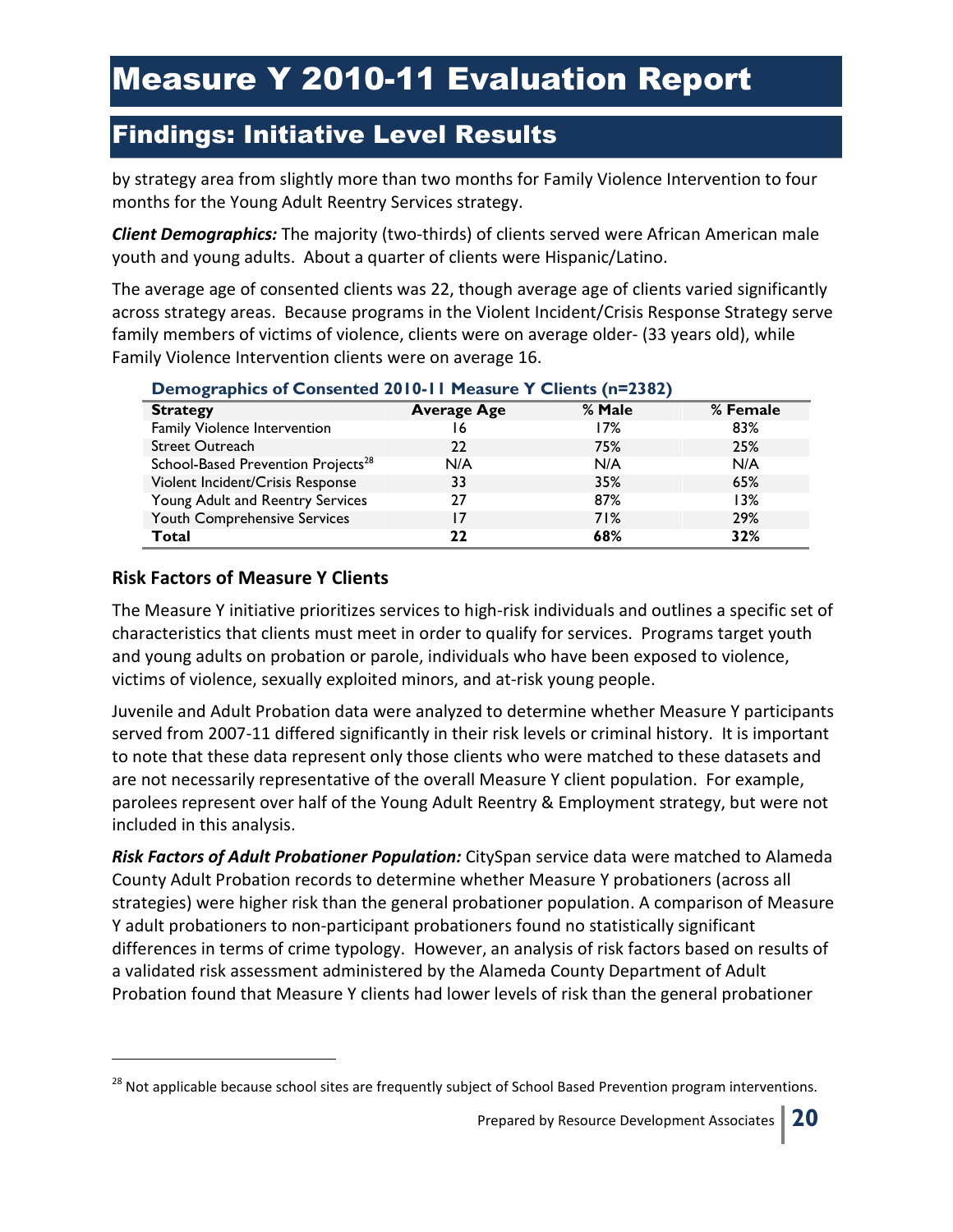## Findings: Initiative Level Results



dataset who were on adult probation had non-violent violations.

An analysis of results of the LS/CMI risk assessment administered by Alameda County Adult Probation Department also found that Measure Y adult probationers in the sample were

slightly lower risk than the overall probationer population based on their risk assessment scores. These differences were found to be statistically significant.<sup>29</sup> It is also important to note that risk assessment scores were not available for parolees, who are categorically higher risk and represent a significant proportion of adult Measure Y clients.<sup>30</sup>

> • The risk assessment (LS/CMI) is a validated tool, with scores ranging from 0- 40. Risk assessments were

j



administered before or shortly after enrollment in Measure Y.

 $^{29}$  A two-tailed t-test found statistically significant differences (p=.034).

 $30$  In 2010-11, 98 clients were identified in the CitySpan database as being on parole.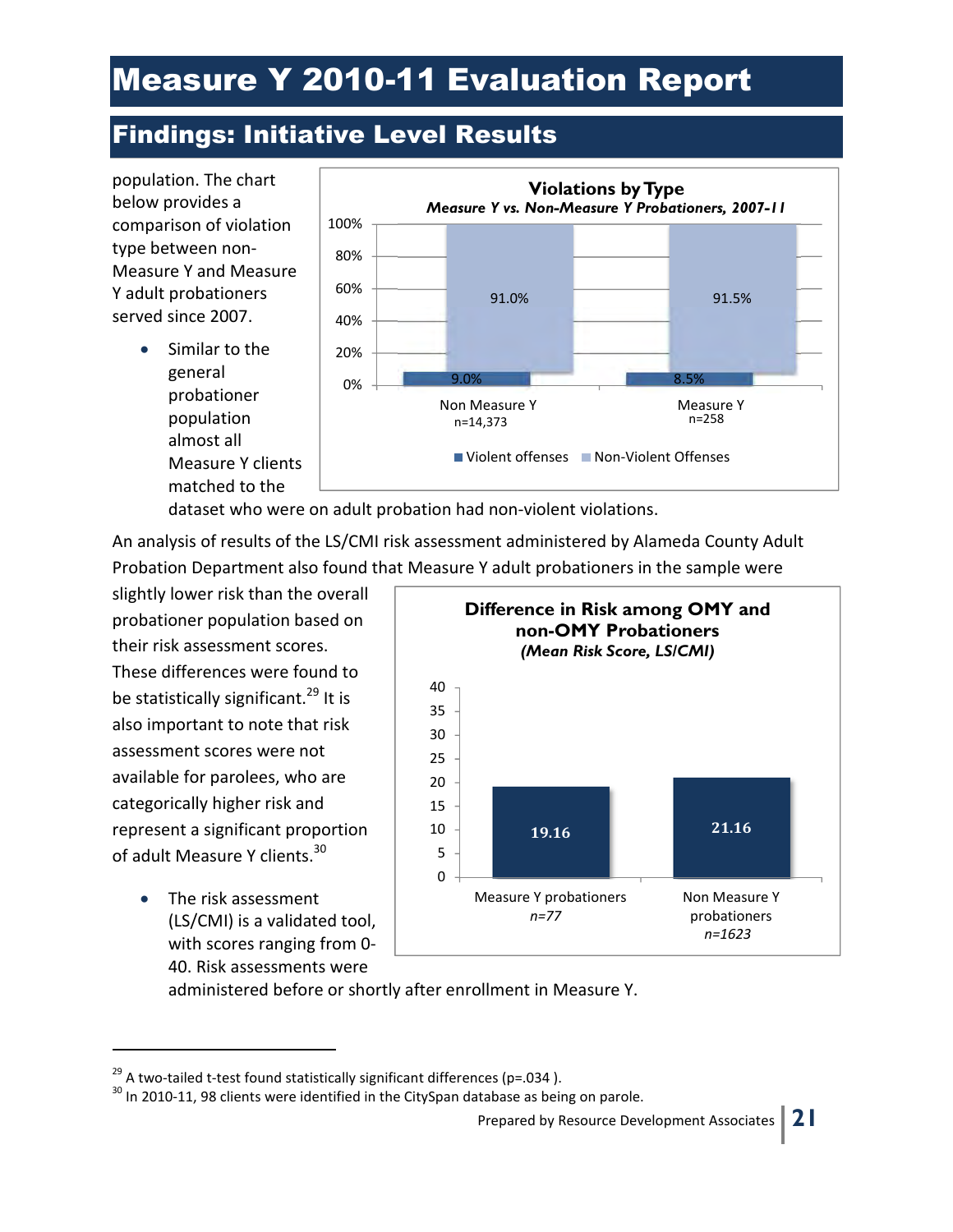### Findings: Initiative Level Results

- The risk scores of Measure Y participants were similarly distributed across the scale as non-participants, but slightly lower overall.
- Risk scores were not available for all Measure Y probationers. It is possible that those for whom scores were not available had risk factors that differed from those reported here.

*Risk Factors of Juvenile Probationer Population:* CitySpan service records were also matched to Alameda County Juvenile Probation records from 2007-2011 to determine whether there were significant differences between Measure Y participants and non-participants in terms of offense types. The analysis found that there were no statistically significant differences between those

that received services and those that did not.<sup>31</sup>

The Youth Level of Service/Case Management Inventory (YLS/CMI) is a validated assessment of risk and need and is currently administered to juvenile probationers in Alameda County. Results were analyzed to determine the overall level of risk of Measure Y clients.

j



#### **Evaluation Question 2: What impact did Violence Prevention Programs have on clients that received services?**

This section of the report includes findings on the outcomes reported by clients who participated in Violence Prevention Programs. Initiative level impacts were examined through surveys administered to clients and a matched data analysis to Adult and Juvenile Probation data sets. Pre/post test surveys measure intermediate client changes in relation to criminal justice involvement, employment, and risk and resiliency. Violence Prevention Program clients completed the survey upon program enrollment and three to six months after the first administration. Surveys were designed for each strategy area, using questions from validated instruments. They include a five point scale. Results are reported for the past two years of programming (2009-11) for all clients that completed a pre and a post-test survey. The

Prepared by Resource Development Associates **22**

 $31$  Outreach target offenses include the following penal code sections: 187(A), 211(A), 211(S), 212.5(B), 215(A), 245(A)(2), 245(A)(3), 245(B), 245(C), 245(D)(1), 245(D)(2), 246, 247(A), 261(A)(1), 261(A)(2), 261(A)(3), 261(A)(4)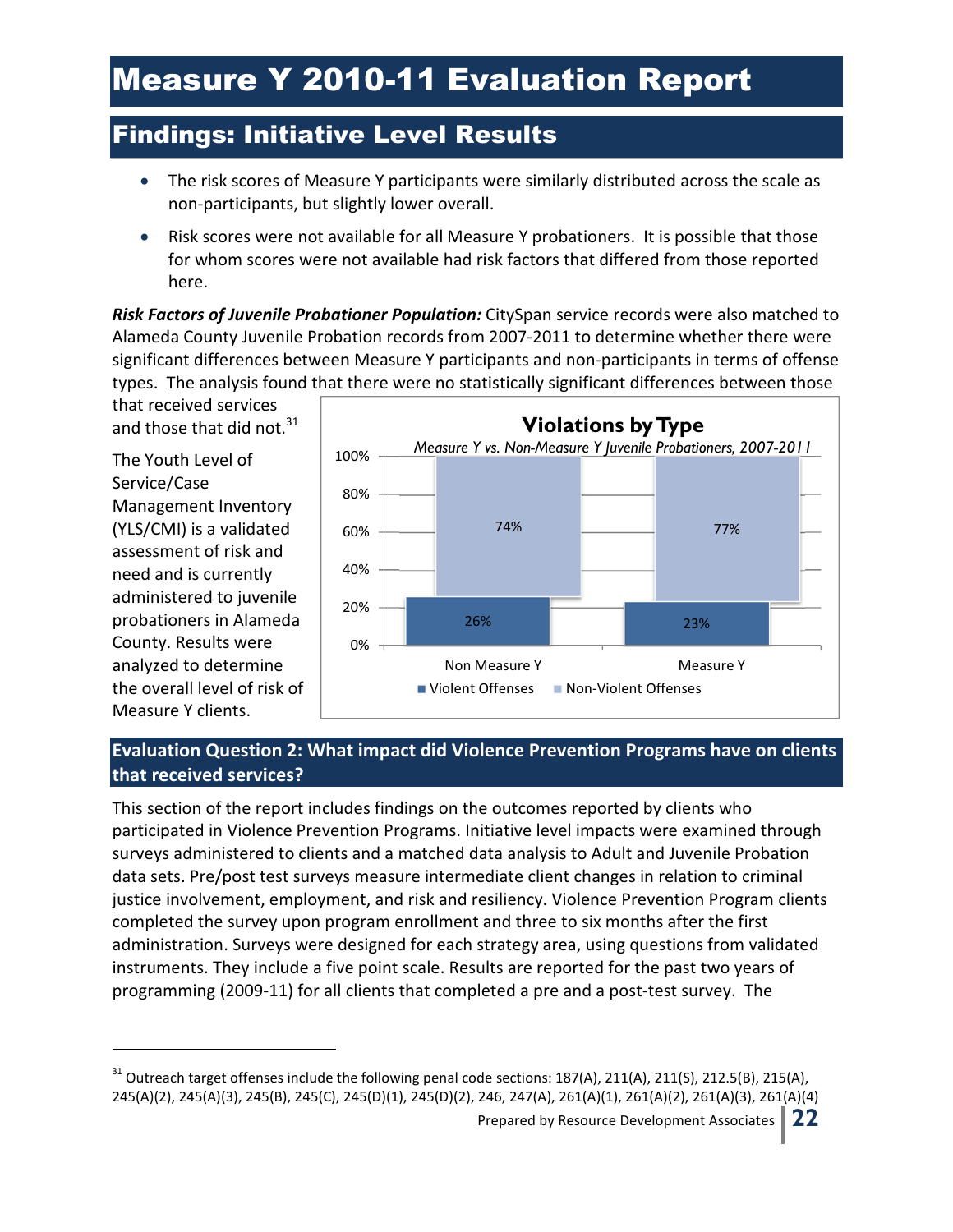### Findings: Initiative Level Results

proportion of clients experiencing a positive outcome, or a self-reported improvement on each item is reported.

*Finding 2.1 Most Measure Y adult probationers served through Violence Prevention Programs complied with the terms of their probation, with 8.7% being re-arrested after beginning service in 2009-10 and less than 2% re-arrested in 2010-11. About a third of juvenile probationers served through Measure Y were arrested in 2009-10 after receiving service, while a quarter were arrested in 2010-11. 2010-11 rates are likely biased downwards due to a short post-period.* 

*Adult Probationers:* CitySpan service data were matched to Adult Probation records to determine how many clients served through Violence Prevention Programs were re-arrested after receiving services. This analysis found that most adult probationers who received services managed to avoid further criminal justice involvement in both 2009-10 and 2010-11. It is important to note that because 2010-11 clients may not have more than a few months of data since starting the program, the rate is likely biased downwards. Similarly, recidivism rates shown here reflect no more than 24 months of data for any individual client, and often less. While promising, without information on parolees it is difficult to generalize about the impact of Measure Y on recidivism among adults. The chart below shows the number and percent of clients who were re-arrested for a new offense (non-technical violation).

|       |            | <b>Served 2009-10</b><br>Arrested at any time after<br>service start |      |        | <b>Served 2010-11</b>                       |            |        |
|-------|------------|----------------------------------------------------------------------|------|--------|---------------------------------------------|------------|--------|
|       |            |                                                                      |      |        | Arrested at any time<br>after service start |            |        |
|       |            | <b>NO</b>                                                            | YES  | Total  | <b>NO</b>                                   | <b>YES</b> | Total  |
|       | Count      | 105                                                                  | 10   | 115    | 107                                         |            | 109    |
| Total | % of Total | 91.3%                                                                | 8.7% | 100.0% | 98.2%                                       | 8%. ا      | 100.0% |

#### **Recidivism of Adult Probationers by Program, Service Year**

*Juvenile Probationers:* CitySpan service data were matched to Juvenile Probation records to determine how many clients served through Violence Prevention Programs were re-arrested with a sustained offense after receiving services. A sustained law offense means that the individual was charged with an offense that was not later dismissed and designated an adjudicated delinquent.<sup>32</sup> About a third of clients were re-arrested after intake in 2009-10 and a quarter after intake in 2010-11. As with Adult Probation, because 2010-11 clients may not have more than a few months of data since starting the program, those numbers are likely to be biased downward. Similarly, re-arrest rates reflect no more than 24 months of data for any individual client, and often less.

.

<sup>&</sup>lt;sup>32</sup> Sustained law offenses exclude technical violations.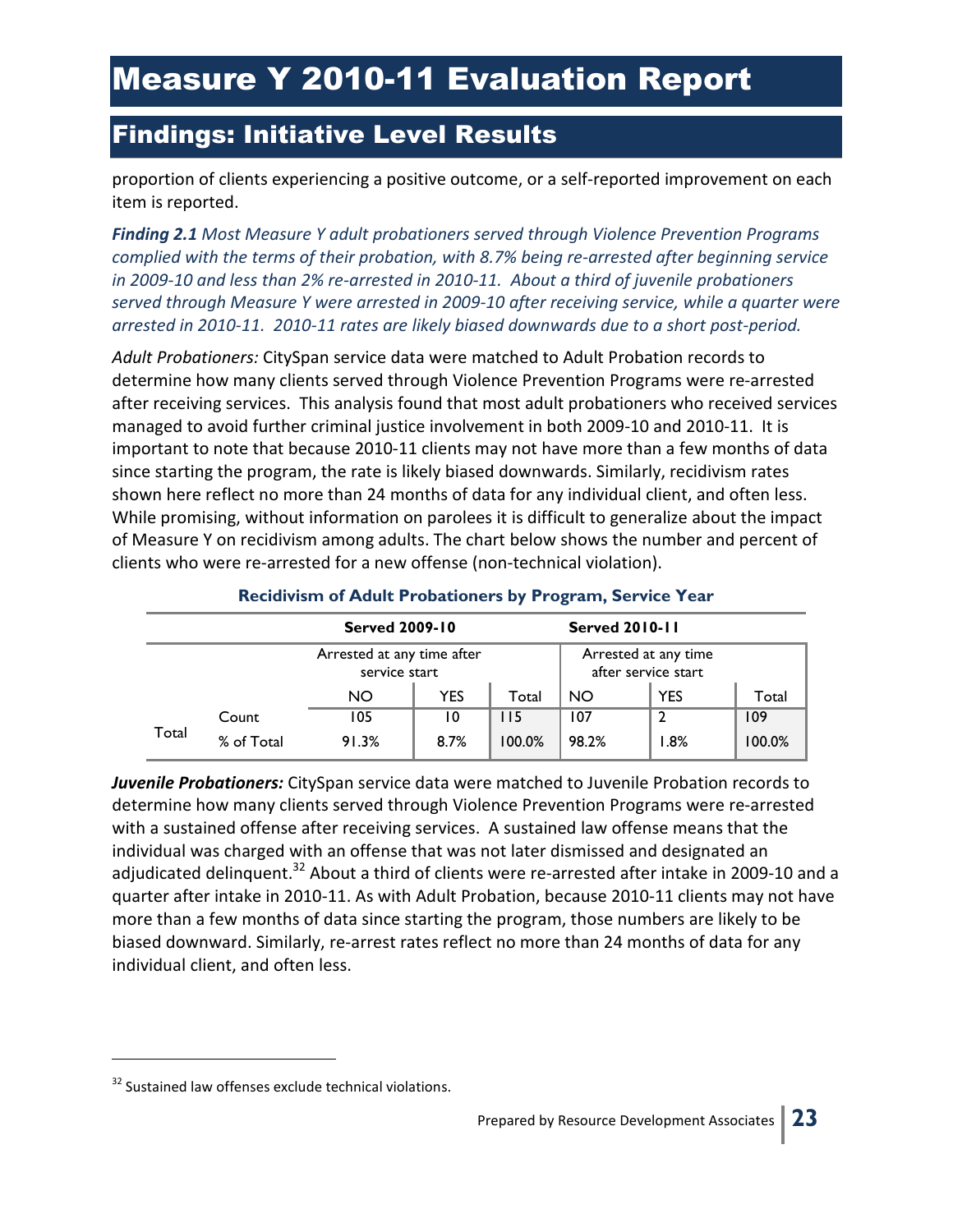### Findings: Initiative Level Results

| <b>Violence Prevention Programs</b> |                                                                          |                       |        |                                                                          |            |           |  |  |  |
|-------------------------------------|--------------------------------------------------------------------------|-----------------------|--------|--------------------------------------------------------------------------|------------|-----------|--|--|--|
|                                     |                                                                          | <b>Served 2009-10</b> |        | <b>Served 2010-11</b>                                                    |            |           |  |  |  |
|                                     | Arrested with<br>sustained offense at<br>any time after service<br>start |                       |        | Arrested with<br>sustained offense at<br>any time after service<br>start |            |           |  |  |  |
|                                     | <b>YES</b><br><b>NO</b><br>Total                                         |                       |        | <b>NO</b>                                                                | <b>YES</b> | Total     |  |  |  |
| Count                               | 242                                                                      | 2                     | 363    | 405                                                                      | 132        | 537       |  |  |  |
| % of Total                          | 66.7%                                                                    | 33.3%                 | 100.0% | 75.4%                                                                    | 24.6%      | $100.0\%$ |  |  |  |

#### **Violation Rate Among Juvenile Probationers served through Violence Prevention Programs**

#### *Finding 2.2 Most Measure Y clients experienced improvements on indicators of resiliency and protective factors, job readiness, and their ability to comply with the terms of their probation and parole. Fewer than half of clients reported improvements in relation to managing their emotions, avoiding association with negative peer groups, and feeling confident about searching for a job.*

Factors such as relationships with caring adults, ability to manage anger and emotions effectively, and level of risk taking behavior can prevent, protect, and reduce the harm associated with violence. Violence Prevention Programs incorporate the principles and approaches of youth development into services, focusing on meeting young people where they are at and supporting the development of trusting relationships with caring adults and prosocial peer groups. Pre-post tests were administered upon intake and again after clients received 3-6 months of service. The charts below show the proportion of clients that either reported strength on each item to begin with and sustained strength in this area after participating in the program, or showed improvement on the item under question after receiving services.

• For example, three quarters of clients experienced a positive outcome in relation to being able to resist the influences of peers and associates. That is, those clients that reported weakness in this area upon intake, improved after receiving services. Those clients that were strong on this item reported continued strength or improvement after receiving services.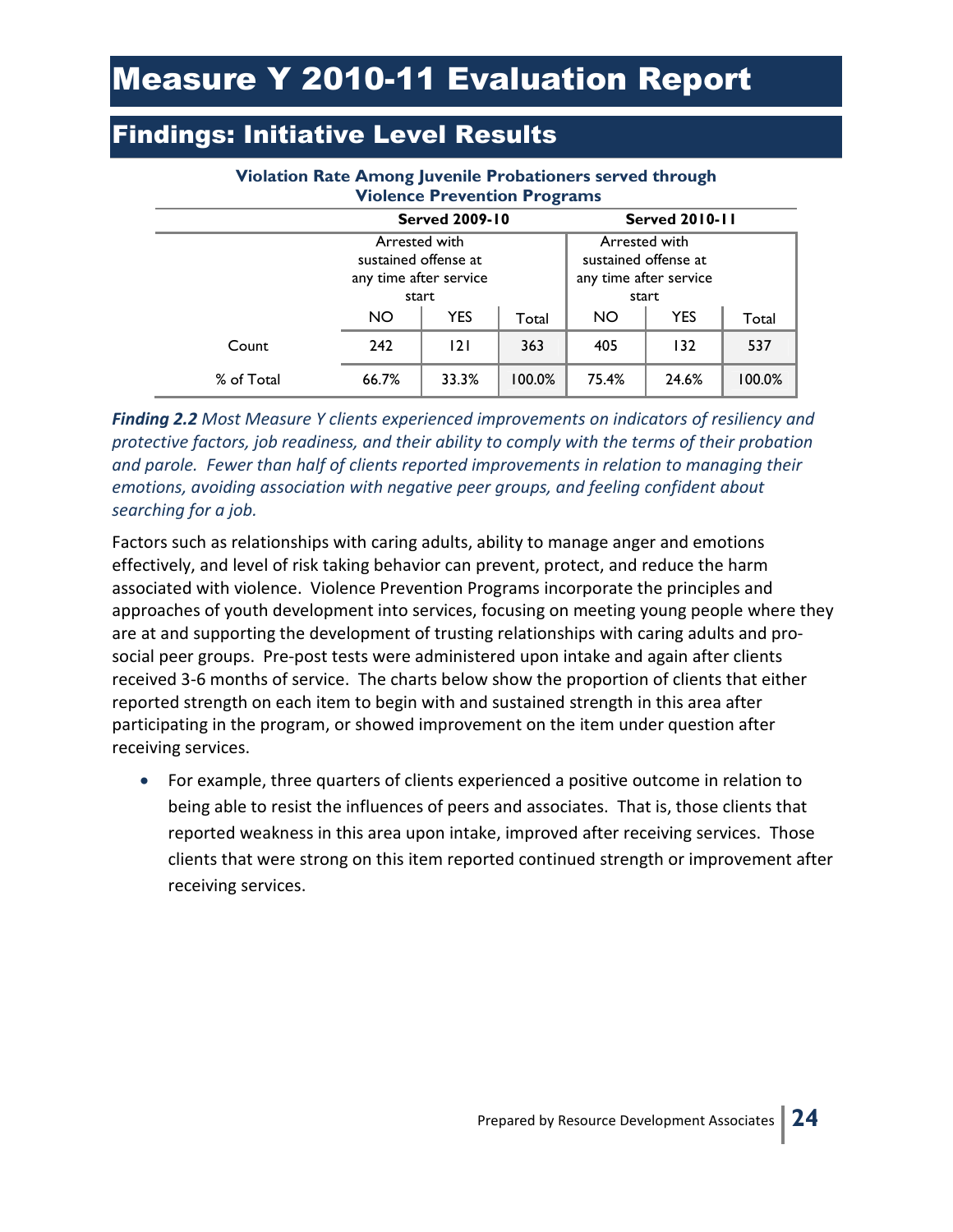### Findings: Initiative Level Results

#### *Anger*

*Management:* The chart shows the proportion of clients who experienced improvements on indicators of anger management and conflict resolution. While a majority of clients reported improved ability to resist negative peer influences, fewer than half of clients experienced improvements in their ability to stay calm or think before reacting.

#### *Relationships with Peers & Supportive*

*Adults:* As noted in the chart, Measure Y participants experienced positive outcomes in terms of their relationships with supportive adults. Nearly all clients reported improvements in terms of their relationships with a caring adult. However, a majority of clients were still





associating with negative peer groups. Pro-social peer groups are important to re-engaging in school and work and avoiding further involvement with the law. This finding suggests that the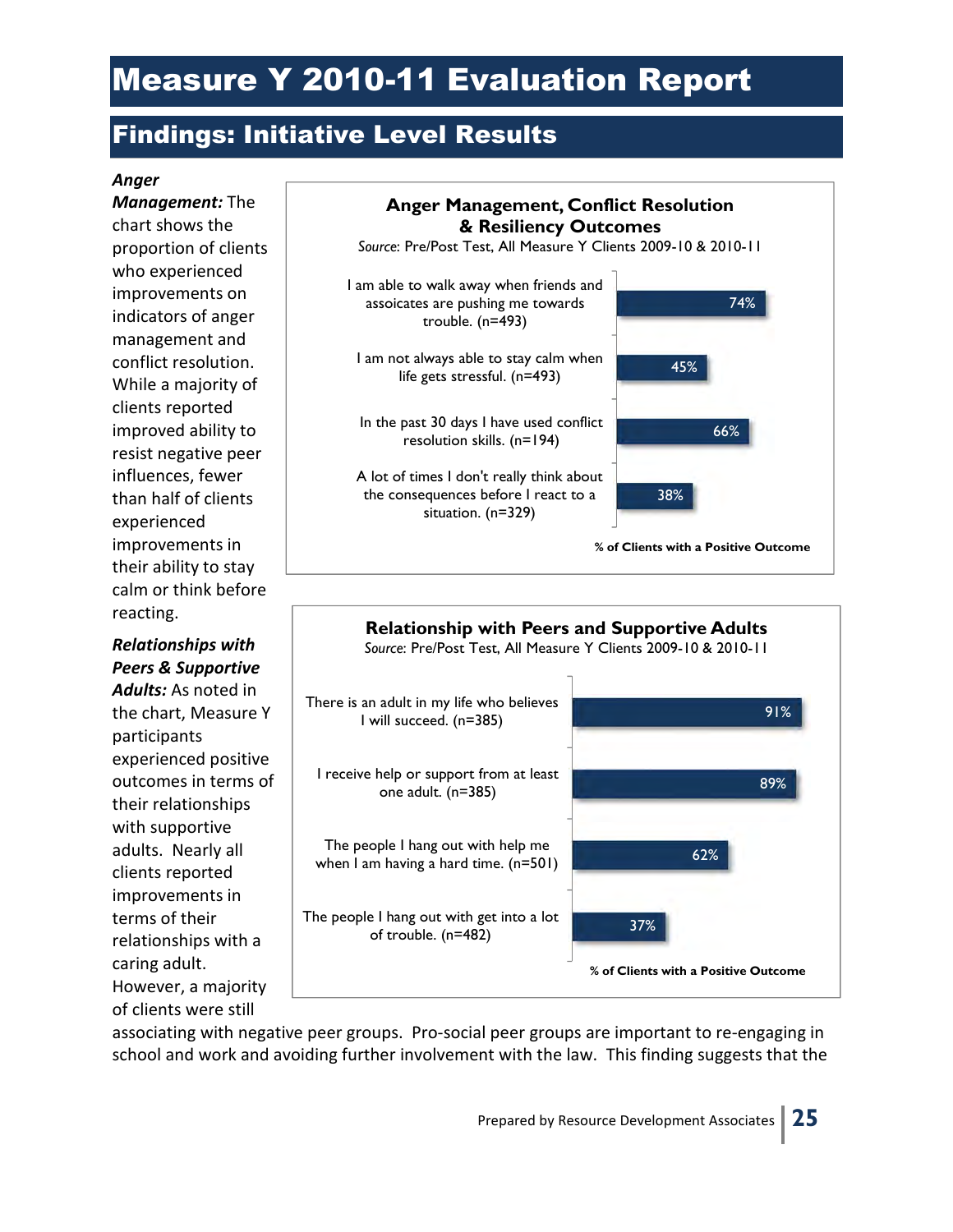## Findings: Initiative Level Results

initiative is making good progress connecting young people with caring adults, but experiences less success re-directing young people to prosocial peer groups.

#### *Risk Taking*

*Behavior:* Nearly all clients reported less risk taking behavior, such as carrying a weapon, being threatened with a weapon, and substance use during

the previous 30 days after receiving services. These decreases suggest that clients are avoiding situations that increase the likelihood of further criminal justice involvement after enrolling in Measure Y programs.

Through funding for case management, Measure Y Violence Prevention Programs aim to help clients access other community resources and secure stable housing, in particular those that serve the adult and youth reentry population. As outlined in the following chart, about three-quarters of clients experienced improvements in their level of access to





stable housing and other community resources after enrolling in Measure Y services.

*Compliance with Terms of Probation/Parole:* Measure Y clients were more confident about their ability to comply with the terms of their probation and parole after receiving services, as outlined in the chart.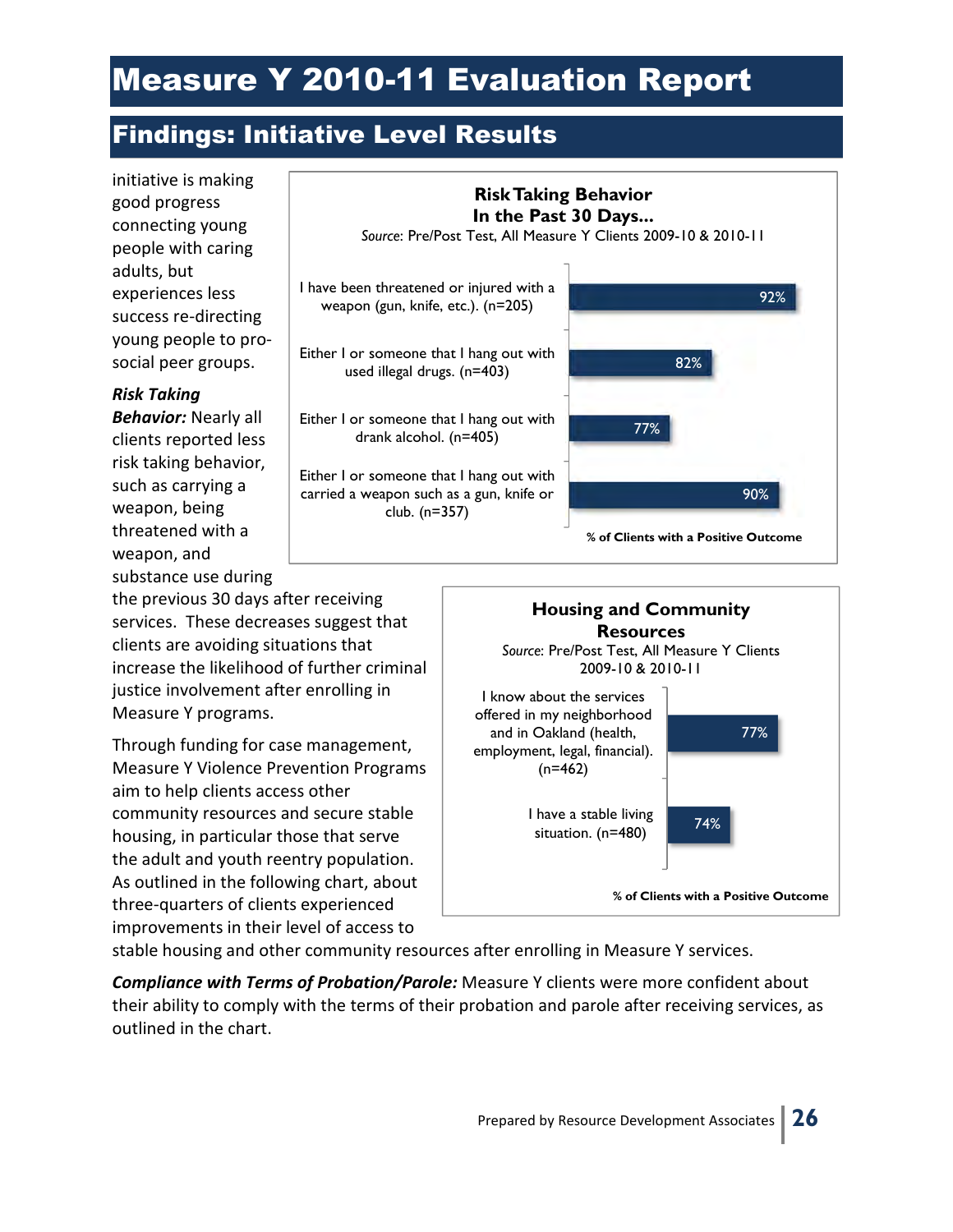## Findings: Initiative Level Results

*Employment:* Measure Y supports funding to employment training, work experience, and direct job placement through several strategies, including Young Adult Reentry & Employment, Youth Comprehensive Services, and Street Outreach. As demonstrated in the chart below, clients were more confident about their ability to get and keep a job. Three quarters of clients received a job referral for which they were qualified. However, fewer than half of clients felt prepared to conduct a job search independently.



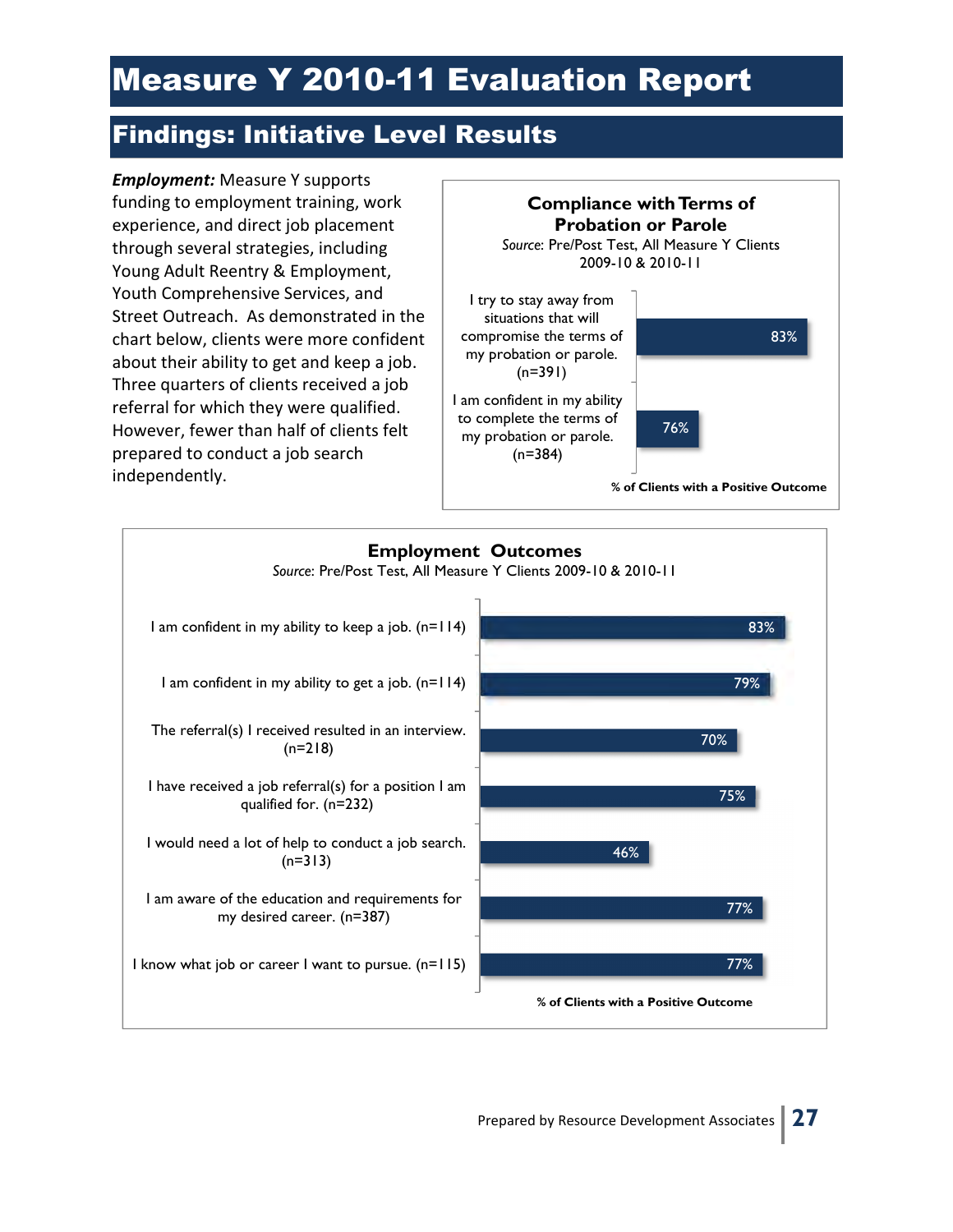## Findings: Initiative Level Results

92% 78% 87% 27% I plan to graduate from high school or get my GED. (n=205) I plan to go to college or continue my education. (n=185) In the past two months I have been sent home from school for getting in trouble.  $(n=168)$ In the past two months I have skipped or cut class. (n=178) **% of Clients with a Positive Outcome School/Education Related Outcomes** *Source*: Pre/Post Test, All Measure Y Clients 2009-10 & 2010-11 *School/Education Outcomes:* Measure Y youth reported improvements on their attitudes towards education, including plans for future educational attainment, as well as better behavior during school. However, only a quarter of clients reported improved attendance.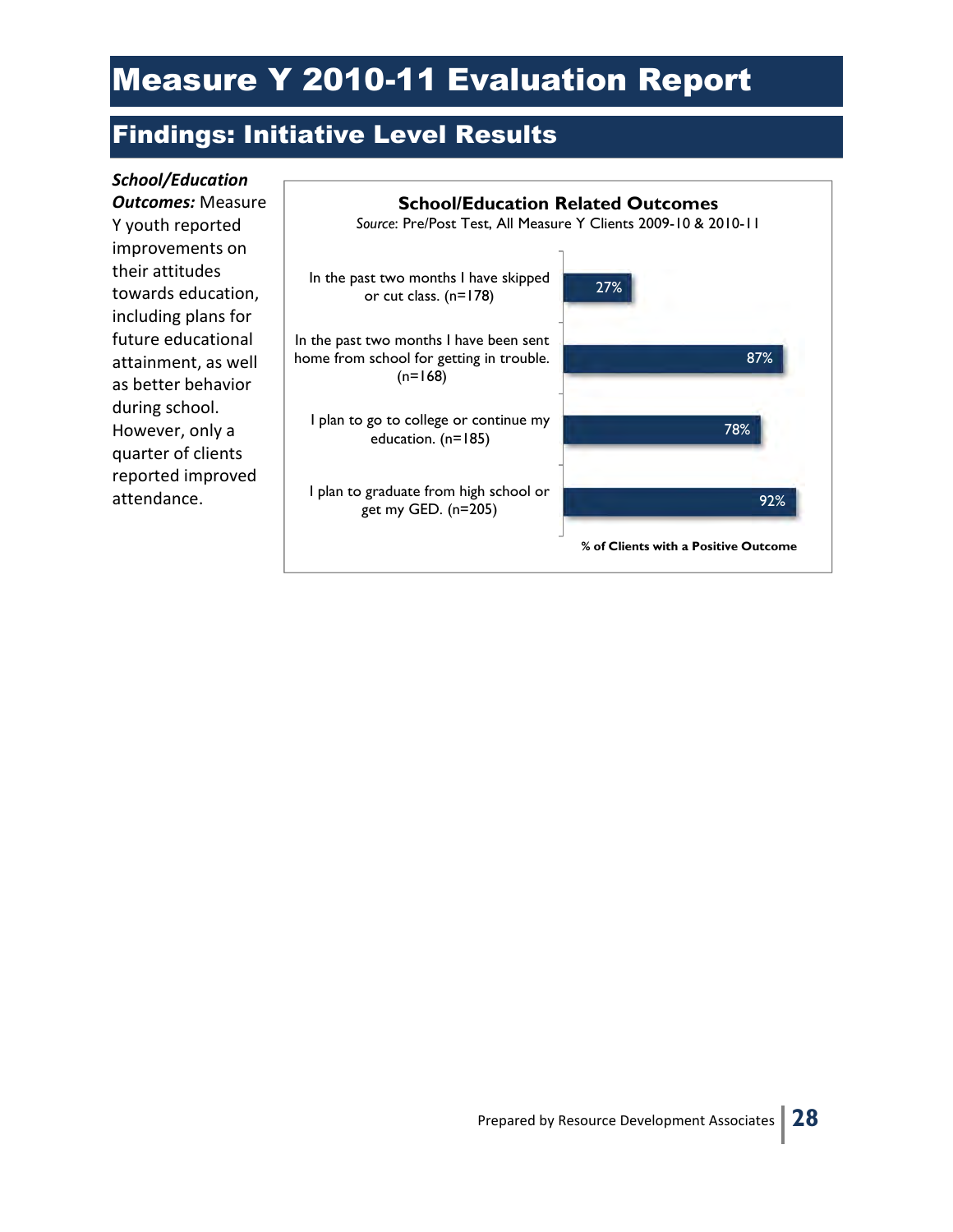### Findings: Strategy – Level Results

This section of the report includes strategy-level analyses of the Juvenile Justice Center/OUSD Wrap Around Services programs, Young Adult Reentry & Employment programs (Reentry Employment only), and the Street Outreach programs.

### **I. JUVENILE JUSTICE CENTER/OUSD WRAP AROUND SERVICES STRATEGY**

#### **Introduction**

The Juvenile Justice Center/OUSD Wrap Around Services (JJC/OUSD) strategy provided approximately \$786,000 in funding to five non-profit organizations and a program specialist during 2010-11. The Juvenile Justice Center/OUSD Wrap Around Services (JJC) strategy aims to re-engage juvenile probationers in school through placement services and wrap-around case management. The JJC/OUSD strategy formalizes collaboration between Oakland Unified School District (OUSD), Alameda County Juvenile Probation, and Alameda County Behavioral Health Care Services. Young people leaving the Alameda County Juvenile Justice Center receive educational planning and placement services from the Measure Y funded OUSD enrollment specialist prior to their release from juvenile hall. When they return to the community, they receive wrap-around case management services to support ongoing school engagement through contracts with community-based organizations and ongoing supervision from a probation officer. The key goals of this strategy are to insure that youth are re-engaged and admitted to school immediately after release, to improve school engagement, and over time, to decrease criminal justice involvement.

#### **The Problem and Juvenile Justice Center/OUSD Wrap Around Theory of Change**

Annually over 1,000 youth are detained and released back to Oakland from Alameda County Juvenile Hall. Young people who have spent time in detention tend to have challenges with staying in school, attending school regularly and making appropriate academic progress. In the past when youth offenders were released, months or weeks passed before they were reenrolled in an educational setting; many dropped out all together. The barriers to getting youth offenders re-engaged in school are significant. Some dropped out prior to their detention; others may not feel safe returning to their previous school; others may not have an adult in their life who can support them through the administrative process of getting back in school. When they do return, schools are not necessarily focused on preparing them for success, often viewing them as a problem. There is also a clear need to strengthen system capacity to reengage young people who have spent time in detention in school and support their academic progress when they do return. Re-engagement with school can serve as a protective factor in terms of promoting pro-social behavior, increasing future earning potential, and decreasing future involvement with the criminal justice system. The Youth Reentry Task Force states,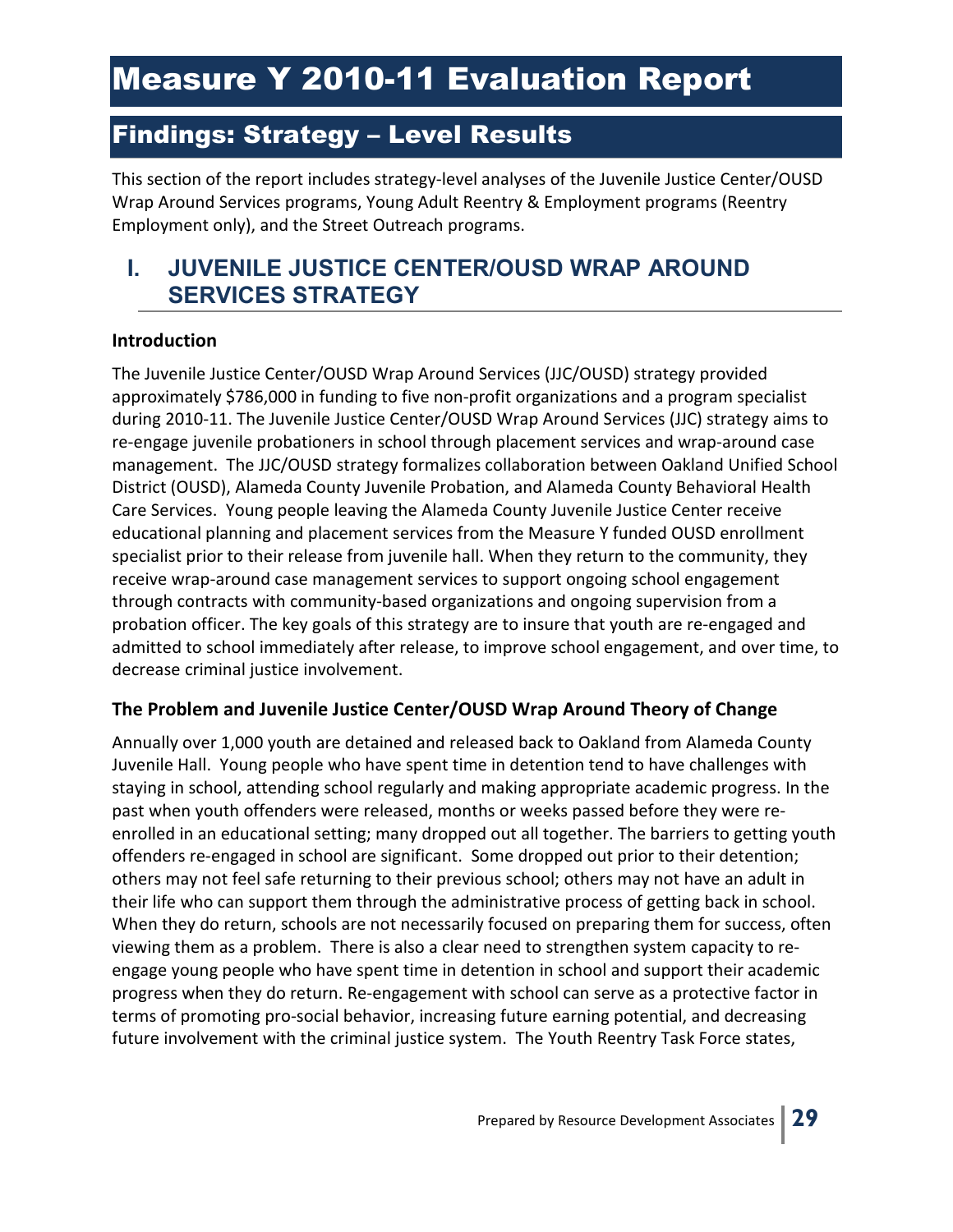### Findings: Strategy – Level Results

*"Attendance at school is a strong protective factor against delinquency; youth who attend school are much less likely to commit crime in the short-term and also in the long-term."<sup>33</sup>*

Reentry youth also tend to return to neighborhoods plagued with poverty, crime and poor access to high quality educational settings.<sup>34</sup> Reentry youth may face problems with housing, negative peer groups or re-connecting with their family. Further, youth offenders are more likely to have learning disabilities or mental health challenges.<sup>35</sup> Because of these factors, once a young person has had contact with the criminal justice system, he/she is much more likely to have additional involvement with the system. Without supportive services that help young people grapple with many of these challenges, comply with the terms of their probation, and stay engaged in school, youth offenders are likely to remain in a cycle of criminal justice involvement.

The JJC strategy is built on the premise that placing juvenile probationers back in school or another appropriate educational setting as soon as they leave juvenile hall and linking them with supportive wrap-around services can help them stay out of trouble and successfully reintegrate into their communities.

**Evaluation Question 3: What services were provided to JJC/OUSD Wrap Around Services clients and were they delivered as planned?** 

*Finding 3.1 The Juvenile Justice Center/OUSD Wrap Around Services (JJC) model creates a system level solution to school disengagement and high drop out rates among juvenile probationers in Oakland. Oakland youth leaving juvenile hall are now re-enrolled in OUSD within a day of release. During 2010-11, the enrollment specialist re-enrolled 603 Oakland juvenile probationers in school. Over half of youth (51%) returning to OUSD schools were enrolled in Measure Y community-based case management programs.* 

Measure Y funding in 2010-11 supported the placement of an Oakland Unified School District Enrollment Specialist housed at Juvenile Hall and contracts with five community-based organizations to provide case management to juvenile probationers, including California Youth Outreach, East Bay Agency for Children, East Bay Asian Youth Center, The Mentoring Center, and Youth UpRising.

#### **School Placement & Re-Enrollment in OUSD**

The JJC model offers an effective solution to school disengagement among the juvenile reentry population in Oakland through the placement of an enrollment specialist at Juvenile Hall's

j

<sup>&</sup>lt;sup>33</sup> "Back on Track: Supporting Youth Reentry from Out-of-Home Placement to the Community." Youth Reentry Task Force, 2009.

<sup>&</sup>lt;sup>34</sup> "Youth Reentry: Youth Development, Theory, Research and Recommended Best Practices." Youth Reentry Task Force, 2009.

<sup>&</sup>lt;sup>35</sup> "Youth Reentry." The Urban Institute, 2004.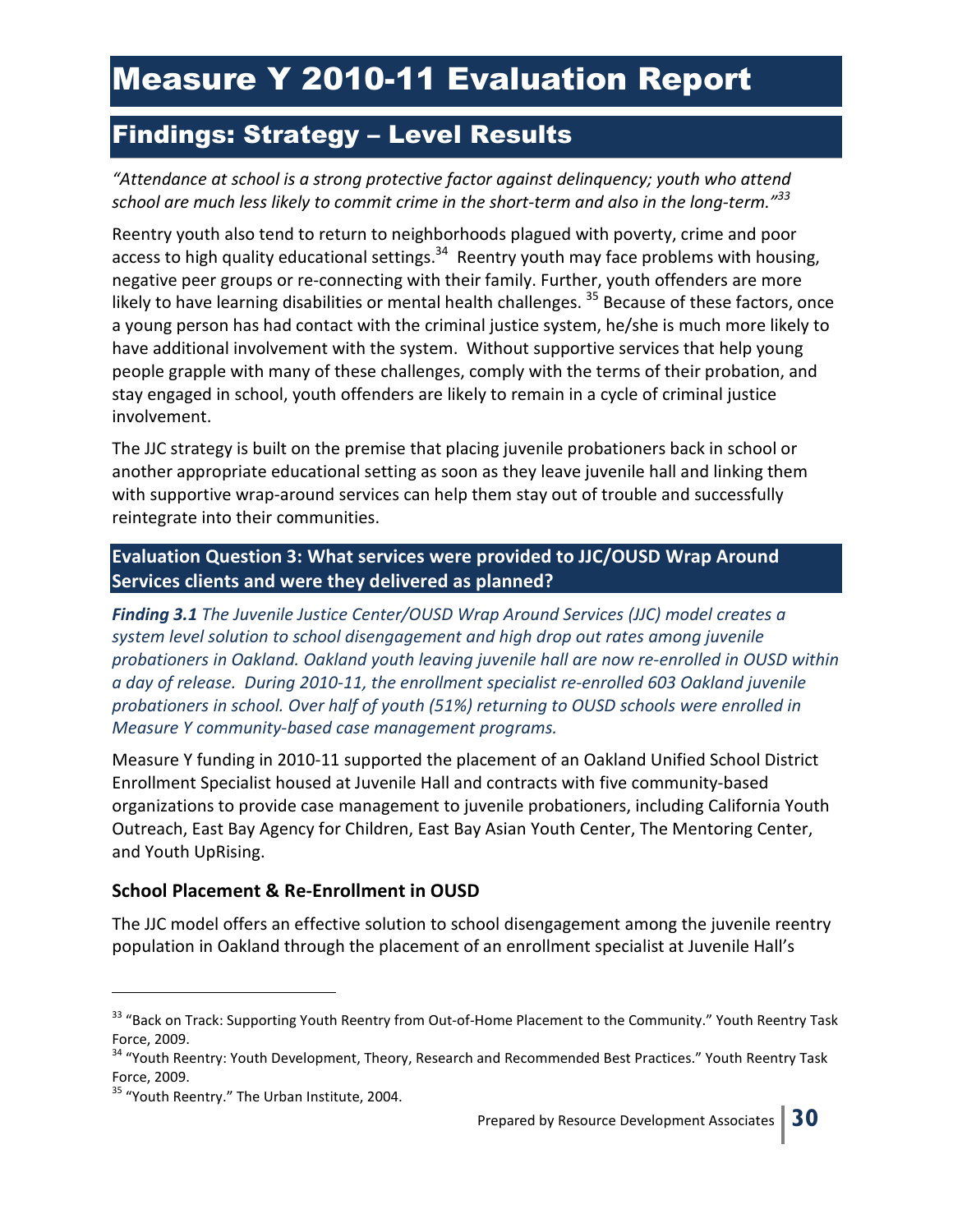### Findings: Strategy – Level Results

Transition Center, who is responsible for finding an appropriate school placement for young people returning to Oakland. In the past there was no mechanism to ensure that youth reenrolled in school upon their release, which meant that young people either missed days or weeks of school before re-enrolling, or dropped out of school altogether. *The school placement component of the strategy is achieving its intended goal- to re-enroll young people in school and decrease the gap between release and re-enrollment.* The OUSD Enrollment specialist placed over six hundred Oakland youth in district schools during 2010-11 upon their release from Juvenile Hall.

- On average, juvenile probationers were reenrolled in OUSD within one day of release.
- **Oakland Youth Released from the Juvenile Justice Center**
- The enrollment specialist attempts to place all Oakland youth exiting Juvenile Hall in an appropriate educational setting, about half do not re-enroll in OUSD for a variety of

#### *Source*: OUSD Enrollment Specialist Records 8/1/2011 Total Releases 1174 Enrolled in OUSD 603 51% Enrolled in Measure Y Embred in Measure<br>Case Management 384 33%

reasons, including: enrollment in a charter school, GED completion, transfer to Camp Sweeney, enrollment in another district, or family moved out of Oakland.

384 juvenile probationers were enrolled in Measure Y services during 2010-11, or about a third of those released to Oakland.

#### **Case Management: Client Engagement & Retention**

Once a student has been placed in an appropriate educational setting, the enrollment specialist is responsible for referring eligible clients to community-based organizations who then provide ongoing case management to support school re-engagement and compliance with the terms of probation. When students have received 40 hours of case management or six months of services, they are encouraged to transition out of the program.

*Clients were engaged and retained as expected.* In general, the JJC case management enrolled and engaged juvenile reentry youth as expected. Consistent with program guidelines, almost 80% of clients received up to six months of service. Programs do have discretion to continue serving clients who are in need of additional services and support. The level of client retention among JJC programs was consistent with other programs serving the juvenile re-entry population. JJC enrolled 126% or 81 more clients than they were contracted to serve, which means clients who dropped out were replaced with new clients.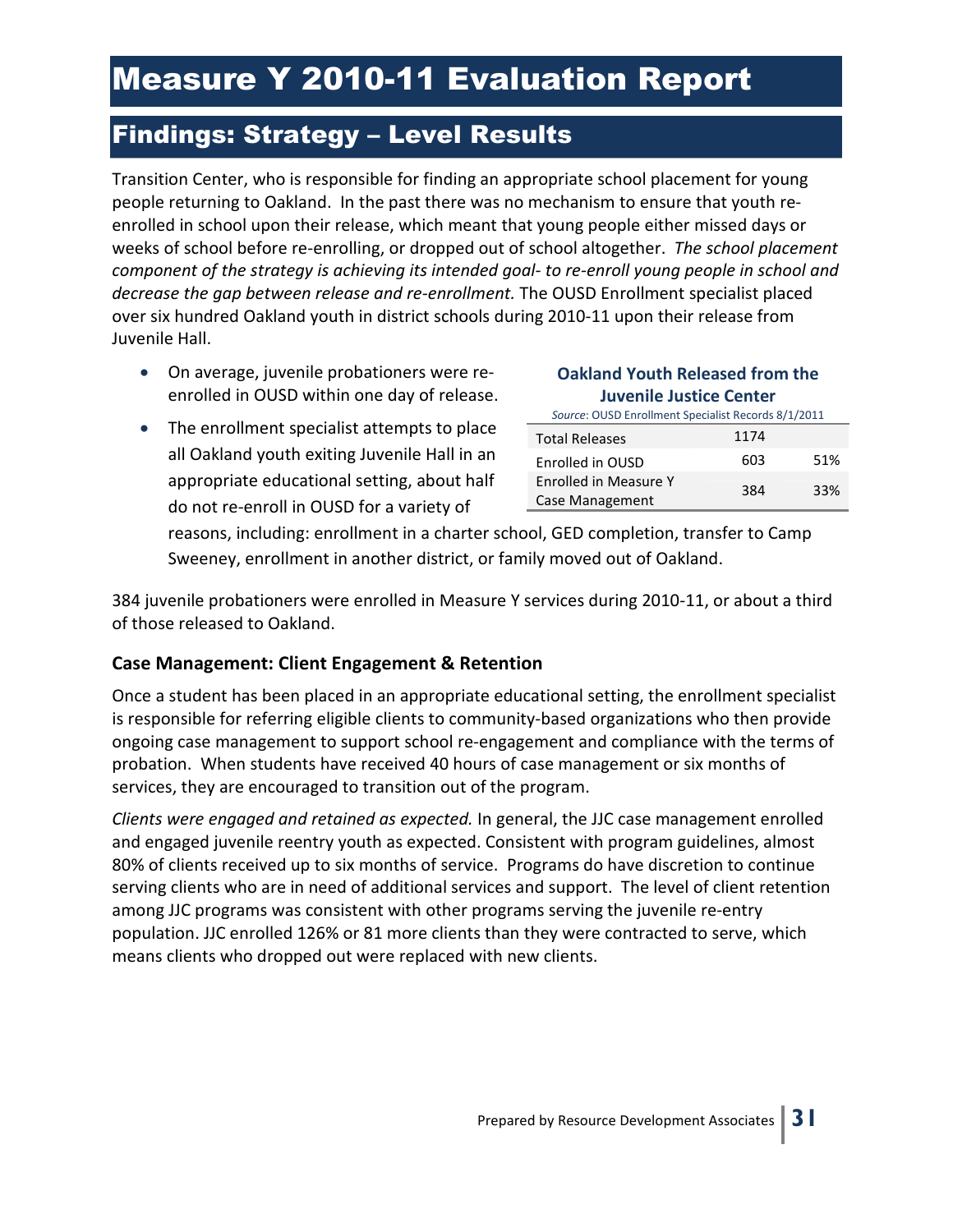## Findings: Strategy – Level Results



*The referral process between Juvenile Probation and community-based organizations was identified as a challenge.* The referral process from Juvenile Probation to community-based organizations requires a hand-off between systems and was identified as challenge with the model. Clear guidelines regarding target population, eligibility criteria, information sharing, roles and responsibilities, and referral protocols and timelines are in various stages of implementation and development. Further, the Transition Center at Juvenile Probation experienced turnover in staff. As a result, clients who are ready, eligible, and likely to benefit from services are not consistently being referred for case management. Incomplete referral information means that programs spend a considerable amount of time tracking down contact information, criminal history, and needs and risk factors, as well as determining whether clients are interested and ready for services. In 2010-11, about a third of clients who were referred for case management did not go on to participate in ongoing services, either because they were not interested, eligible, ready, or reachable. There are opportunities to strengthen the referral process to ensure that programs receive clients most likely to benefit from program participation.

#### **Breakdown of Clients by Number of Hours and Type of Service Received** *Source*: CitySpan Download 8/1/2011

### **Case Management Dosage**

The five community based organizations enrolled 384 clients in case management services during 2010- 11. On average, clients

|                         | $1 - 9.5$<br><b>Hours</b>                          | $9.5 - 19$<br><b>Hours</b> | $19 - 39$<br><b>Hours</b> | $40+$<br><b>Hours</b> | Total<br><b>Hours</b> |
|-------------------------|----------------------------------------------------|----------------------------|---------------------------|-----------------------|-----------------------|
| Case Management         | 122                                                | 77                         | 87                        | 132                   | 11006                 |
| <b>Group Activities</b> | 13                                                 | Ħ                          | 13                        | 20                    | 2561                  |
| Intensive Outreach      | 116                                                | 3                          | 0                         | 0                     | <b>261</b>            |
|                         | Number of Clients Receiving each Service Threshold | Hours per<br>Service Type  |                           |                       |                       |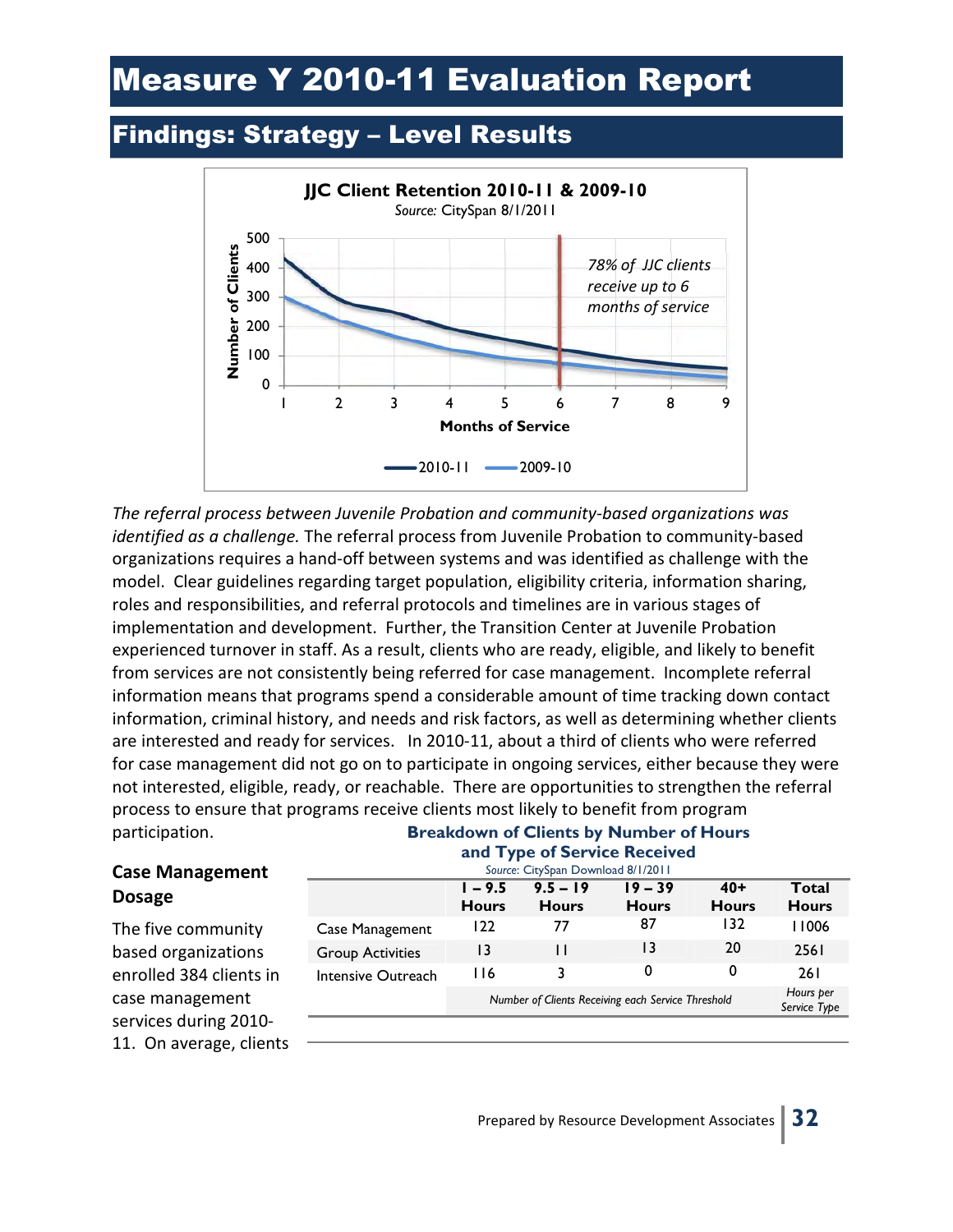## Findings: Strategy – Level Results

received 29 hours of case management.<sup>36</sup> A third (35%) of clients received 40 hours of case management.

JJC clients had an average of seven case management contacts per month. Case managers carried an average caseload of 18 clients. The chart below depicts the frequency of case management contacts by month of service and points to a high level of service upon intake and an expected decrease in the number and frequency of contacts over time. Youth receive more intensive services during the period immediately following their release. As they re-integrate

into their schools and communities, services begin to taper off. While some students remain engaged for longer periods, based on individual needs, the model anticipates that for most clients services will end at around six months.

 $\overline{a}$ 



#### **Evaluation Question 4:What impact did the Juvenile Justice Center/OUSD Wraparound Services have on the clients they served?**

Criminal justice and resiliency outcomes were examined for Juvenile Justice Center/OUSD Wrap-around Services clients through a pre/post analysis of client outcomes and a matched data analysis with Alameda County Juvenile Probation records.

*Matched Data Analysis:* A matched data analysis between CitySpan service records for Juvenile Justice Center/OUSD Wrap Around Services programs and Alameda County juvenile probation records was conducted, examining violation rates before and after program participation. It is important to note several limitations in interpreting these data.

• The sample for this analysis includes all clients with valid records matched to juvenile probation records. Clients who had no service hours were excluded from the analysis. In addition, outcomes for clients who received the bottom quartile of service dosage

 $36$  Includes all JJC clients enrolled in 2010-11 with non-zero service hours.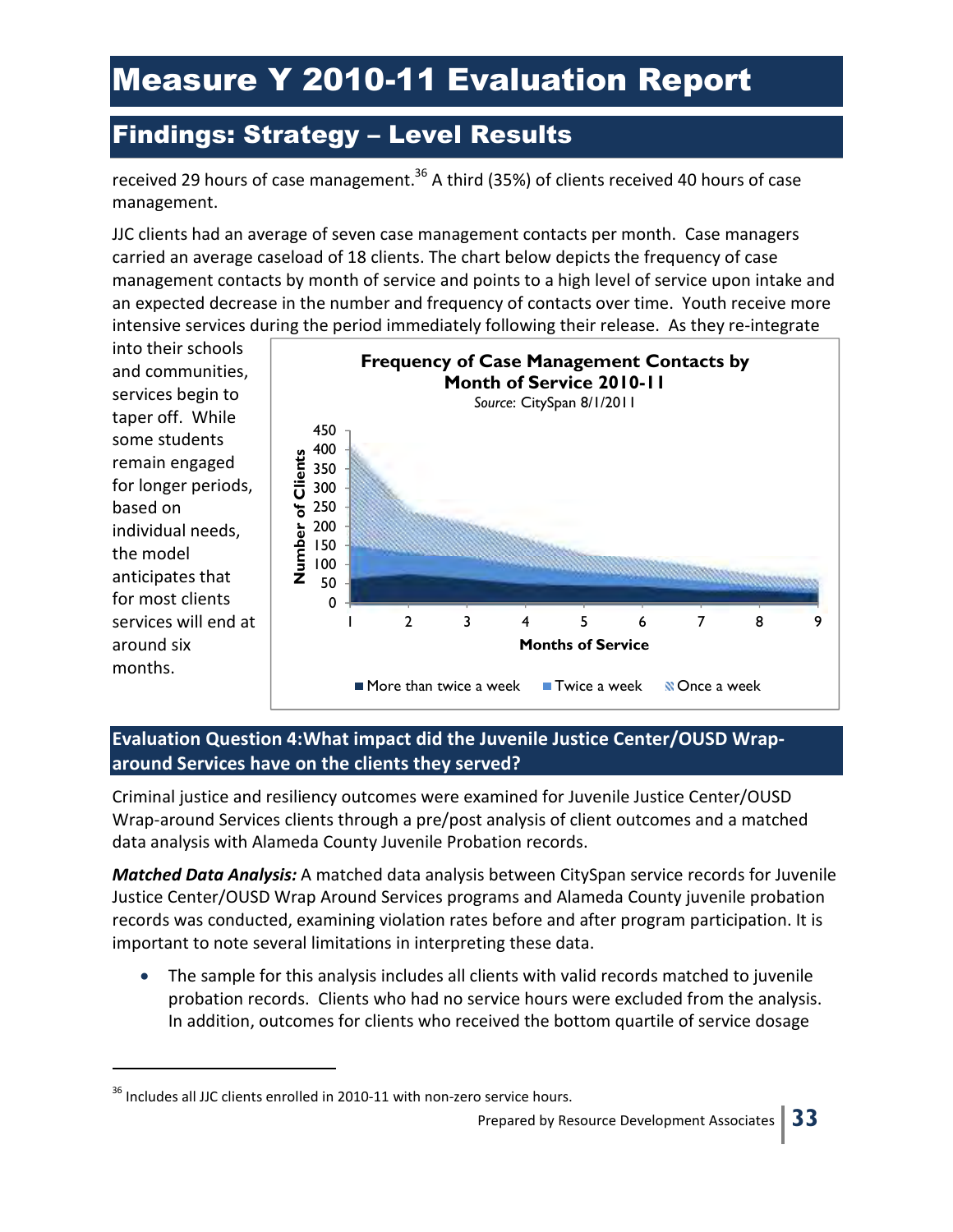### Findings: Strategy – Level Results

(fewer than 9.5 hours of group or individual services) were calculated separately than those that received 9.5 or more hours of service.

- Further, the 2010-11 violation rates were calculated post-program enrollment. Because JJC programs use a rolling enrollment model, for clients enrolled in the spring, the post period was fewer than three months. Violation rates shown here reflect no more than 24 months of data for any individual client, and often less. To address these limitations, recidivism rates were also calculated for 2009-10 clients, because it allows for a larger sample and a longer period of analysis after clients received services.
- JJC programs target the juvenile reentry population. Recent criminal justice involvement is a requirement for program participation. As a result, arrest/violation rates are 100% prior to program enrollment. Immediate declines in violation rates postrelease should be interpreted as descriptive, rather than indicators of program impact.

*Pre/post Tests:* Pre/post tests were administered upon enrollment and again after 3-6 months of service. Among JJC participants, 160 completed both a pre and a post-test. Pre/post tests measure intermediate client changes after program participation. More favorable responses after program participation point to short-term improvements in a range of areas, including: criminal justice involvement, education, resiliency and protective factors, and risk-taking behavior. The percentage of clients experiencing an increase in their score or a sustained positive response (or a positive outcome) on relevant indicators is reported here.

#### **Criminal Justice Outcomes**

*Finding 4.1. About two-thirds of JJC case managed clients managed to avoid further criminal justice involvement after enrolling in the program in 2010-11, while a third of clients were rearrested for a sustained non-technical violation. Violation rates for 2010-11 were similar to those for 2009-10 clients. A sustained offense means the individual was charged with a crime that was not later dismissed or thrown out upon review and does not include technical violations of probation.* 

After enrolling in the program a majority of clients managed to avoid re-arrest for a new offense (non-technical violation). Violation rates were analyzed for clients who received JJC case management services in 2010-11, as well as 2009-10. Because of rolling enrollment, many clients served in 2010-11 only have a one to two month post period. For example, a client who enrolled in April 2011 would only have a two-month period to examine his/her violation rate after receiving services. Looking back at 2009-10 clients allows an examination of violation rates for a longer post period (up to 18 months) and provides for a more valid analysis.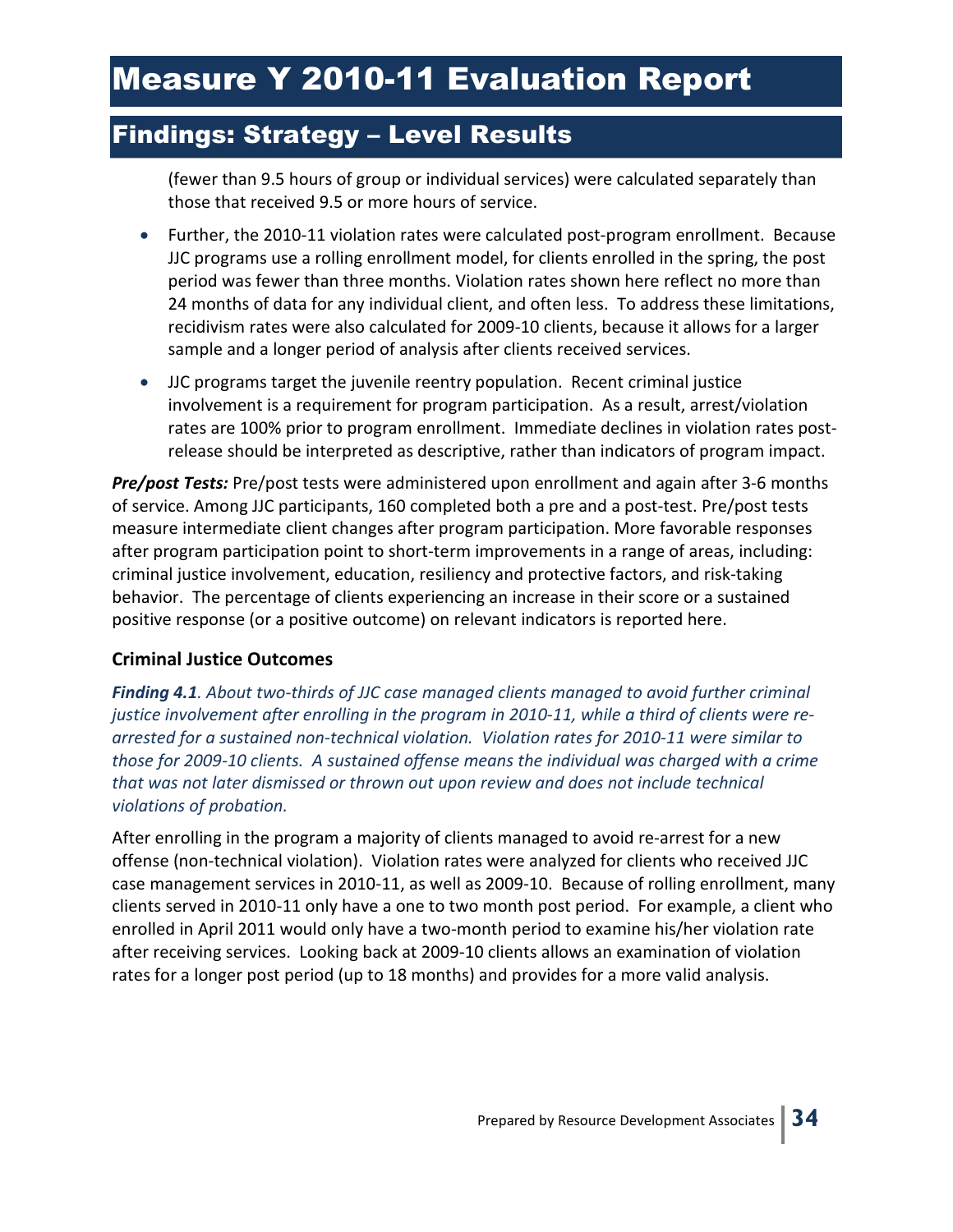### Findings: Strategy – Level Results

*Re-Arrest for a New Offense:* As depicted in the chart, about two thirds of JJC clients in both 2010-11 and of 2009-10 managed to avoid re-arrest for a new offense. Information on technical violations is not included here. Arrest rates are for sustained offenses only.<sup>37</sup>

|                                     |            | <b>Served 2009-10</b>                       |            |        | <b>Served 2010-11</b>                       |            |        |  |
|-------------------------------------|------------|---------------------------------------------|------------|--------|---------------------------------------------|------------|--------|--|
|                                     |            | Arrested at any time<br>after service start |            |        | Arrested at any time<br>after service start |            |        |  |
|                                     |            | <b>NO</b>                                   | <b>YES</b> | Total  | NO.                                         | <b>YES</b> | Total  |  |
| JJC Clients with<br>Minimum Service | Count      | 94                                          | 65         | 159    | 148                                         | 67         | 215    |  |
|                                     | % of Total | 59.1%                                       | 40.9%      | 100.0% | 68.8%                                       | 31.2%      | 100.0% |  |

#### **Percentage of JJC Clients Arrested after Program Enrollment**

*Violation Rate Before and After Enrollment:* The chart on the following page depicts the quarterly violation rate of JJC clients before and after program enrollment. As expected, nearly half (46%) violated in the quarter preceding their enrollment in the program and nearly all violated in the preceding three quarters.<sup>38</sup> Violation rates decreased significantly after enrollment.<sup>39</sup> A nine-month pre/post analysis found that in the nine months preceding enrollment two-thirds (or, 66% of clients violated), compared to a third nine months after program enrollment. <sup>40</sup>

-

<sup>&</sup>lt;sup>37</sup> Minimum threshold of service is 9.5 hours of service. Clients with fewer than 9.5 hours of service were not included in this analysis. Results were statistically significant at the 0.01 level.

<sup>&</sup>lt;sup>38</sup> 79% of clients violated in the nine months preceding enrollment in the program. The remaining 21% of clients likely violated more than 9 months prior to enrollment and/or experienced a delay between arrest and processing of the charge. The sample is matched for the first five quarters (from nine months before to six months after the first date of service). Technical violations are excluded from this analysis.

 $39$  This chart shows changes in quarterly violation rates for new offenses (non-technical violations) for JJC clients who received at least 9.5 hours of service in 2010-11. Sample n is shown on the right axis. Appendix C provides a description of the matching process and sample size for each analysis.

 $^{40}$  Analysis of 2010-11 clients who received minimum threshold of services (9.5 hours). Statistically significant at p=0.001. N= 145.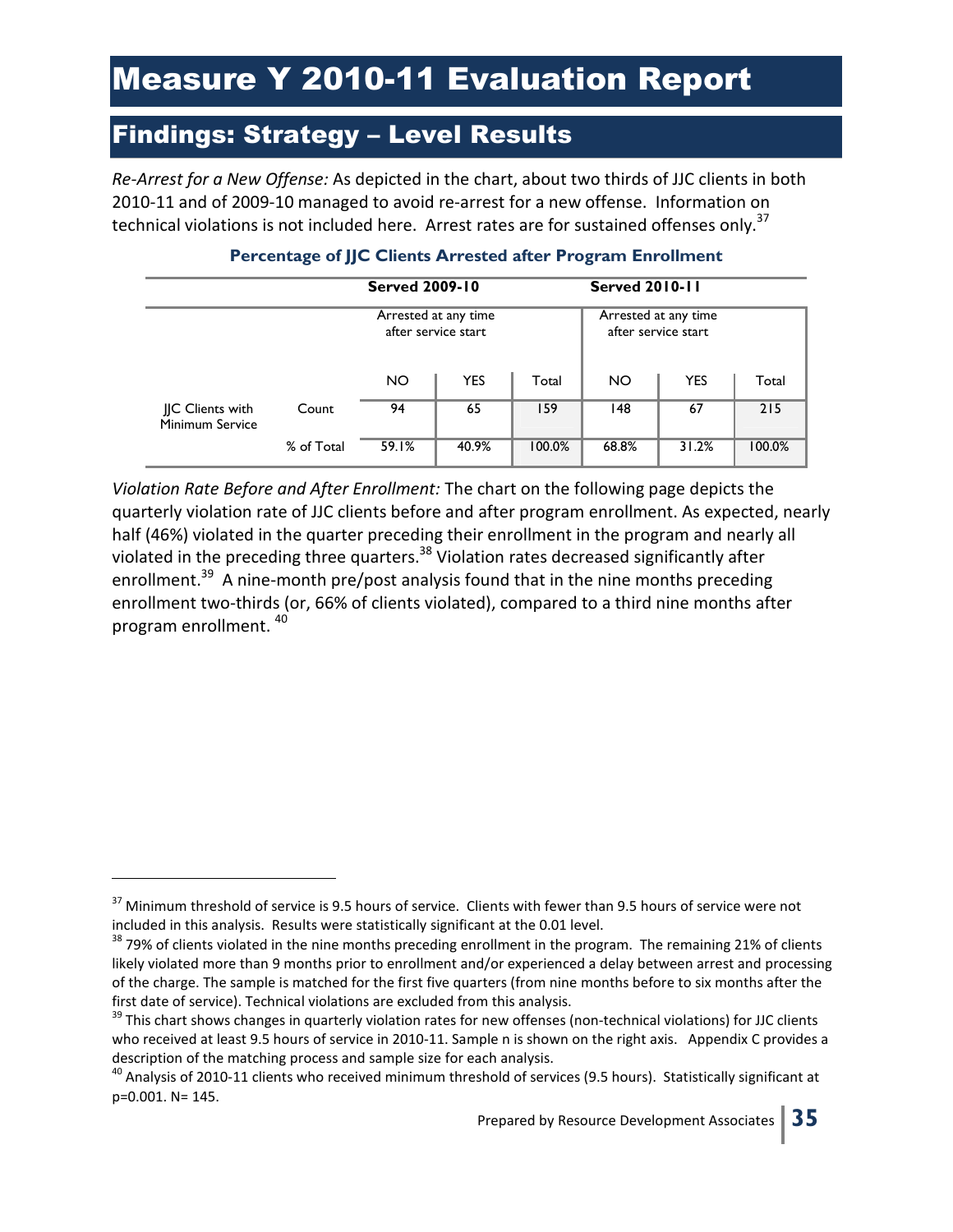## Findings: Strategy – Level Results



#### *Finding 4.2, At 18 months almost 60% of 2009-10 clients managed to avoid violating suggesting that participation in the program is associated with decreased criminal justice involvement.*

Cumulative violation rates were examined for JJC clients who received services in 2009-10 in order to determine whether decreases observed immediately after program enrollment were sustained. The analysis found that statistically significant decreases in recidivism were sustained among JJC clients, though violation rates appear to steadily creep back up over time. *Eighteen months after enrolling in the program, about 60% of clients had managed to avoid a re-arrest that resulted in a sustained offense.*

It is important to note that at some point prior to program enrollment all JJC clients were arrested with a sustained offense at least once. Among juvenile probationers serving time in detention is associated with further criminal justice involvement. Taken together, these data suggest that participation in JJC programs is protective against further criminal justice involvement.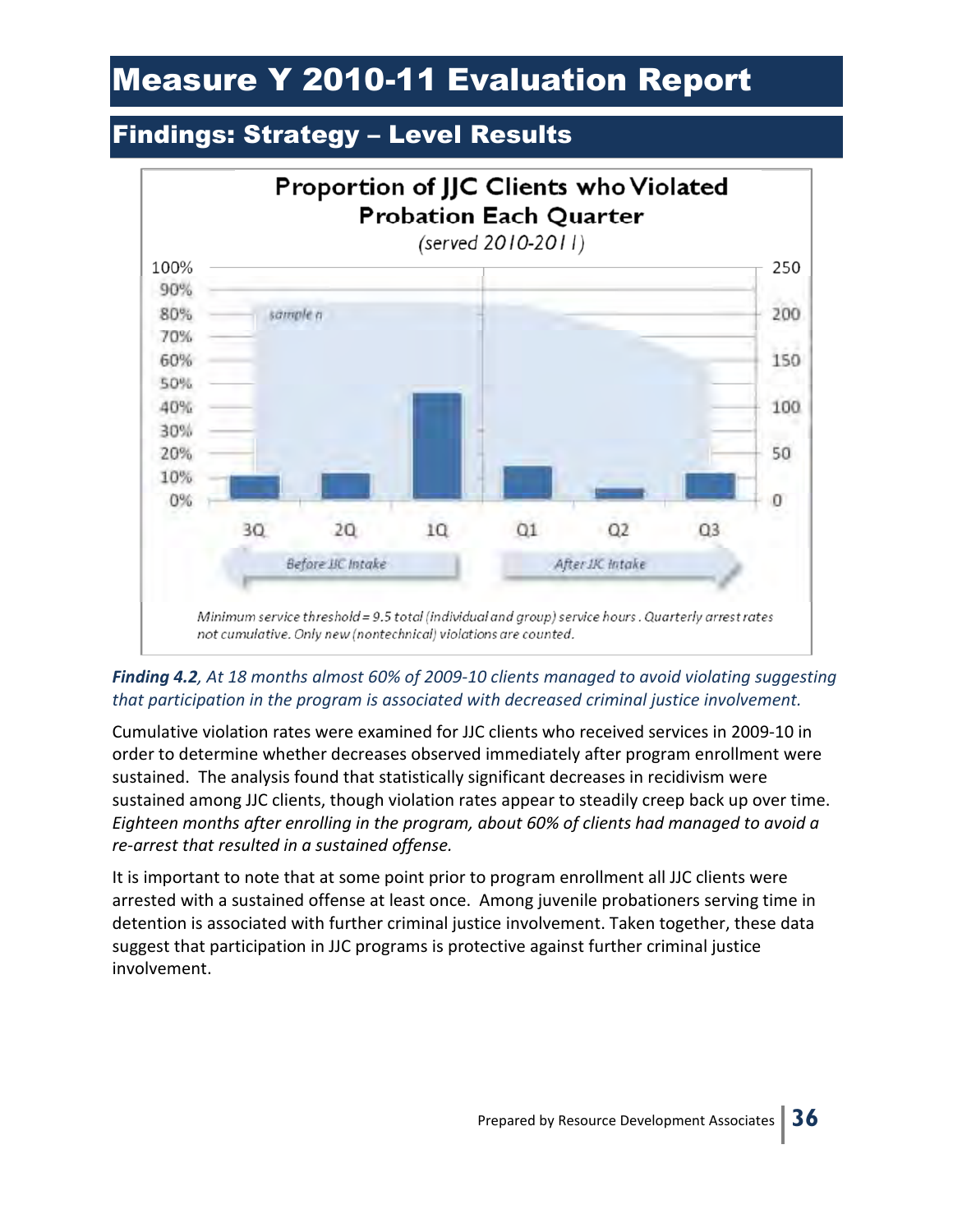### Findings: Strategy – Level Results



*Intermediate Criminal Justice Outcomes:* The Juvenile Justice Center/OUSD Wrap-Around Services strategy aims to support successful reentry through school re-engagement, case

management, and supervision provided through Alameda County Division of Juvenile Probation. Pre/post tests measured student's perceptions regarding their ability to comply with the terms of their probation. *JJC clients were, in general, optimistic about their ability to comply with probation, as noted in the following chart.*

*Finding 4.2: Though information on client risk and needs is still being integrated into the JJC model, clients served by the JJC were of moderate risk, slightly higher than the overall* 



*juvenile probationer population in Alameda County. There were significant differences in amount of service based on risk level. Clients who violated received more services on average*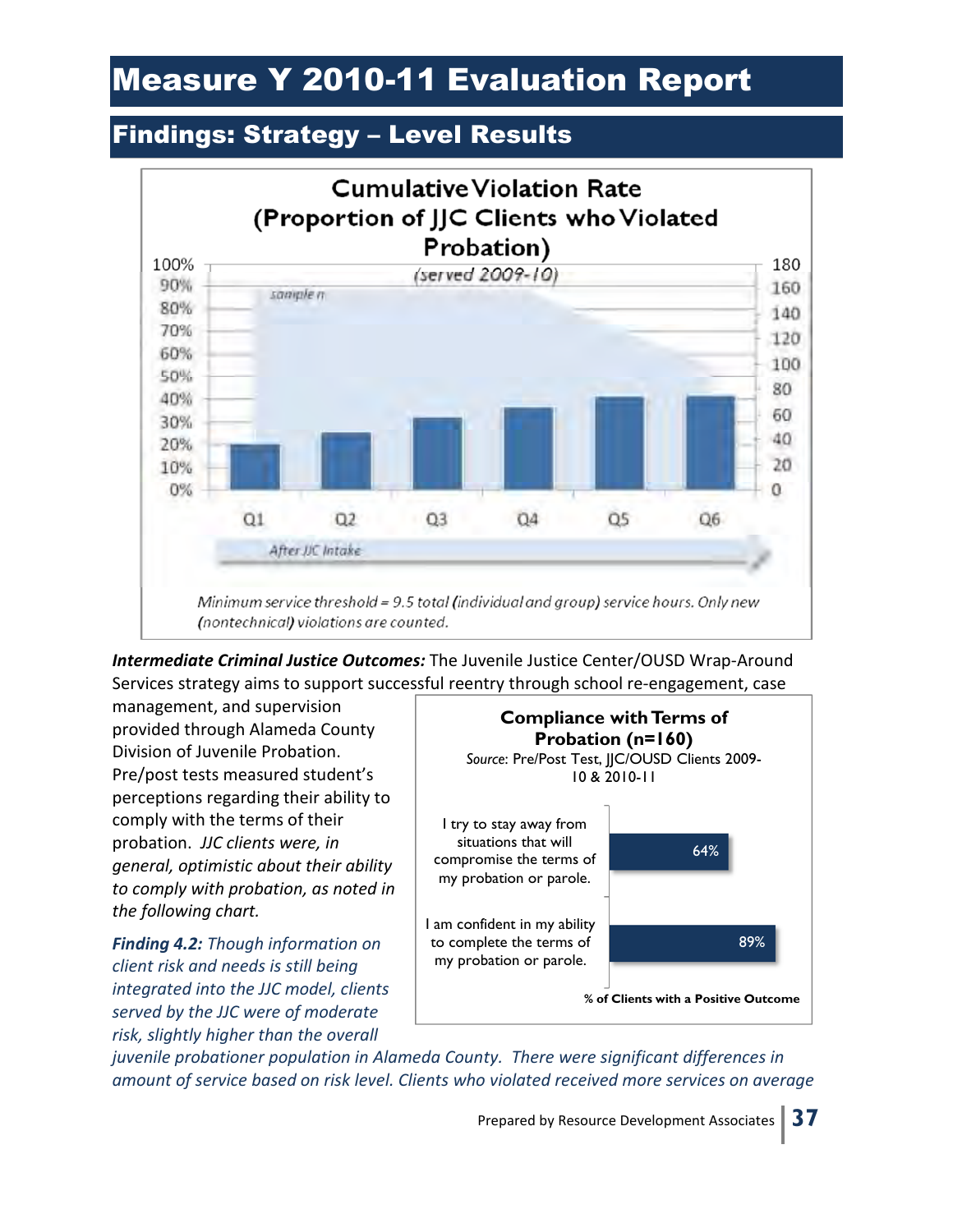### Findings: Strategy – Level Results

#### *than those that did not. Clients who received fewer than the minimum threshold of services (9.5 hours) violated less.*

Risk assessment scores provide information about a client's level of criminogenic risk, as well as an assessment of needs. An evidence-based practice in reentry programming is to use risk assessment information to identify the appropriate amount and type of services for clients. A client with a relatively low level of risk, will benefit from less intensive services, while a client with a high level of risk may need a more intensive level of support. $^{41}$ 

The JJC is still working on incorporating risk assessment into the referral process and model for service delivery. During 2010-11 risk assessment scores were not part of routine information provided by Probation to community-based organizations during referral. There were several reasons for this- the Probation Department is exploring the adoption of a different risk assessment tool to better evaluate juvenile probationers. Procedures for referral and information transfer are still being modified by different system partners (DHS, Probation, OUSD, and community based organizations). Finally, turnover within Transition Center staff caused a decrease in the amount of information provided to programs. In terms of service delivery, DHS is still working to integrate the tailoring of services based on levels of risk and need into its service delivery model. The analysis below lends support to the need to articulate how services should be calibrated for clients with different risk levels as part of the JJC model.

*Risk Factors of JJC Clients:* Overall, JJC clients were slightly higher risk than the average juvenile probationer in Alameda County, based on the results of a validated risk and needs assessment, but still well within the moderate risk range. The analysis found that JJC participants had

average risk assessment scores in both 2009-10 and 2010-11 that were 2 points higher than non-OMY juvenile probationers during the same time period.

- The risk assessment includes a scale of 0-42, which is used to determine whether a client is low risk, moderate risk, high risk, or very high risk.
- JJC participants' mean risk assessment scores were within the "Moderate Risk" range.

.



<sup>&</sup>lt;sup>41</sup> The Youth Level of Service/Case Management Inventory (YLS/CMI) Scores youth from 0-42 to determine their Total Risk/Need Level. Youth scoring 0-8 are considered Low Risk, youth scoring 9-22 are considered Moderate Risk, youth scoring 23-34 are considered High Risk, and youth scoring 35-42 are considered Very High Risk.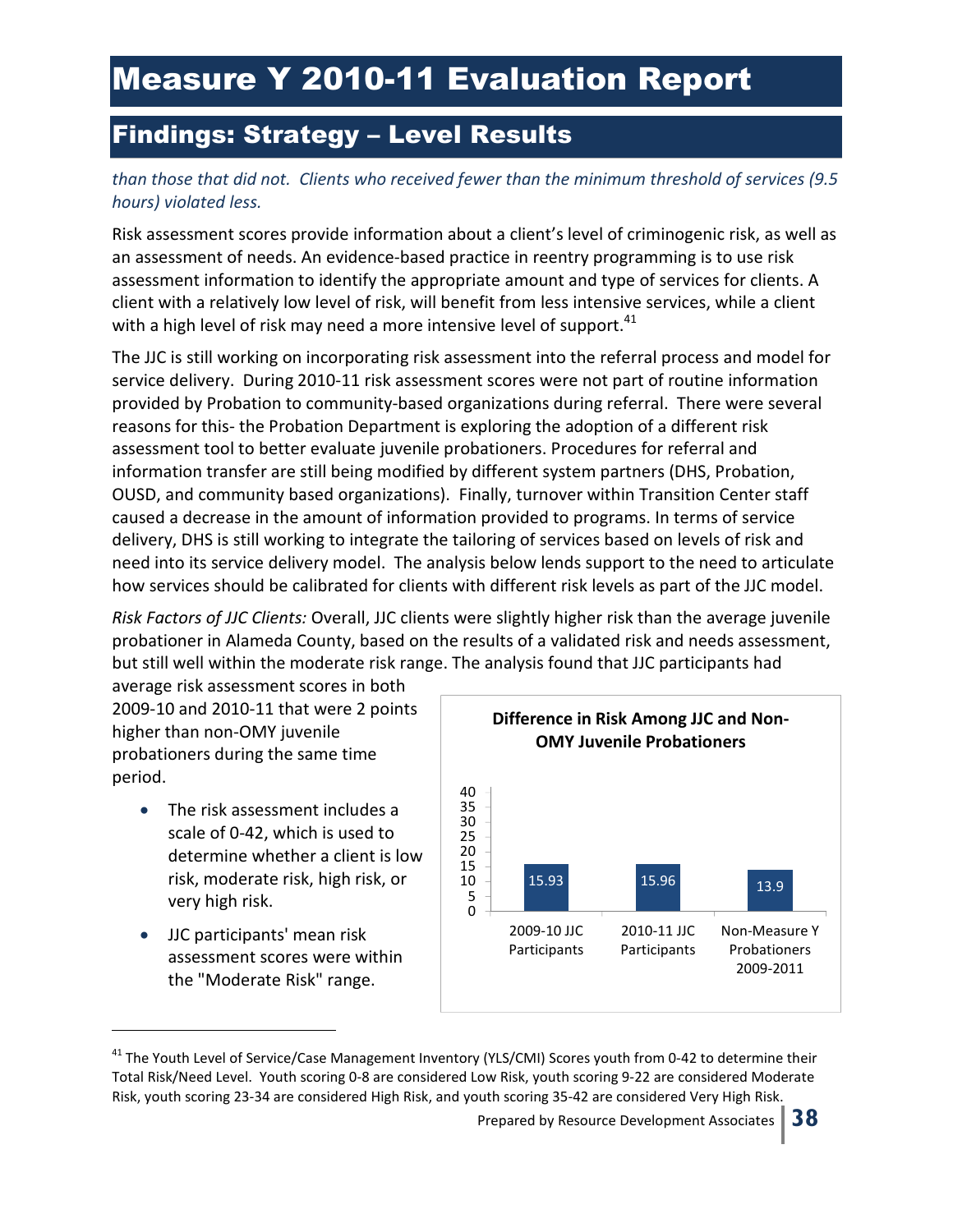## Findings: Strategy – Level Results

The highest risk clients are typically referred to other Probation Department programs.

*Service Dosage by Risk Level:* An analysis of service levels by risk assessment score found that different service levels were associated with different levels of risk. While high-risk youth are appropriately targeted with higher levels of service, low-risk youth receive similarly high levels.

- Although low risk youth received less service in 2010-11 than in 2009-10, they did receive more service hours than either moderate or high risk youth.
- This analysis also demonstrates the need for greater integration of risk assessment information into the service model. Programs provided services based on informal assessments of risk and need and were not privy to formal risk assessment scores.
- There are a number of possible reasons for these differences. Lower risk clients may be more amenable to services, while higher risk clients may, for the reasons they are deemed moderate or high risk, be more difficult to engage or serve. This is an area of future study, especially as the JJC moves towards greater integration of risk assessments into the program model.



*Service Dosage, Violations and Risk:* The evaluation also examined the amount of service juvenile probationers received to understand whether there was a relationship between the amount of service clients received and violation rates based on levels of risk. This analysis also shows that the higher the risk score, the more likely clients were to recidivate especially among youth who received 9.5 or more hours of service. It should be noted that because the sample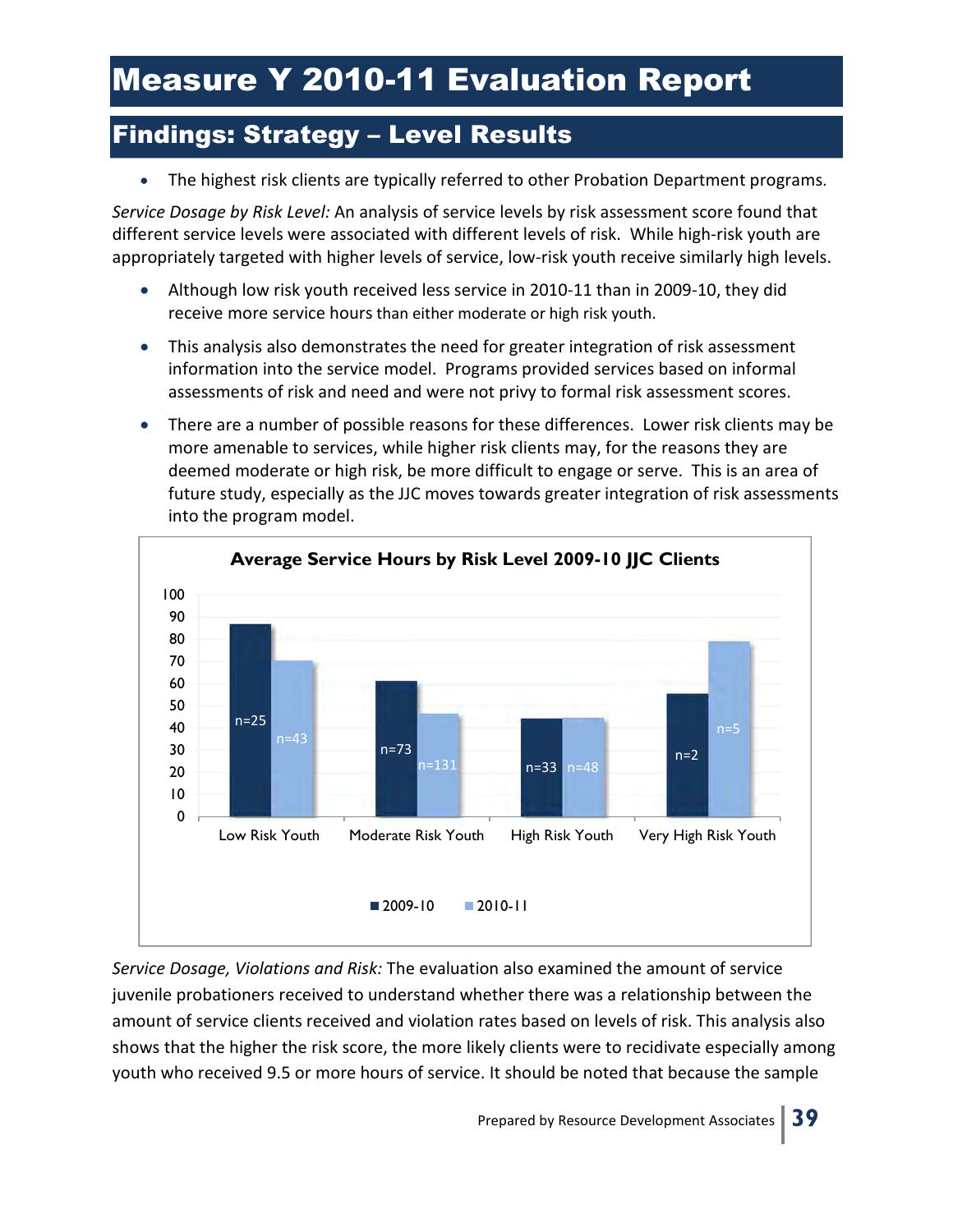## Findings: Strategy – Level Results

sizes for each risk category of youth who received fewer than 9.5 hours were relatively small, statistical tests were not conducted. In addition, there may be statistically significant differences between clients who participate for fewer than 9.5 hours, compared to those that participated for more that the evaluation was not able to detect given available data. A final limitation for this analysis is that violation rates for 2010-11 are likely biased downwards due to a short post period. Given these limitations, these results should be interpreted with caution and point to the need for further examination of the relationship between risk level, service dosage, and violation rates in future evaluations.

- Lower and moderate risk youth who received fewer than 9.5 hours of service violated less than those who received more than 9.5 hours of service.
- High-risk youth violated more across both groups. This suggests that youth who are identified as high or very high risk are more likely to violate than those in lower risk categories.
- When looking across risk types, clients who received 9.5 or fewer hours of service violated less than those that received more than the minimum service threshold. Clients with fewer service hours had lower violation rates. As noted above, the rates for 2010-11 are likely biased downwards.

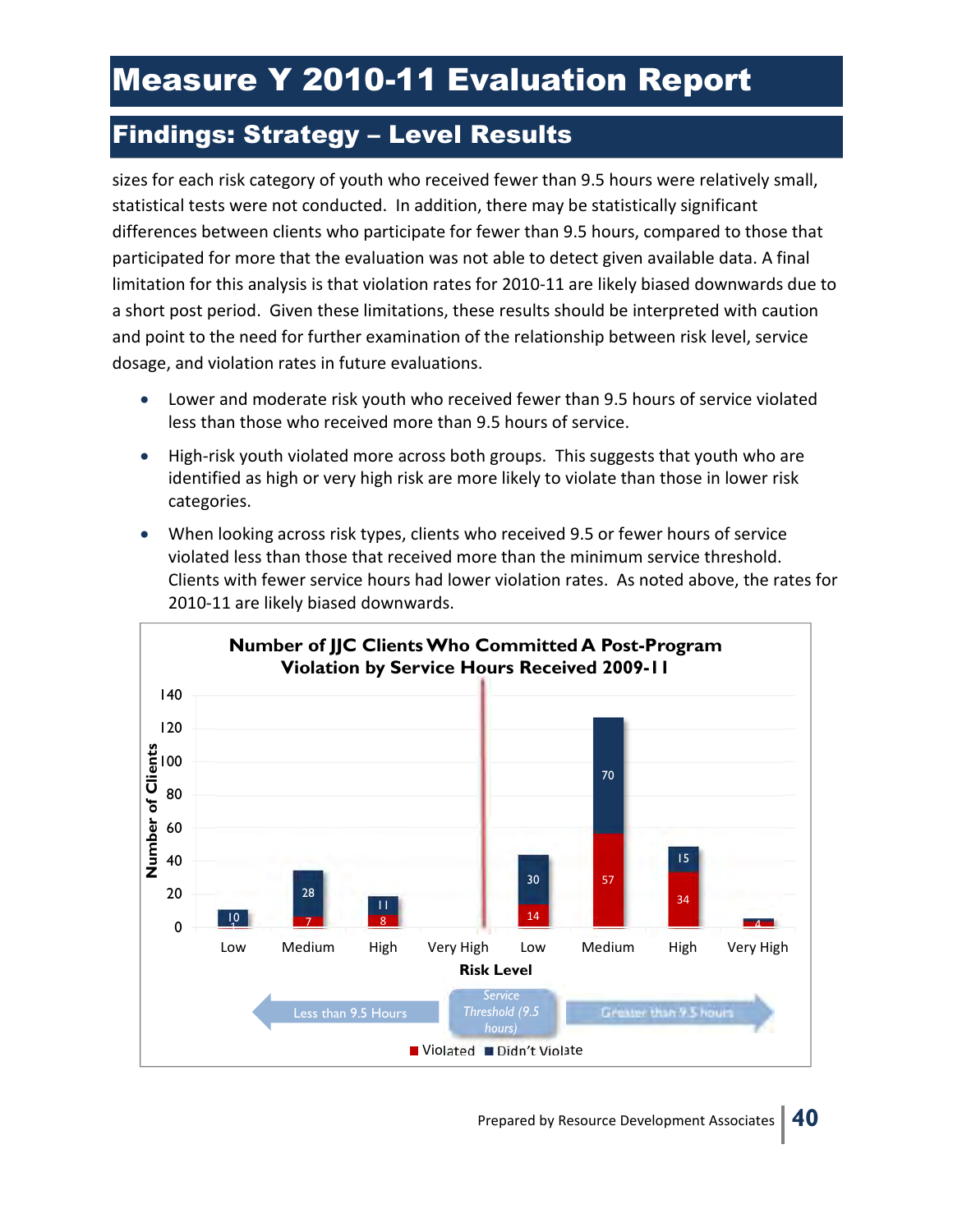## Findings: Strategy – Level Results

This finding points to important differences in terms of client outcomes related to service dosage and risk level. Since there are notable difference in likelihood to violate based on risk type, it is important that risk assessment information be routinely made available to case management programs. It also suggests that more services do not necessarily equal better outcomes when it comes to recidivism, especially for clients with low or moderate levels of risk. There is a clear need to more formerly account for differences in risk levels in the overall design of the JJC strategy. These results should be viewed within the larger context of the positive impact the JJC strategy has on recidivism overall; these results point to opportunities to continue to refine the model and should not be interpreted as adverse strategy impacts. Finally, it will be important for the evaluation to continue to examine the relationship between risk levels, service dosage, and recidivism to better understand the impact of the JJC strategy.

#### **Education Outcomes**

.

*Finding 4.3 Participation in the Juvenile Justice Center/OUSD Wrap-Around Services programs was associated with significant decreases in truancy and small, but statistically significant, increases in suspension rates. JJC clients also reported improved behavior, attendance, and plans for educational attainment after program participation.* 

An important goal of the Juvenile Justice Center/OUSD Wrap-Around Services is to strengthen school engagement and increase educational attainment among juvenile probationers. Finding the appropriate school placement and decreasing the length of time between release and reenrollment are the first step to re-engaging juvenile probationers in school. Ongoing case management focused on school engagement upon reentry also supports this goal.

**Truancy:** JJC participants experienced statistically significant improvements in truancy after enrolling in the program.<sup>42</sup> The proportion of 2010-11 JJC students who were either chronically or habitually truant declined after program participation. More than 60% were chronically or habitually truant before enrolling in the program, while less 40% were after. These data suggest that participation in JJC contributes towards better attendance.<sup>43</sup>

<sup>&</sup>lt;sup>42</sup> Sample size for JJC Clients was 98. Not all students served in 2010-11 matched to the 2009-10 OUSD data set. The sample size for OUSD students was 8423 in 2009-10 and 8481 in 2010-11. JJC sample for truancy and suspension analyses includes students who received a minimum of 2.5 hours of group service or 7.5 hours of individual service. OUSD sample included all OUSD students in grades 9-12 who did not receive MY services. Changes were significant at a 95% confidence level; p=0.001. Appendix C provides additional detail on the sample size for the OUSD analyses.

 $43$  Habitual truancy is described as 5-9 unexcused absences in a given school year. Chronic truancy is described as 10+ unexcused absences in a given school year. The total n=95.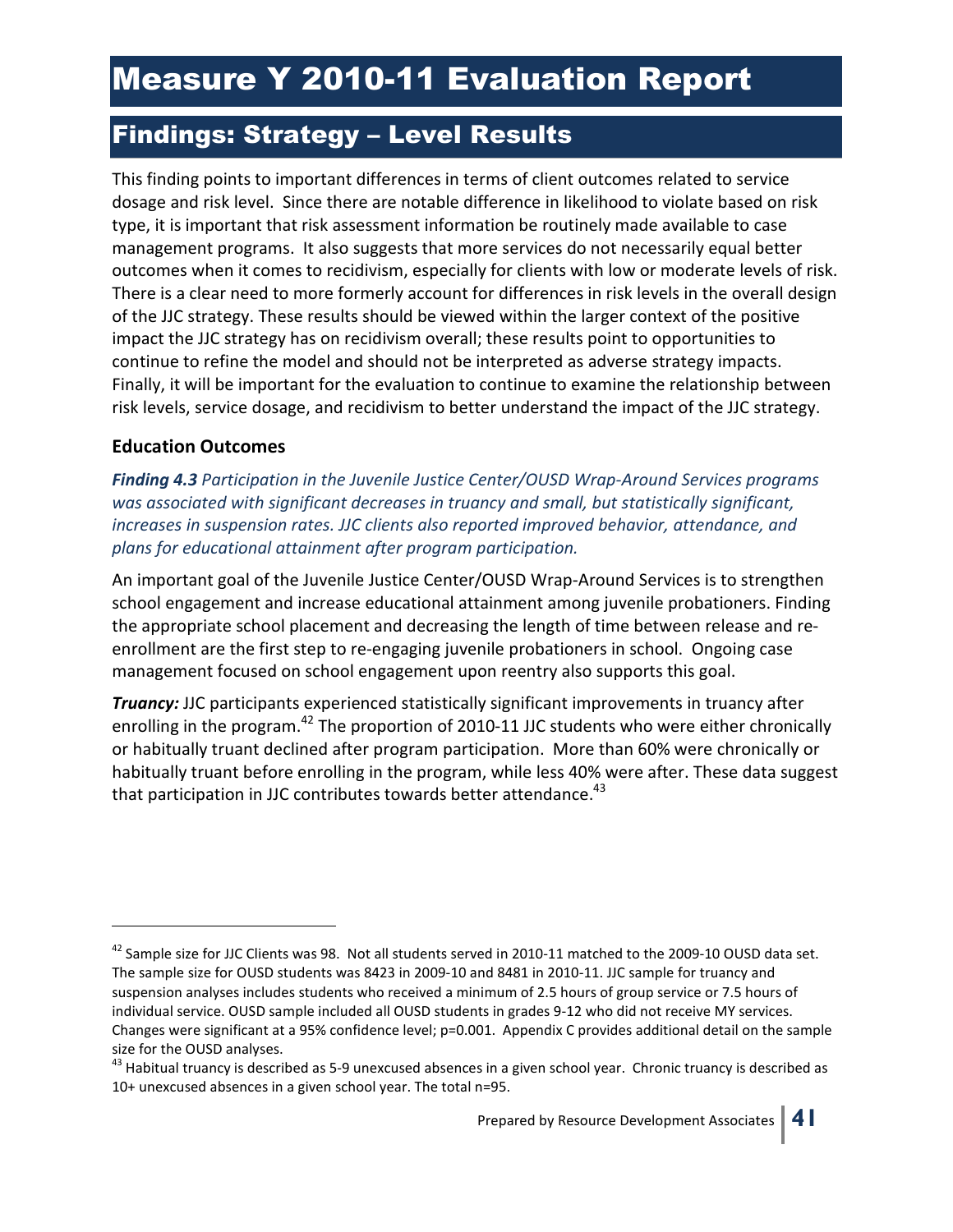## Findings: Strategy – Level Results

*Suspension:* Slightly more than half of JJC students were suspended before and after program

participation from 58% of 2010-11 JJC students suspended in the year prior to enrollment to 53% suspended in the year they were enrolled. However, those students who were suspended were suspended more frequently after program participation.<sup>44</sup> Suspension rates increased across OUSD as well.

It is important to note that few schools have focused on developing the capacity to address the needs of reentry youth. If a young person is known to be on probation by school staff, suspension may be used disproportionately to address behavior challenges. If re-entry youth are coming to school more regularly (as noted in the truancy analysis), they are

j



more likely to be suspended because of the factors noted above. Finally, because suspension rates are highly dependent on teacher and administrative action, external agencies working within the schools are often limited in their ability to impact them.



<sup>&</sup>lt;sup>44</sup> The sample size for the suspension analysis was 92 for JJC clients. The sample was 8315 in 2009-10 and 8442 in 2010-11 for other OUSD students. It included all students in grades 9-12 who did not receive services. P= 0.001.

Prepared by Resource Development Associates **42**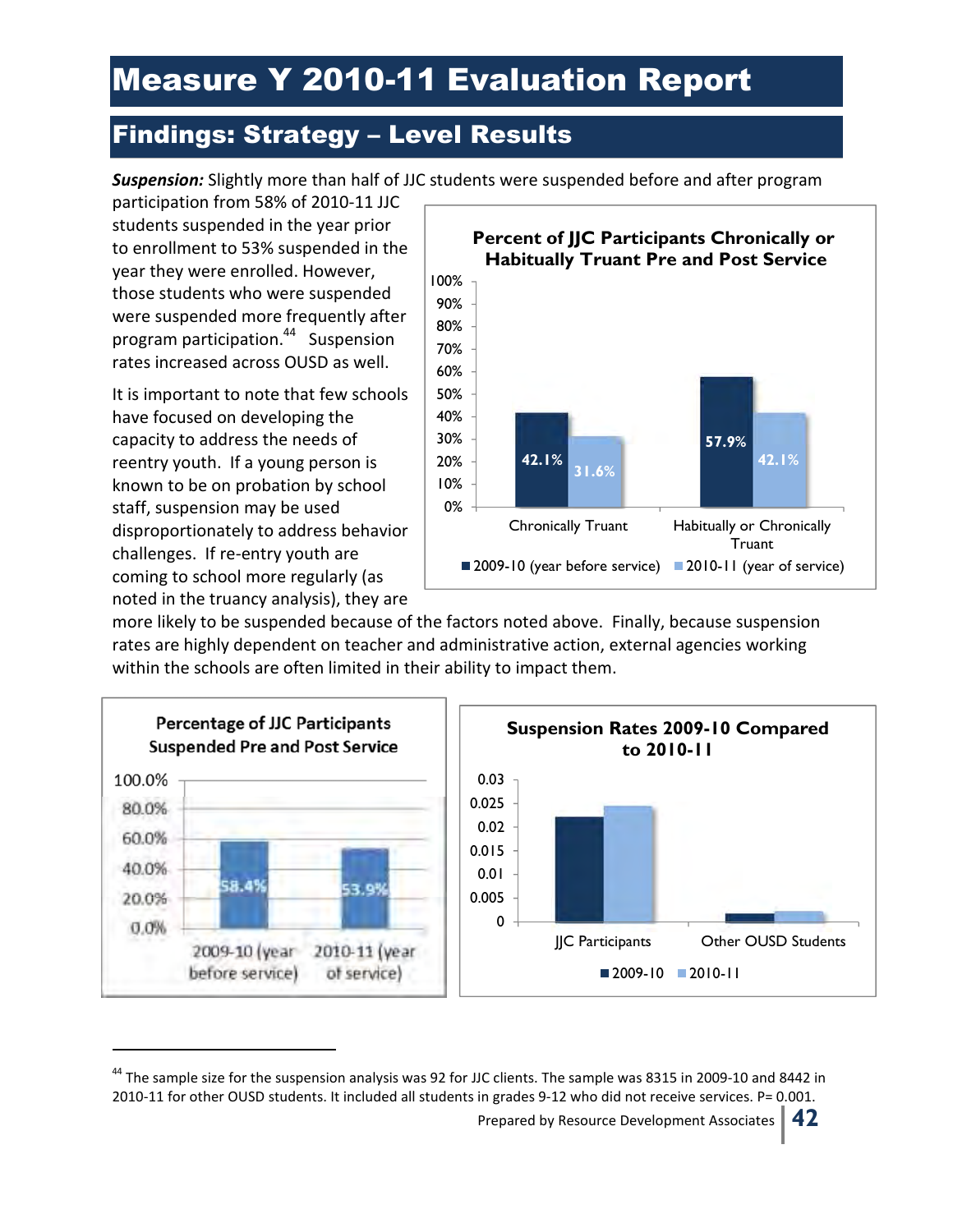## Findings: Strategy – Level Results

*Intermediate Education-Related Outcomes:* Pre/post tests also measured short-term changes in attendance, behavior, and attitudes towards educational attainment after program participation, depicted in the following chart. The chart below shows the percent of clients who either maintained a positive outcome or reported an improvement on the indicator after program participation. *JJC clients reported fewer problems with attendance and suspensions, and improved attitudes towards plans for future educational attainment.*

- Almost all students had improved aspirations in relation to graduating from high school or getting a GED after enrolling in the program.
- 85% reported a decrease in behavior problems leading to suspension, while two-thirds reported decreased truancy.



#### **Resiliency & Protective Factors**

#### *Finding 4.4 Juvenile Justice Center/OUSD Wrap-Around Services clients reported an increase in protective factors after participation in programming.*

Factors such as relationships with caring adults, ability to manage anger and emotions effectively, and risk taking behavior can prevent, protect, and reduce the harm associated with violence. The JJC/OUSD Wrap-Around Services strategy incorporates the principles and approaches of youth development into placement and case management services, focusing on meeting young people where they are at and developing trusting relationships with caring adults and pro-social peer groups. The charts below shows the percent of clients who either maintained a positive outcome or reported an improvement on the indicator after program participation.

*Relationships with Peers and Adults:* The following chart depicts the proportion of clients who experienced positive changes on items addressing relationships with peers and caring adults, as reported on pre/post tests.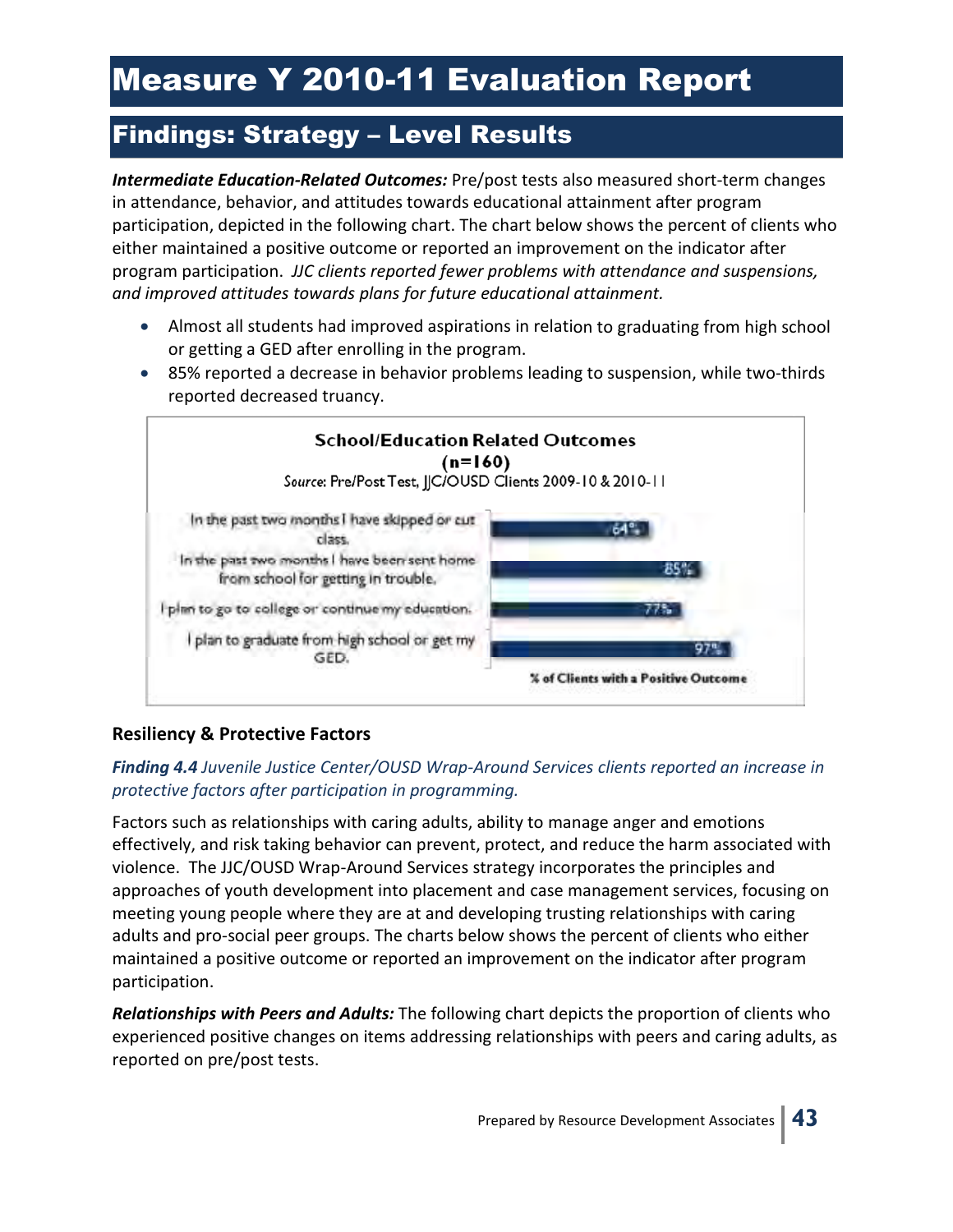## Findings: Strategy – Level Results

- Participation in JJC programs was associated with improved relationships with a caring adult. Almost all clients experienced a positive outcome on this item after participation.
- While about two-thirds of clients reported relationships more supportive peer groups, about two-thirds (60%) are still associating with negative peer groups.



*Anger Management:* A key indicator of resiliency is the ability to manage stress, conflict, and anger, which can help young people stay in school and avoid violence and/or future criminal justice involvement. While about half of clients reported improvements on anger management indicators, the other half experienced neutral or negative outcomes on these indicators, suggesting that participation in the JJC programs was not associated with improvements on this indicator. The chart below depicts the proportion of clients who experienced positive outcomes after program participation.

- About half of clients served by the JJC reported improvements in their ability to maintain calm and manage stress.
- Fewer than half of clients reported an improvement in their ability to think before they react to a situation.